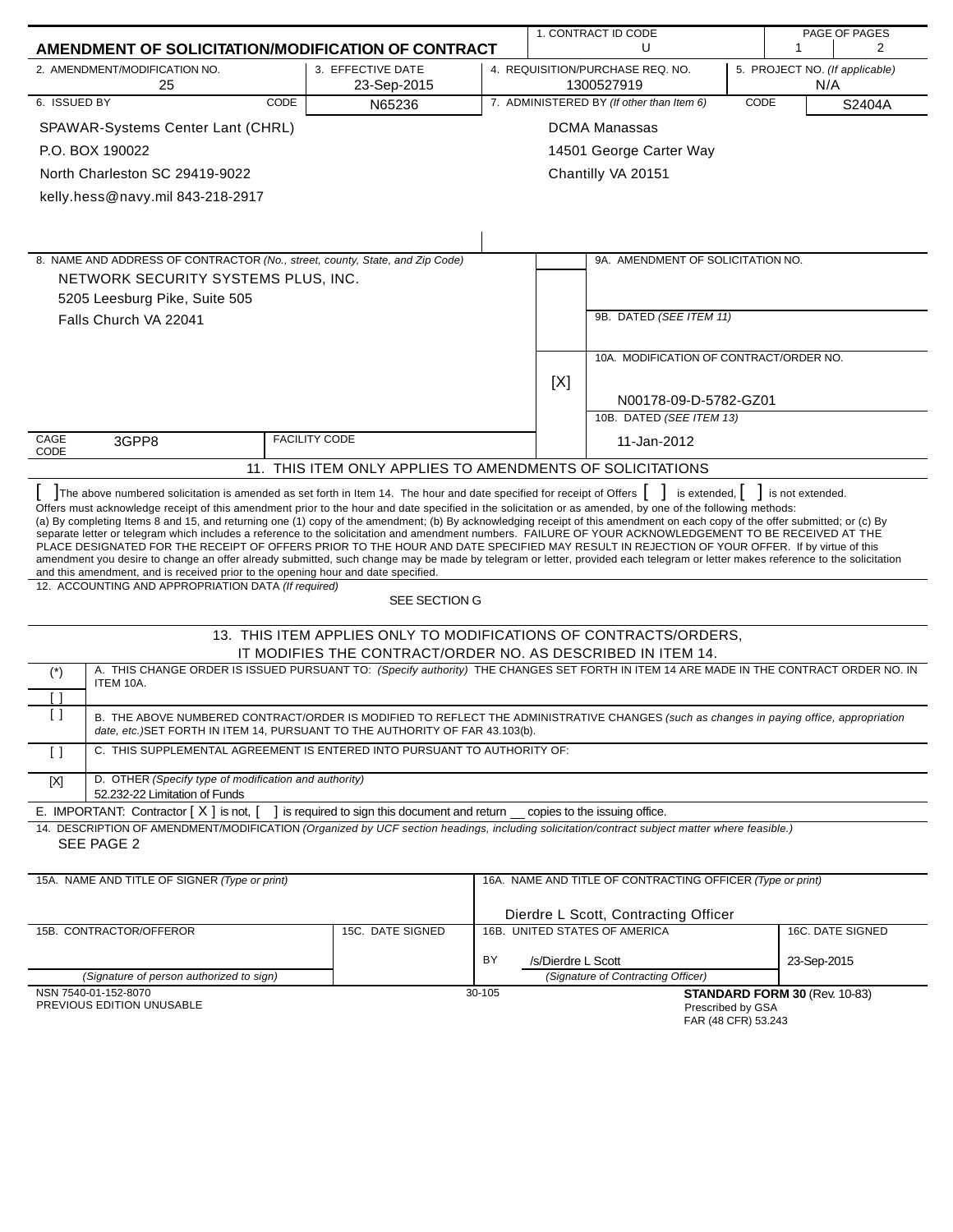| I CONTRACT NO.           | `NO.<br>DELIVERY ORDER | AMENDMENT/MODIFICATION NO. | PAGE   | ' FINAL |
|--------------------------|------------------------|----------------------------|--------|---------|
| N00178-09-D-5<br>$-5782$ | GZ01                   | <u>_</u>                   | 2 of 2 |         |

# **GENERAL INFORMATION**

The purpose of this modification is to Incrementally Fund this Task Order (Option Year 4), CLIN4005, in the amount of \$2,721,021.35 with PR1300520956 ... Accordingly, said Task Order is modified as follows: A conformed copy of this Task Order is attached to this modification for informational purposes only.

The Line of Accounting information is hereby changed as follows:

The total amount of funds obligated to the task is hereby increased from \$12,506,426.46 by \$1,440,942.18 to \$13,947,368.64.

| <b>CLIN/SLIN</b> | Type Of Fund | From $(\$)$ | By()         | To $($ \$ $)$ |
|------------------|--------------|-------------|--------------|---------------|
| 400509           | O&MN,N       | 0.00        | 1,440,942.18 | 1,440,942.18  |

The total value of the order is hereby increased from \$41,659,557.00 by \$0.00 to \$41,659,557.00.

The Period of Performance of the following line items is hereby changed as follows:

CLIN/SLIN From To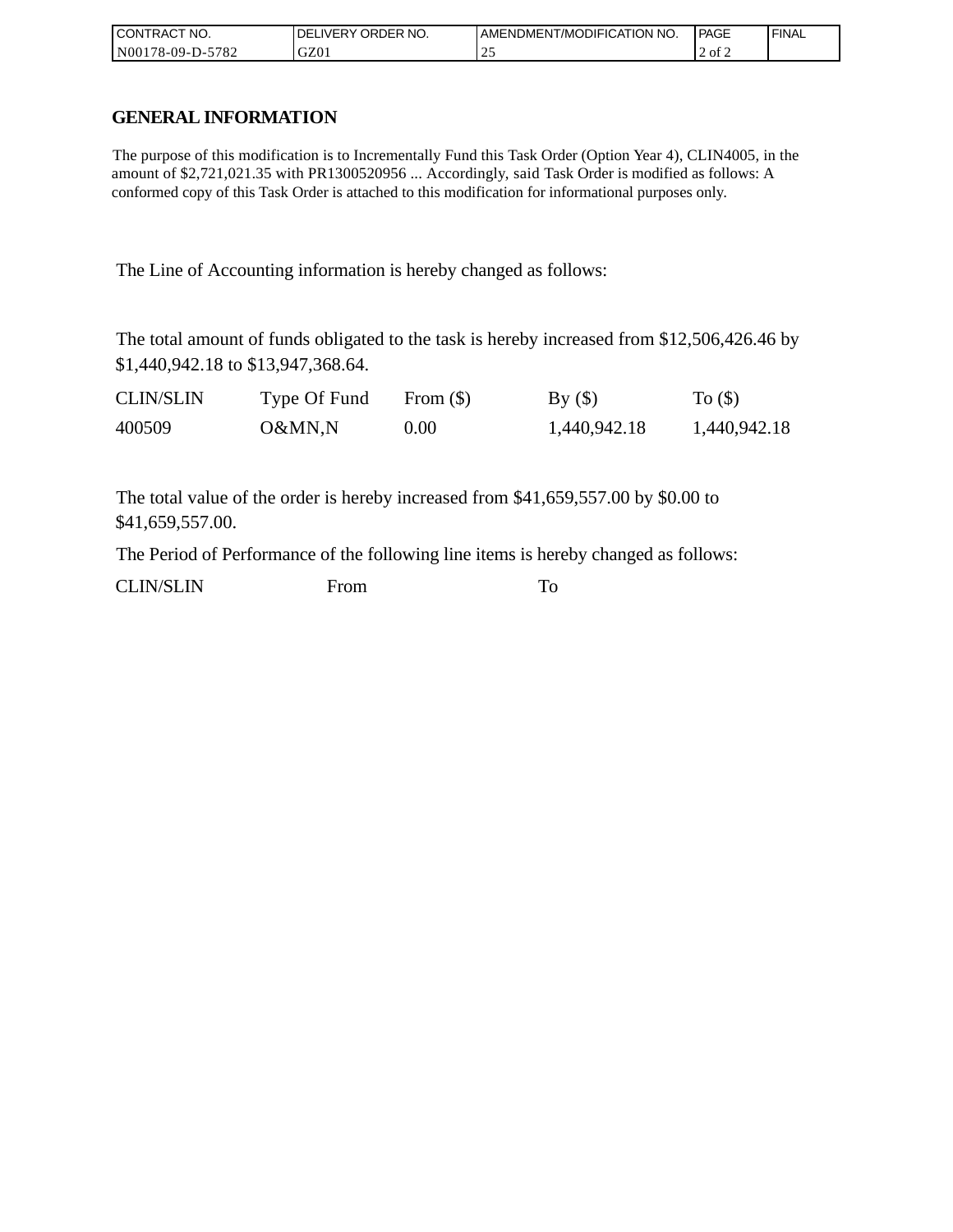| " NO.<br><b>CON</b><br>்⊓RA∟                                           | $- - -$<br>r no.<br>`)R<br>א⊐ר<br>.)F<br>$V - R$<br>ີ | DMENT/MODIFICATION NO.<br>AMENL | PAGE                           | <b>FINAL</b> |
|------------------------------------------------------------------------|-------------------------------------------------------|---------------------------------|--------------------------------|--------------|
| 5700<br>N <sub>00</sub><br>$99 - 1$<br>$'$ O $\sim$<br>$\sim$ -<br>. . | C70<br>uzu                                            | $\overline{\phantom{a}}$<br>~   | $\epsilon$<br>O1<br>41<br>$+6$ |              |

# **SECTION B SUPPLIES OR SERVICES AND PRICES**

CLIN - SUPPLIES OR SERVICES

```
For Cost Type Items:
```

| Item | PSC | Supplies/Services                                                                   |  | Qty Unit Est. Cost | <b>Fixed Fee</b> | CPFF |
|------|-----|-------------------------------------------------------------------------------------|--|--------------------|------------------|------|
| 4001 |     | R425 IA Support (Fund Type - TBD) 1.0 LO \$282,675.35 \$12,324.65 \$295,000.00      |  |                    |                  |      |
|      |     | 400101 R425 ACRN:AA PR 1300239279 (Fund Type -<br>OTHER)                            |  |                    |                  |      |
|      |     | 400102 R425 ACRN:AB PR 1300286595 (Fund Type -<br>OTHER)                            |  |                    |                  |      |
| 4002 |     | R425 IA Support (Fund Type - TBD) 1.0 LO \$7,498,166.00 \$366,636.00 \$7,864,802.00 |  |                    |                  |      |
|      |     | 400201 R425 ACRN: AC PR: 1300298860 (Fund Type<br>- OTHER)                          |  |                    |                  |      |
|      |     | 400202 R425 ACRN: AF PR: 1300319971 (Fund Type<br>- OTHER)                          |  |                    |                  |      |
|      |     | 400203 R425 ACRN: AE PR: 1300332147 (Fund Type<br>- OTHER)                          |  |                    |                  |      |
|      |     | 400204 R425 ACRN: AG PR: 1300354996 (Fund Type<br>$-$ OTHER)                        |  |                    |                  |      |
|      |     | 400205 R425 ACRN: AH PR: 1300354996 (Fund Type<br>$-$ OTHER)                        |  |                    |                  |      |
| 4003 |     | R425 IA Support (Fund Type - TBD) 1.0 LO \$7,672,265.00 \$333,893.00 \$8,006,158.00 |  |                    |                  |      |
|      |     | 400301 R425 ACRN: AJ PR: 1300373150 (Fund Type<br>$-$ OTHER)                        |  |                    |                  |      |
|      |     | 400302 R425 ACRN: AK PR: 1300373150 (Fund Type<br>- OTHER)                          |  |                    |                  |      |
|      |     | 400303 R425 ACRN: AJ PR: 1300373150 (Fund Type<br>- OTHER)                          |  |                    |                  |      |
|      |     | 400304 R425 ACRN: AM PR: 1300394554 (Fund Type<br>- OTHER)                          |  |                    |                  |      |
|      |     | 400305 R425 ACRN AN PR 1300415544 (O&MN, N)                                         |  |                    |                  |      |
|      |     | 400306 R425 ACRN AP PR 1300436371 (O&MN, N)                                         |  |                    |                  |      |
|      |     | 400307 R425 ACRN AQ PR 1300436371 (O&MN, N)                                         |  |                    |                  |      |
| 4004 |     | R425 IA Support (Fund Type - TBD) 1.0 LO \$7,850,571.00 \$341,316.00 \$8,191,887.00 |  |                    |                  |      |
|      |     | 400401 R425 ACRN AR PR1300443439 (O&MN, N)                                          |  |                    |                  |      |
|      |     | 400402 R425 ACRN AS PR1300443439 (O&MN, N)                                          |  |                    |                  |      |
|      |     | 400403 R425 ACRN AT PR1300443439 (O&MN, N)                                          |  |                    |                  |      |
|      |     | 400404 R425 ACRN AU PR 1300447315 (O&MN, N)                                         |  |                    |                  |      |
|      |     | 400405 R425 ACRN AV PR 1300447315 (O&MN, N)                                         |  |                    |                  |      |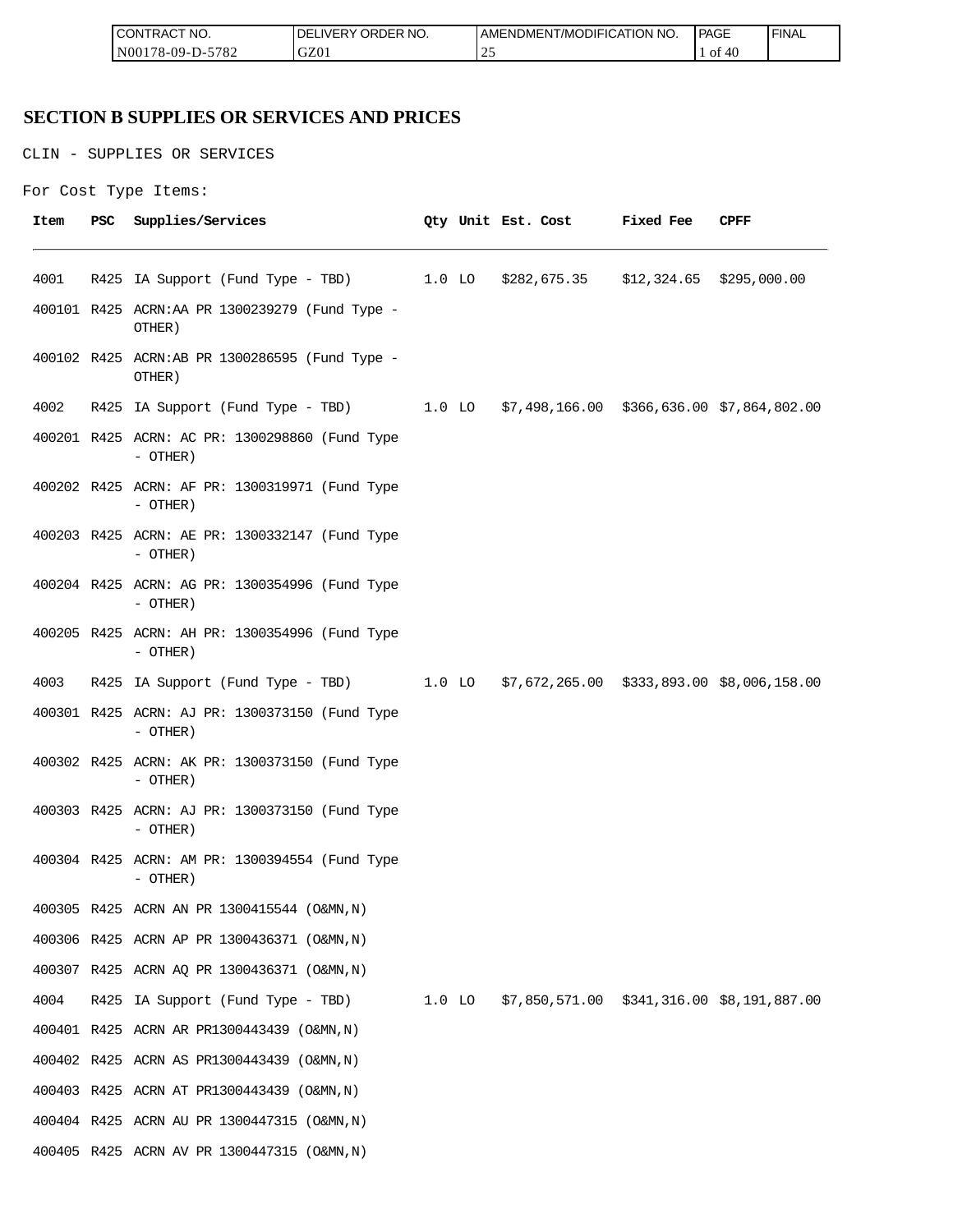| <b>ICONTRACT NO.</b> | LIVERY ORDER NO.<br>DEI | I AMENDMENT/MODIFICATION NO. | PAGE       | 'FINAL |
|----------------------|-------------------------|------------------------------|------------|--------|
| N00178-09-D-5782     | GZ01                    | $\sim$<br><u>. ب</u>         | 2 of<br>40 |        |

|      |            | CONTRACT NO.<br>N00178-09-D-5782                                                                                                                      | DELIVERY ORDER NO.<br>GZ01 |          | 25 | AMENDMENT/MODIFICATION NO.                   |           | PAGE<br>2 of 40 | <b>FINAL</b> |
|------|------------|-------------------------------------------------------------------------------------------------------------------------------------------------------|----------------------------|----------|----|----------------------------------------------|-----------|-----------------|--------------|
| Item | <b>PSC</b> | Supplies/Services                                                                                                                                     |                            |          |    | Oty Unit Est. Cost                           | Fixed Fee | <b>CPFF</b>     |              |
|      |            | 400406 R425 ACRN AW PR 1300447315 (O&MN, N)                                                                                                           |                            |          |    |                                              |           |                 |              |
|      |            | 400407 R425 ACRN AX PR 1300481274 (O&MN, N)                                                                                                           |                            |          |    |                                              |           |                 |              |
|      |            | 400408 R425 ACRN AY PR 1300481274 (O&MN, N)                                                                                                           |                            |          |    |                                              |           |                 |              |
|      |            | 400409 R425 ACRN AZ PR 1300481274 (O&MN, N)                                                                                                           |                            |          |    |                                              |           |                 |              |
|      |            | 400410 R425 ACRN BB PR 1300493466 (O&MN, N)                                                                                                           |                            |          |    |                                              |           |                 |              |
|      |            | 400411 R425 ACRN BC PR 1300493466 (O&MN, N)                                                                                                           |                            |          |    |                                              |           |                 |              |
|      |            | 400412 R425 ACRN BD PR 1300493466 (O&MN, N)                                                                                                           |                            |          |    |                                              |           |                 |              |
|      |            | 400413 R425 ACRN BE PR 1300494766 (O&MN, N)                                                                                                           |                            |          |    |                                              |           |                 |              |
|      |            | 400414 R425 ACRN BF PR1300503112 FUNDING<br>DOC: PRM510760 NWA/BS: 100000986792<br>0060 EXPIRATION DATE: 9/30/2015<br>$($ O&MN, $N$ $)$               |                            |          |    |                                              |           |                 |              |
|      |            | 400415 R425 ACRN BG PR1300503112 FUNDING<br>DOC: PRM510785 NWA/BS: 100001054404<br>0060 EXPIRATION DATE: 9/30/2015<br>$($ O&MN, $N$ $)$               |                            |          |    |                                              |           |                 |              |
|      |            | 400416 R425 ACRN: BH PR1300513212 FUNDING DOC:<br>PRM510771 FUNDS EXPIRATION:<br>9/30/2015 NWA/BS: 100000989184 0060<br>$($ O&MN, $N$ $)$             |                            |          |    |                                              |           |                 |              |
|      |            | 400417 R425 ACRN:BF PR1300513212 FUNDING DOC:<br>PRM510760 FUNDS EXPIRATION:<br>9/30/2015 NWA/BS: 100000986792 0060<br>$($ O&MN, N)                   |                            |          |    |                                              |           |                 |              |
| 4005 |            | R425 IA Support (Fund Type - TBD)                                                                                                                     |                            | $1.0$ LO |    | \$15,077,433.88 \$657,376.12 \$15,734,810.00 |           |                 |              |
|      |            | 400501 R425 ACRN: BD PR1300518572 FUNDING DOC:<br>PRM58810 EXPIRATION OF FUNDS:<br>9/30/2015 NWA/BS: 100000989199 0060<br>$(0\&MN,N)$                 |                            |          |    |                                              |           |                 |              |
|      |            | 400502 R425 ACRN: BJ PR1300518572 FUNDING DOC:<br>PRM510772 EXPIRATION OF FUNDS:<br>9/30/2015 NWA/BS: 100000989224 0060<br>$($ O&MN, $\overline{N}$ ) |                            |          |    |                                              |           |                 |              |
|      |            | 400503 R425 ACRN: BF PR1300518572 FUNDING DOC:<br>PRM510760 EXPIRATION OF FUNDS:<br>9/30/2015 NWA/BS: 100000986792 0060<br>$($ O&MN, N)               |                            |          |    |                                              |           |                 |              |
|      |            | 400504 R425 ACRN: BK PR1300518572 FUNDING DOC:<br>PRM510762 EXPIRATION OF FUNDS:<br>9/30/2015 NWA/BS: 100000986795 0060<br>$($ O&MN, $\overline{N}$ ) |                            |          |    |                                              |           |                 |              |
|      |            | 400505 R425 ACRN: BL PR1300518572 FUNDING DOC:<br>PRM510768 EXPIRATION OF FUNDS:<br>9/30/2015 NWA/BS: 100001000323 0060                               |                            |          |    |                                              |           |                 |              |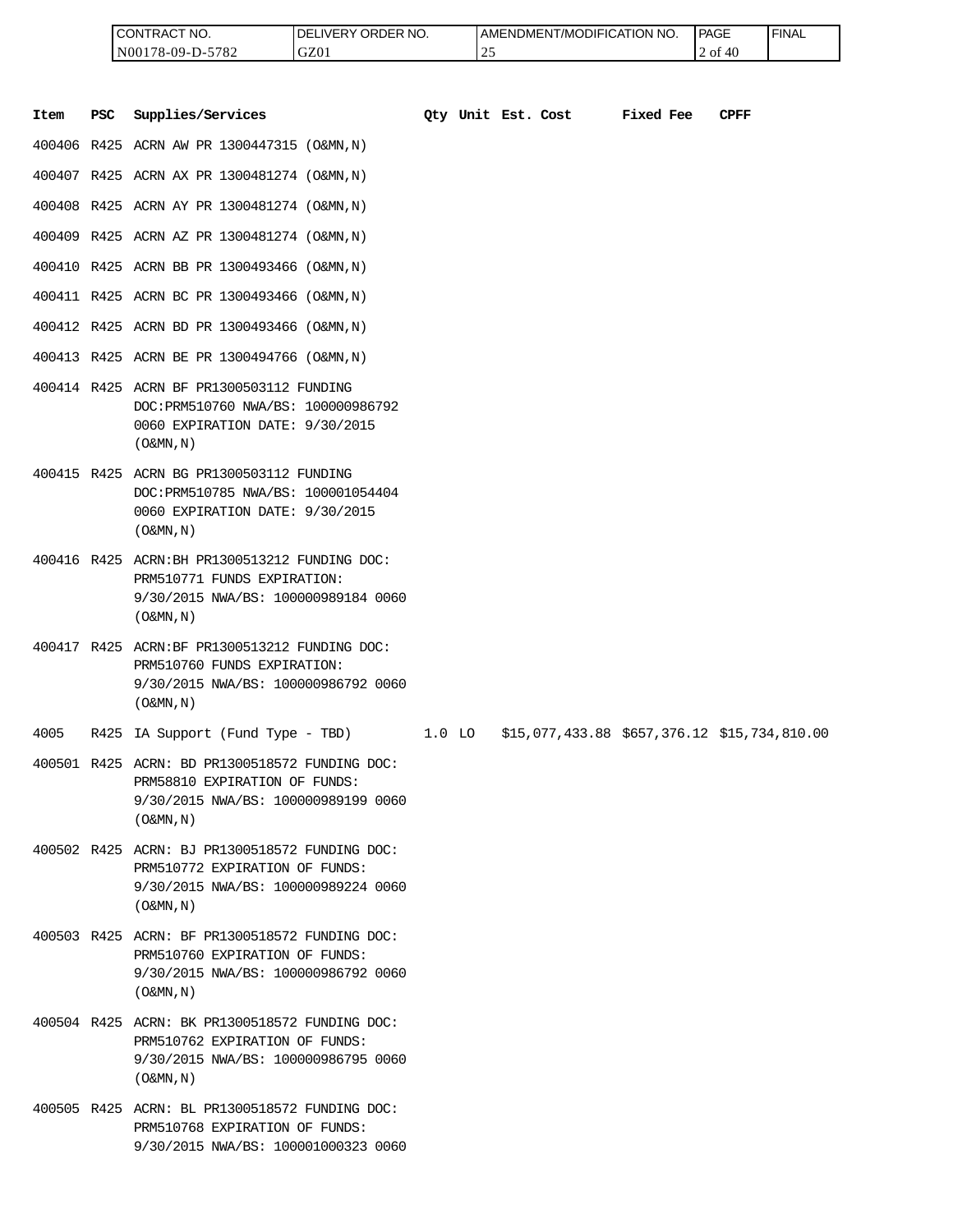| <b>CONTRAC</b><br>°CT NO. | `NO.<br>DELIVERY ORDER | AMENDMENT/MODIFICATION NO. | PAGE       | 'FINAL |
|---------------------------|------------------------|----------------------------|------------|--------|
| N00178-09-D-5782          | GZ01                   |                            | i of<br>40 |        |

| Item | <b>PSC</b> | Supplies/Services                                                                                                                                               |  | Oty Unit Est. Cost | Fixed Fee | <b>CPFF</b> |
|------|------------|-----------------------------------------------------------------------------------------------------------------------------------------------------------------|--|--------------------|-----------|-------------|
|      |            | $(0\&MN, N)$                                                                                                                                                    |  |                    |           |             |
|      |            | 400506 R425 ACRN: BM PR1300518572 FUNDING DOC:<br>HT0003510986 EXPIRATION OF FUNDS:<br>9/30/2015 NWA/BS: 100001060851 0060<br>$($ O&MN, N)                      |  |                    |           |             |
|      |            | 400507 R425 ACRN: BN PR1300519229 COST CODE:<br>6890151H334Q FUNDING DOC:<br>N6890115RCV0003 NWA/BS:<br>100001020678 0401 (O&MN, N)                             |  |                    |           |             |
|      |            | 400508 R425 ACRN: BP PR1300519229 COST CODE:<br>6156451H303Q FUNDING DOC:<br>N6156415RC09018 NWA/BS:<br>100001072719 0400 (O&MN, N)                             |  |                    |           |             |
|      |            | 400509 R425 ACRN: BN PR1300527919 FUNDING DOC:<br>N6890115RCV0003 FUNDS EXPIRATION:<br>9/30/2015 COST CODE: 6890151H334Q<br>NWA/BS: 100001020678 0401 (O&MN, N) |  |                    |           |             |

For ODC Items:

| Item | <b>PSC</b> | Supplies/Services                                                                                                                      |          |          | Oty Unit Est. Cost |
|------|------------|----------------------------------------------------------------------------------------------------------------------------------------|----------|----------|--------------------|
| 6001 |            | R425 IA Support (Fund Type - TBD)                                                                                                      | $1.0$ LO |          | \$10,000.00        |
|      |            | 600101 R425 ACRN: AB PR 1300286595 (Fund Type - OTHER)                                                                                 |          |          |                    |
| 6002 |            | R425 IA Support (Fund Type - TBD)                                                                                                      | $1.0$ LO |          | \$313,470.00       |
|      |            | 600201 R425 ACRN: AC PR: 1300298860 (Fund Type - OTHER)                                                                                |          |          |                    |
|      |            | 600202 R425 ACRN: AH PR: 1300354996 (Fund Type - OTHER)                                                                                |          |          |                    |
| 6003 |            | R425 IA Support (Fund Type - TBD)                                                                                                      | $1.0$ LO |          | \$313,470.00       |
|      |            | 600301 R425 ACRN: AJ PR: 1300373150 (Fund Type - TBD)                                                                                  |          |          |                    |
|      |            | 600302 R425 ACRN: AP PR:1300436371 (O&MN, N)                                                                                           |          |          |                    |
| 6004 |            | R425 IA Support (Fund Type - TBD)                                                                                                      |          | $1.0$ LO | \$313,470.00       |
|      |            | 600401 R425 ACRN AS PR 1300443439 (O&MN, N)                                                                                            |          |          |                    |
|      |            | 600402 R425 ACRN AW PR 1300447315 (O&MN, N)                                                                                            |          |          |                    |
|      |            | 600403 R425 ACRN BA PR 1300481274- Realigned to 400408 AY (O&MN, N)                                                                    |          |          |                    |
|      |            | 600404 R425 ACRN BE PR 1300494766 (O&MN, N)                                                                                            |          |          |                    |
| 6005 |            | R425 IA Support (Fund Type - TBD)                                                                                                      |          | $1.0$ LO | \$616,490.00       |
|      |            | 600501 R425 ACRN BN: PR 1300519229 COST CODE: 6890151H3340 FUNDING DOC:<br>N6890115RCV0003 NWA/BS: 100001020678 0401 (Fund Type - TBD) |          |          |                    |

### 5252.216-9204 LEVEL OF EFFORT--FEE ADJUSTMENT FORMULA (MAR 1994)

(a) Subject to the provisions of the "Limitation of Cost" or "Limitation of Funds" clause (whichever is applicable to this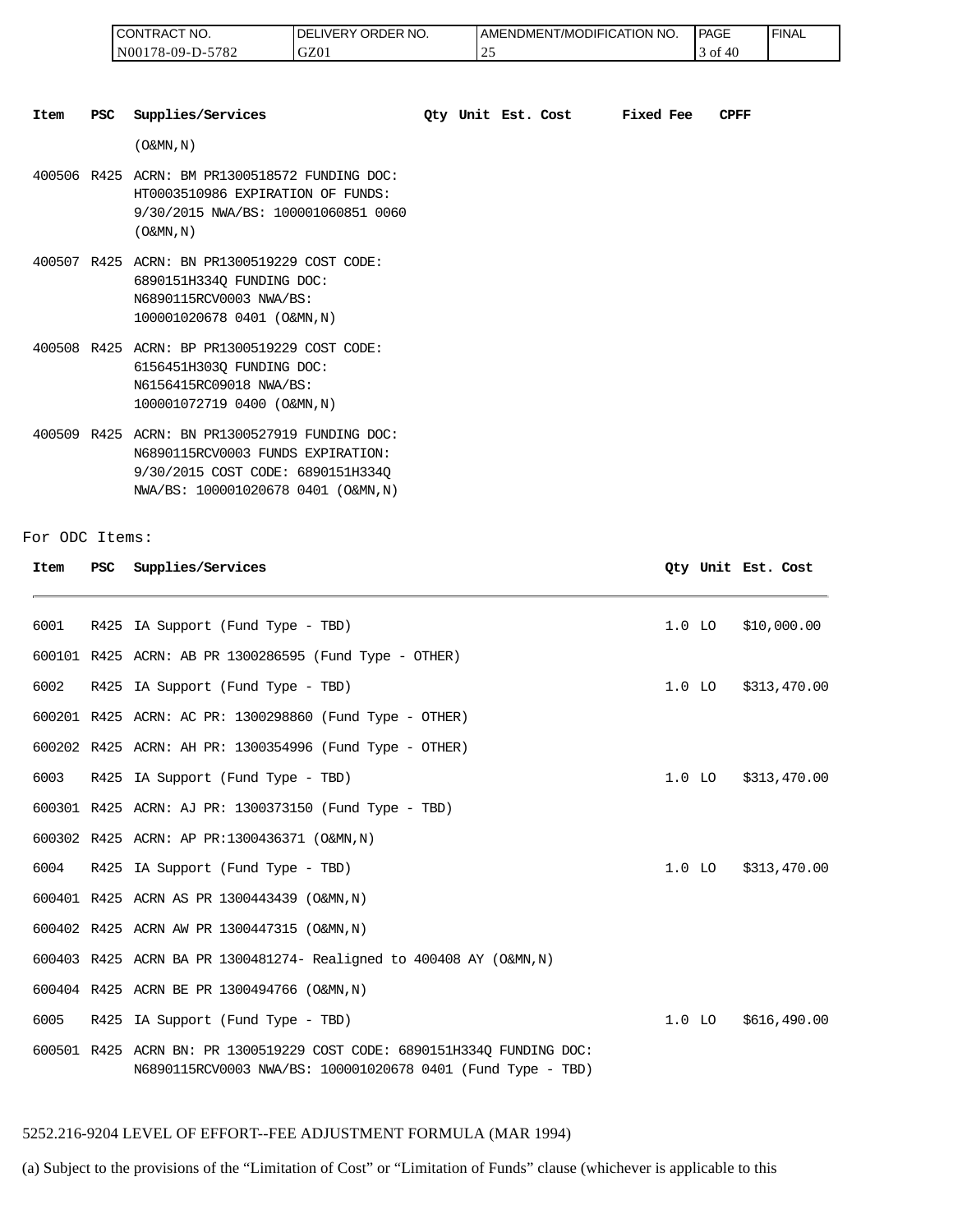| CONTRACT<br>'NO.        | ORDER<br>LIVERY .<br>NO.<br>DE. | AMENDMENT/MODIFICATION NO. | PAGE                       | <b>FINAL</b> |
|-------------------------|---------------------------------|----------------------------|----------------------------|--------------|
| $N00178-09-D-5$<br>5782 | GZ01                            | <u>.</u>                   | $\overline{1}$<br>0Ť<br>40 |              |

contract), it is hereby understood and agreed that the fixed fee is based upon the Contractor providing the following number of staff-hours of direct labor, hereinafter referred to as X, at the estimated cost and during the term of this contract specified elsewhere herein:

Total Staff-Hours (X)\* Total Prime Staff-Hours

Fixed Fee\*\*\*(inclusive of Prime and any proposed Subcontractor(s))

| <b>Base Period</b> |  |  |
|--------------------|--|--|
| Option 1           |  |  |
| Option 2           |  |  |
| Option 3           |  |  |
| Option 4           |  |  |

\*\*Contractor is to identify basis for fixed fee amount: \_\_\_ Prime Hours Only \_\_\_ Total Staff-Hours

The Contractor agrees to provide the total level of effort specified above in performance of work described in Sections "B" and "C" of this contract.

(b) Of the total staff-hours of direct labor set forth above, it is estimated that \_\_ staff-hours are competitive time (uncompensated overtime). Competitive time (uncompensated overtime) is defined as hours provided by personnel in excess of 40 hours per week without additional compensation for such excess work. All other effort is defined as compensated effort. If no amount is indicated in the first sentence of this paragraph, competitive time (uncompensated overtime) effort performed by the contractor shall not be counted in fulfillment of the level of effort obligations under this contract.

(c) Effort performed in fulfilling the total level of effort obligations specified above shall only include effort performed in direct support of this contract and shall not include time and effort expended on such things as local travel from an employee's residence to their usual work location, uncompensated effort while on travel status, truncated lunch periods, or other time and effort which does not have a specific and direct contribution to the tasks described in Section B.

(d) It is understood and agreed that various conditions may exist prior to or upon expiration of the term of the contract, with regard to the expenditure of labor staff-hours and/or costs thereunder which may require adjustment to the aggregate fixed fee. The following actions shall be dictated by the existence of said conditions:

(1) If the Contractor has provided not more than 105% of X or not less than 95% of X, within the estimated cost, and at the term of the contract, then the fee shall remain as set forth in Section B.

(2) If the Contractor has provided X-staff-hours, within the term, and has not exceeded the estimated cost then the Contracting Officer may require the Contractor to continue performance until the expiration of the term, or until the expenditure of the estimated cost of the contract except that, in the case of any items or tasks funded with O&MN funds, performance shall not extend beyond 30 September. In no event shall the Contractor be required to provide more than 105% of X within the term and estimated cost of this contract. The fee shall remain as set forth in Section B.

(3) If the Contractor expends the estimated cost of the contract, during the term of the contract and has provided less than X staff-hours, the Government may require the Contractor to continue performance, by providing cost growth funding, without adjusting the fixed fee, until such time as the Contractor has provided X staff-hours.

(4) If the Contracting Officer does not elect to exercise the Government's rights as set forth in paragraph (d)(2) and (d)(3) above, and the Contractor has not expended more than 95% of X staff-hours, the fixed fee shall be equitably adjusted downward to reflect the diminution of work. The total fee due the contractor shall be adjusted so as to be in direct proportion to the number of direct hours utilized in the same ration of fee to the estimated total hours then set forth in the contract.

(5) Nothing herein contained shall, in any way, abrogate the Contractor's responsibilities, and/or the Government's rights within the terms of the contract provision entitled "Limitation of Cost" or "Limitation of Funds" as they shall apply throughout the term of the contract, based upon the total amount of funding allotted to the contract during its specified term.

(e) Within 45 days after completion of the work under each separately identified period of performance hereunder, the Contractor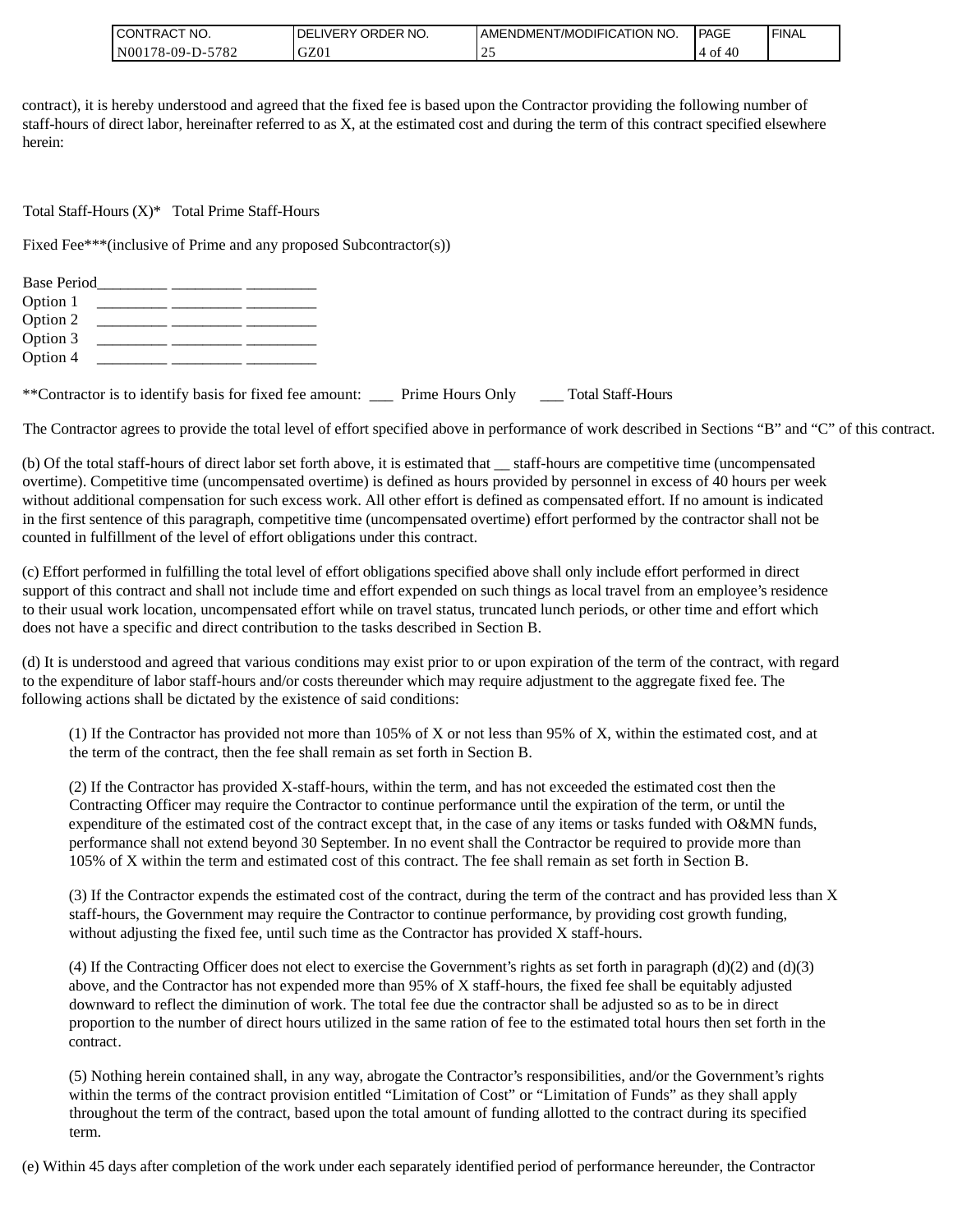| <b>CONTRACT NO.</b>                                        | NO.<br><b>ORDER</b><br>.IVERY<br>DEL | AMENDMENT/MODIFICAT<br>TION NO. | <b>PAGE</b> | <b>FINAL</b> |
|------------------------------------------------------------|--------------------------------------|---------------------------------|-------------|--------------|
| 570 <sup>o</sup><br>N00<br>$8-09-I$<br>$'$ O $\angle$<br>. | GZ01                                 | <u>_</u>                        | 40<br>0Ť    |              |

shall submit the following information in writing to the Contracting Officer with copies to the cognizant Contract Administration Office and DCAA office to which vouchers are submitted:

(1) The total number of staff-hours of direct labor expended during the applicable period.

(2) A breakdown of this total showing the number of staff-hours expended in each direct labor classification and associated direct and indirect costs.

(3) A breakdown of other costs incurred.

(4) The Contractor's estimate of the total allowable cost incurred under the contract for the period.

In the case of a cost under-run, the Contractor shall submit the following information in addition to that required above:

(5) The amount by which the estimated cost of this contract may be reduced to recover excess funds and the total amount of staff-hours not expended, if any.

(6) A calculation of the appropriate fee reduction in accordance with this clause.

All submissions required by this paragraph shall separately identify subcontractor information, if any.

## **ADDITIONAL SLINS**

Additional SLINs will be unilaterally created by the Contracting Officer during performance of this Task Order to accommodate the multiple types of funds that will be used under this order.

# **LIMITATION OF LIABILITY – INCREMENTAL FUNDING**

CLINs 4001 & 6001 are incrementally funded and the amount currently available for payment hereunder is limited to **\$305,000.00**. It is estimated that these funds will cover the cost of performance through **10 January 2013**. Subject to the provisions of the clause entitled "Limitation of Funds" (APR 94) (FAR 52.232-22) of the general provisions of this contract, no legal liability on the part of the Government for payment in excess of **\$305,000.00** shall arise unless additional funds are made available and are incorporated as a modification to the delivery order.

|             | <b>CPFF</b>        | <b>PREVIOUSLY</b> | <b>THIS</b>   | <b>TOTAL</b>  | <b>UNFUNDED</b> |
|-------------|--------------------|-------------------|---------------|---------------|-----------------|
| <b>CLIN</b> | $NTE*$             | <b>FUNDED</b>     | <b>ACTION</b> | <b>FUNDED</b> | <b>BALANCE</b>  |
| 4001        | \$295,000.00]      | \$0.00            | \$0.00        | \$295,000.00  | \$0.00          |
| 6001        | \$10,000.00        | \$0.00            | \$0.00        | \$10,000.00   | \$0.00          |
|             | TOTAL \$305,000.00 | \$0.00            | \$0.00        | \$305,000.00  | \$0.00          |

\*\*\*\*\*\*\*\*\*\*\*\*\*\*\*\*\*\*\*\*\*\*\*\*\*\*\*\*\*\*\*\*\*\*\*\*\*\*\*\*\*\*\*\*\*\*\*\*\*\*\*\*\*\*\*\*\*\*\*\*\*\*\*\*\*\*\*\*\*\*\*\*\*\*\*\*\*\*\*\*\*\*\*\*\*\*\*\*\*\*\*\*\*\*\*\*\*\*\*\*\*\*\*\*\* \*\*\*\*\*\*\*\*\*\*\*\*\*\*\*\*\*\*\*

CLINs 4002 & 6002 are incrementally funded and the amount currently available for payment hereunder is limited to **\$2,622,844.34**. It is estimated that these funds will cover the cost of performance through **10 September 2013**. Subject to the provisions of the clause entitled "Limitation of Funds" (APR 94) (FAR 52.232-22) of the general provisions of this contract, no legal liability on the part of the Government for payment in excess of **\$2,622,844.34** shall arise unless additional funds are made available and are incorporated as a modification to the delivery order.

|      | <b>CPFF NTE*</b>   | <b>PREVIOUSLY</b> | <b>THIS</b>   | <b>TOTAL</b>                   | <b>UNFUNDED</b> |
|------|--------------------|-------------------|---------------|--------------------------------|-----------------|
| CLIN | <b>INDED</b><br>FT | <b>ACTION</b>     | <b>FUNDED</b> | <b>NCE</b><br>BAI<br>\Nt<br>Α. |                 |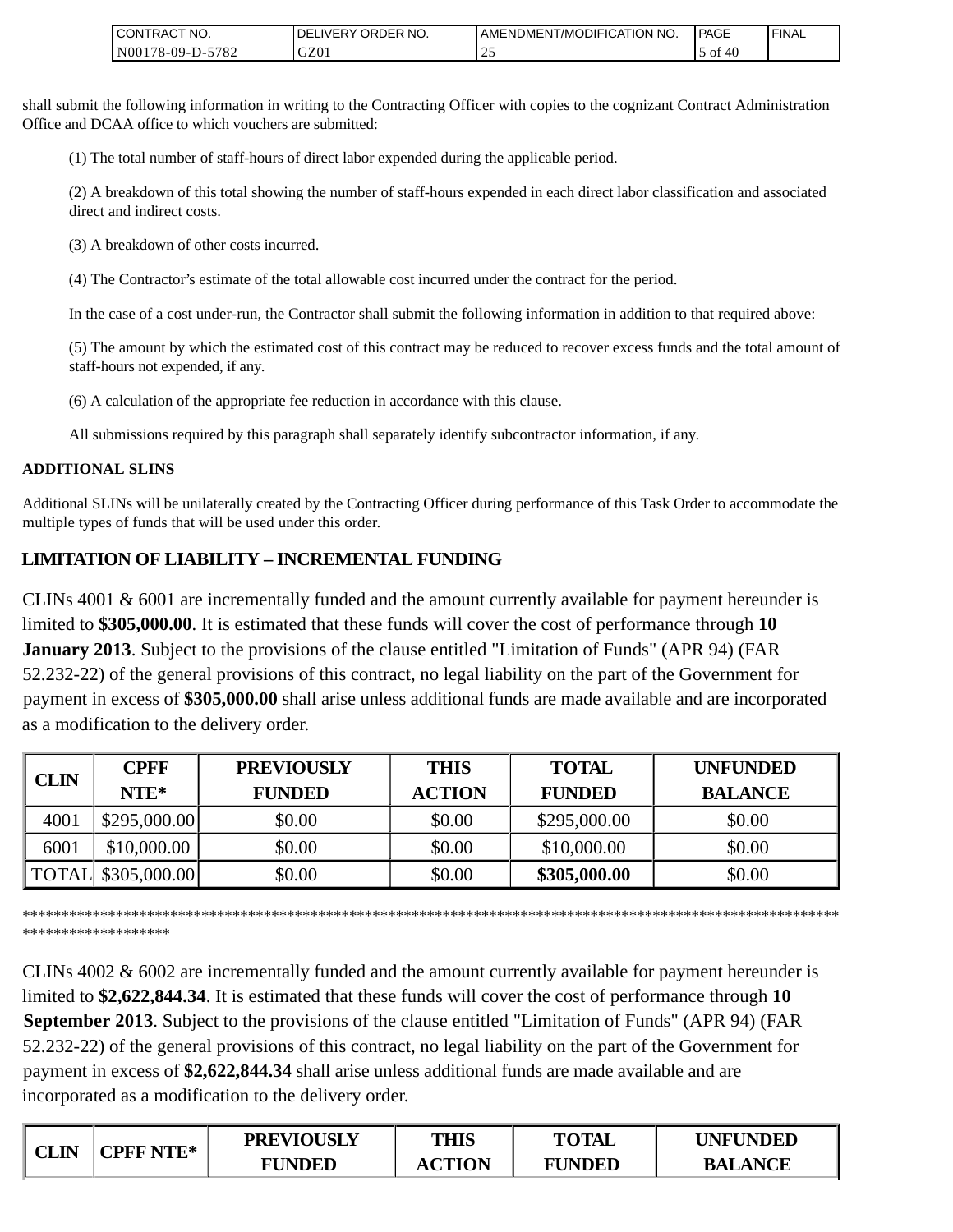| 'NO.<br>CONT'<br>רRAC                                         | `NO.<br><b>ORDER</b><br>DF<br>. iVER⊻ | AMENDMENT/MODIFICATION<br>'NO. | PAGE       | ' FINAL |
|---------------------------------------------------------------|---------------------------------------|--------------------------------|------------|---------|
| 5782<br>$_{\rm N00}$<br>$78-09-I$<br>$\overline{\phantom{a}}$ | $\sim$<br>GZ01                        | <u>_</u>                       | 6 of<br>40 |         |

| 4002 | \$7,864,802.00       | \$0.00 | \$0.00 | \$2,597,844.34 | \$5,266,957.66 |
|------|----------------------|--------|--------|----------------|----------------|
| 6002 | \$313,470.00         | \$0.00 | \$0.00 | \$25,000.00    | \$288,470.00   |
|      | TOTAL \$8,178,272.00 | \$0.00 | \$0.00 | \$2,622,844.34 | \$5,555,427.66 |

\*\*\*\*\*\*\*\*\*\*\*\*\*\*\*\*\*\*\*\*\*\*\*\*\*\*\*\*\*\*\*\*\*\*\*\*\*\*\*\*\*\*\*\*\*\*\*\*\*\*\*\*\*\*\*\*\*\*\*\*\*\*\*\*\*\*\*\*\*\*\*\*\*\*\*\*\*\*\*\*\*\*\*\*\*\*\*\*\*\*\*\*\*\*\*\*\*\*\*\*\*\*\*\*\* \*\*\*\*\*\*\*\*\*\*\*\*\*\*\*\*\*\*\*

CLINs 4003 & 6003 are incrementally funded and the amount currently available for payment hereunder is limited to **\$3,072,215.99**. It is estimated that these funds will cover the cost of performance through 10 September 2014. Subject to the provisions of the clause entitled "Limitation of Funds" (APR 94) (FAR 52.232-22) of the general provisions of this contract, no legal liability on the part of the Government for payment in excess of **\$3,072,215.99** shall arise unless additional funds are made available and are incorporated as a modification to the delivery order.

| CLIN | <b>CPFF NTE*</b>     | <b>PREVIOUSLY</b> | <b>THIS</b>   | <b>TOTAL</b>   | <b>UNFUNDED</b> |
|------|----------------------|-------------------|---------------|----------------|-----------------|
|      |                      | <b>FUNDED</b>     | <b>ACTION</b> | <b>FUNDED</b>  | <b>BALANCE</b>  |
| 4003 | \$8,006,158.00       | \$532,000.00      | \$0.00        | \$3,062,000.00 | \$4,944,158.00  |
| 6003 | \$313,470.00         | \$1,000.00        | \$0.00        | \$10,215.99    | \$303,254.01    |
|      | TOTAL \$8,319,628.00 | \$533,000.00      | \$0.00        | \$3,072,215.99 | \$5,247,412.01  |

\*\*\*\*\*\*\*\*\*\*\*\*\*\*\*\*\*\*\*\*\*\*\*\*\*\*\*\*\*\*\*\*\*\*\*\*\*\*\*\*\*\*\*\*\*\*\*\*\*\*\*\*\*\*\*\*\*\*\*\*\*\*\*\*\*\*\*\*\*\*\*\*\*\*\*\*\*\*\*\*\*\*\*\*\*\*\*\*\*\*\*\*\*\*\*\*\*\*\*\*\*\*\*\*\* \*\*\*\*\*\*\*\*\*\*\*\*\*\*\*\*\*\*\*

CLINs 4004 & 6004 are incrementally funded and the amount currently available for payment hereunder is limited to **\$5,096,967.37**. It is estimated that these funds will cover the cost of performance through **10 September 2015**. Subject to the provisions of the clause entitled "Limitation of Funds" (APR 94) (FAR 52.232-22) of the general provisions of this contract, no legal liability on the part of the Government for payment in excess of **\$5,096,967.37** shall arise unless additional funds are made available and are incorporated as a modification to the delivery order. (Summari at  $\frac{1}{2}$  (Summari at  $\frac{1}{2}$  (Summari at  $\frac{1}{2}$  (Summari at  $\frac{1}{2}$  (Summari at  $\frac{1}{2}$  (Summari at  $\frac{1}{2}$  (Summari at  $\frac{1}{2}$  (Summari at  $\frac{1}{2}$  (Summari at  $\frac{1}{2}$  (Summari at  $\frac{1}{2}$  (

| <b>CLIN</b> | <b>CPFF NTE*</b>     | <b>PREVIOUSLY</b> | <b>THIS</b>    | <b>TOTAL</b>   | <b>UNFUNDED</b> |
|-------------|----------------------|-------------------|----------------|----------------|-----------------|
|             |                      | <b>FUNDED</b>     | <b>ACTION</b>  | <b>FUNDED</b>  | <b>BALANCE</b>  |
| 4004        | \$8,191,887.00       | \$4,671,967.37    | \$410,000.00   | \$5,081,967.37 | \$3,109,919.63  |
| 6004        | \$313,470.00         | \$20,000.00       | $-$ \$5,000.00 | \$15,000.00    | \$298,470.00    |
|             | TOTAL \$8,505,357.00 | \$4,691,967.37    | \$405,000.00   | \$5,096,967.37 | \$3,408,389.63  |

\*\*\*\*\*\*\*\*\*\*\*\*\*\*\*\*\*\*\*\*\*\*\*\*\*\*\*\*\*\*\*\*\*\*\*\*\*\*\*\*\*\*\*\*\*\*\*\*\*\*\*\*\*\*\*\*\*\*\*\*\*\*\*\*\*\*\*\*\*\*\*\*\*\*\*\*\*\*\*\*\*\*\*\*\*\*\*\*\*\*\*\*\*\*\*\*\*\*\*\*\*\*\*\*\* \*\*\*\*\*\*\*\*\*\*\*\*\*\*\*\*\*\*\*

CLINs 4005 & 6005 are incrementally funded and the amount currently available for payment hereunder is limited to **\$2,850,340.94**. It is estimated that these funds will cover the cost of performance **11 September 2015 through 10 September 2016**. Subject to the provisions of the clause entitled "Limitation of Funds"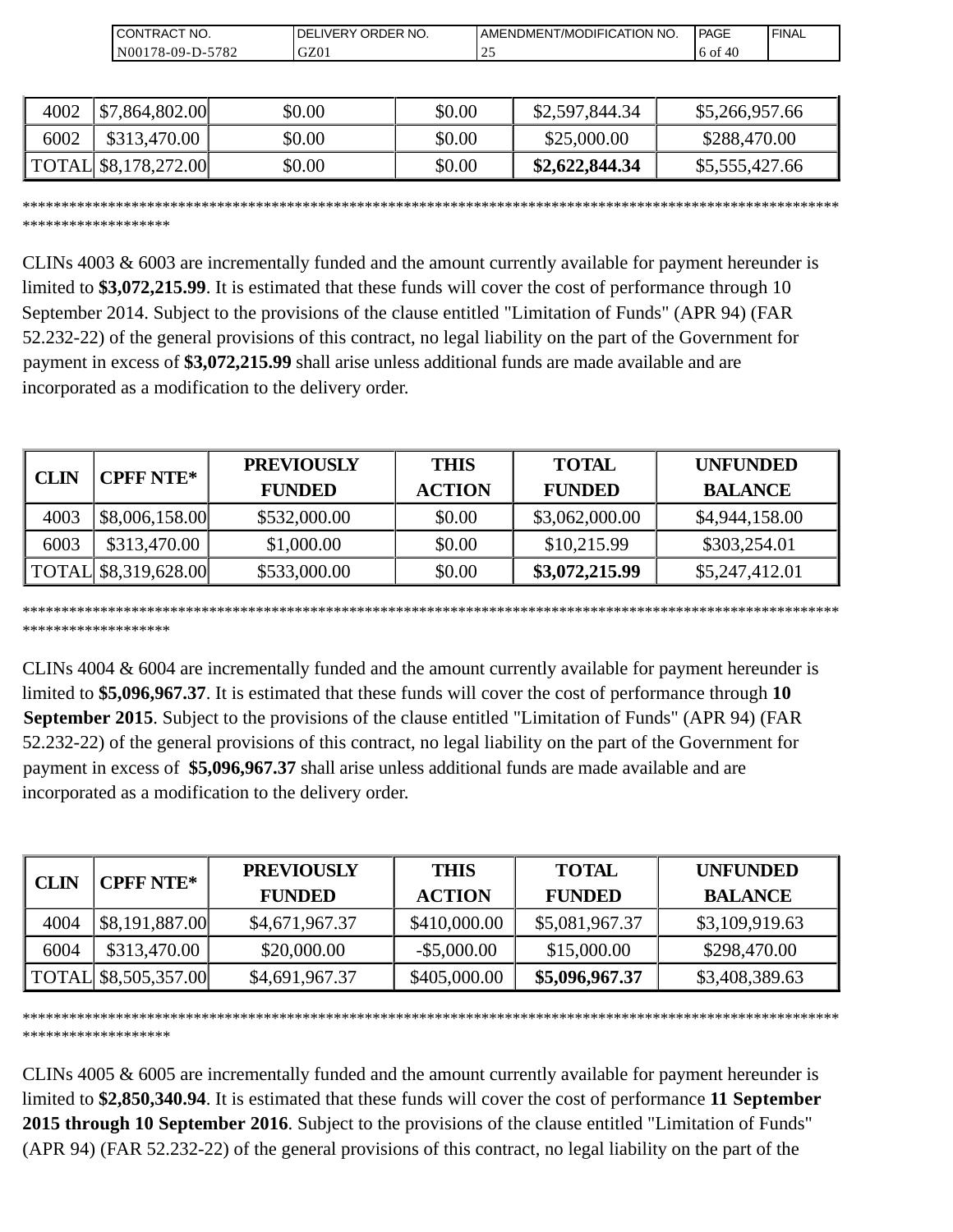| 'NO.<br><b>ICONTRAC.</b>                           | NO.<br>ORDER<br>DE<br>. IVERY | <b>NO</b><br><b>ICATION</b><br><b>ODIFI</b><br>-/MC<br>AMENDMEN | <b>PAGE</b> | <b>FINAL</b> |
|----------------------------------------------------|-------------------------------|-----------------------------------------------------------------|-------------|--------------|
| 570 <sup>o</sup><br>8-09-1<br>  N00<br>٠D-<br>ے ہ' | GZ01                          | <u>.</u>                                                        | ΟÌ<br>-46   |              |

Government for payment in excess of **\$2,850,340.94** shall arise unless additional funds are made available and are incorporated as a modification to the delivery order.

| <b>CLIN</b> | <b>CPFF NTE*</b>      | <b>PREVIOUSLY</b><br><b>FUNDED</b> | <b>THIS</b><br><b>ACTION</b> | <b>TOTAL</b><br><b>FUNDED</b> | <b>UNFUNDED</b><br><b>BALANCE</b> |
|-------------|-----------------------|------------------------------------|------------------------------|-------------------------------|-----------------------------------|
| 4005        | \$15,734,810.00       | \$1,401,398.76                     | \$1,440,942.18               | \$2,842,340.94                | \$12,892,469.06                   |
| 6005        | 616,490.00            | 8,000.00                           | 0.00                         | 8,000.00                      | 608,490.00                        |
|             | TOTAL \$16,351,300.00 | \$1,409,398.76                     | \$1,440,942.18               | \$2,850,340.94                | \$13,500,959.06                   |

#### **PR: 1300518572**

Funding Documents: PRM58810, PRM510772, PRM510760, PRM510762, PRM510768, HT0003510986

Expiration of Funds: All Funds expire on 9/30/2015

#### **PR: 1300519229**

Funding Documents: N6890115RCV0003, N6156415RC09018

Expiration of Funds: 9/30/2015

### **PR: 13005527919**

Funding Documents: N6890115RCV0003

Expiration of Funds: 9/30/2015

This document provides funding for a severable service contract that crosses fiscal years in compliance with 10 U.S. Code 2410 (a). Therefore, this period of performance may not exceed September 22, 2016.

\*One year from start date\*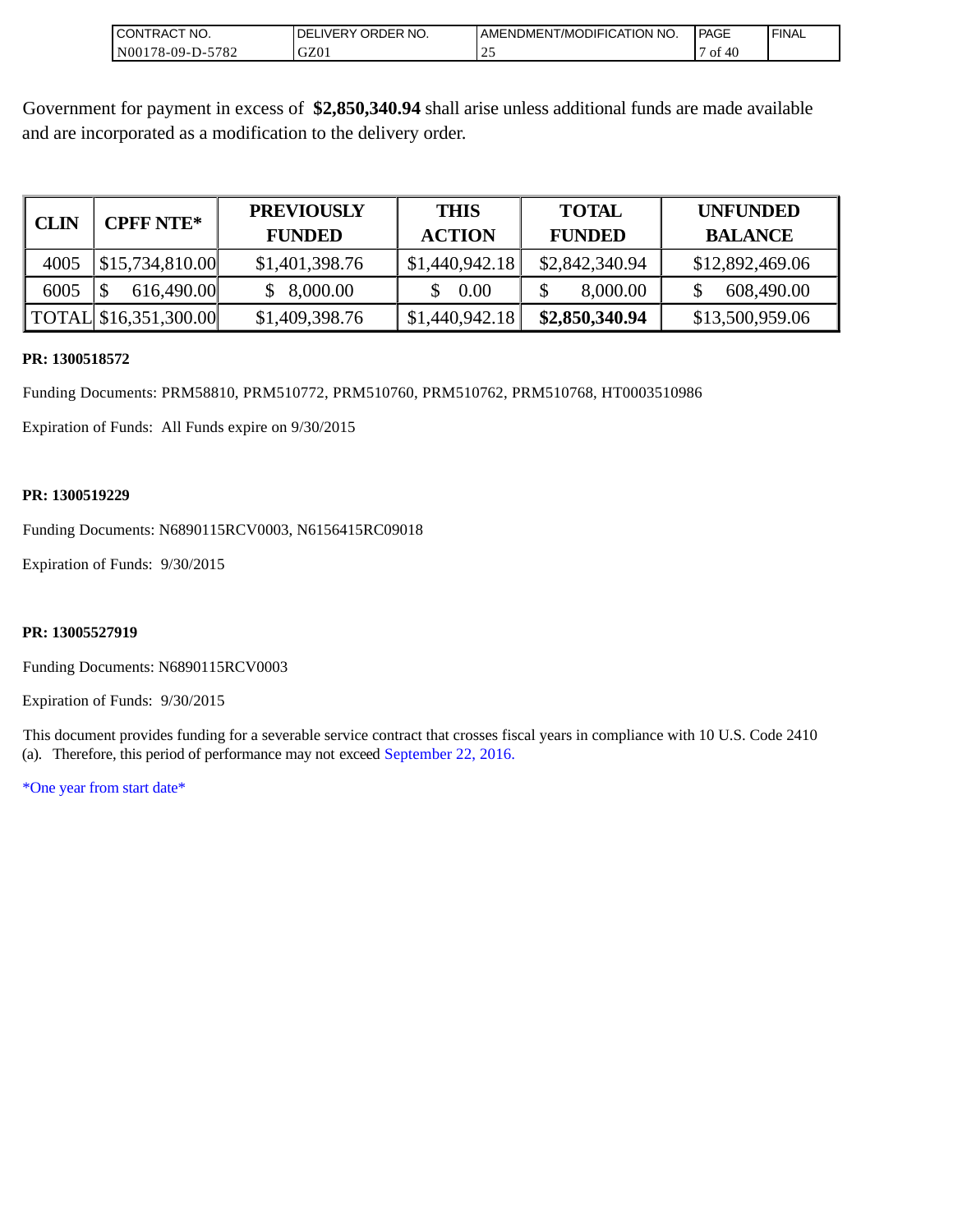| CONTRACT<br>`CT NO.      | ORDER <sup>'</sup><br>NO.<br><b>DELIVERY</b> | I AMENDMENT/MODIFICATION NO. | PAGE        | <b>I FINAL</b> |
|--------------------------|----------------------------------------------|------------------------------|-------------|----------------|
| N00178-09-D-5<br>$-5782$ | GZ01                                         | ت ک                          | 8 of<br>-46 |                |

## **SECTION C DESCRIPTIONS AND SPECIFICATIONS**

C-302 SPECIFICATIONS/STATEMENT OF WORK (DEC 1998)

Work under this contract shall be performed in accordance with the following Performance Work Statement (PWS):

### **Section C - Performance Work Statement (PWS)**

SPAWARSYSCEN-CHARLESTON, Code 582V0, Information Assurance (IA), IA Mitigation, Certification and Accreditation (C&A), and Information Assurance Vulnerability Management (IAVM)

## **1.0 INTRODUCTION**

The Space and Naval Warfare Systems Center (SPAWARSYSCEN) Atlantic; Network Security Implementation Branch, Code 582V0, is providing Network Security Engineering Support Services in support of Navy Medicine and Federal Health Systems as it pertains to information assurance for Navy Medicine's Military Treatment Facilities (MTF), Dental clinics worldwide, and Federal Health agencies.

## **2.0 BACKGROUND**

The task will support the continued Information Assurance initiatives within Navy Medicine and Federal Health agencies, and provide support to the Information Management and Information Technology (IM/IT) execution agent. SSC Atlantic will execute all aspects of Information Assurance for Navy Medicine and Federal Health agencies to ensure compliance with Federal, Department of Defense (DoD), and Department of Navy (DoN) regulations and policies.

## **3.0 SCOPE**

The objective of this Task Order is to provide support in the conduct of Information Assurance (IA), IA Mitigation, Certification and Accreditation (C&A), and Information Assurance Vulnerability Management (IAVM) to support the mission of Navy Medical and Federal Health systems at locations throughout the CONUS and OCONUS areas as well as incorporate the evaluation of the current IA and security posture of Navy Medical and Federal Health Systems facilities. The range of this support would span subject matter expertise to administrative support/graphic services with skill sets and experience that match Code 582V0's need to comply with and respond to requirements including current, updated program plans and documentation, current and accurate requirements definition, alternative approaches for fielding, migrating, staging and supporting systems, site management, adherence to standards, specifications and best practices, mitigation of risks, addressing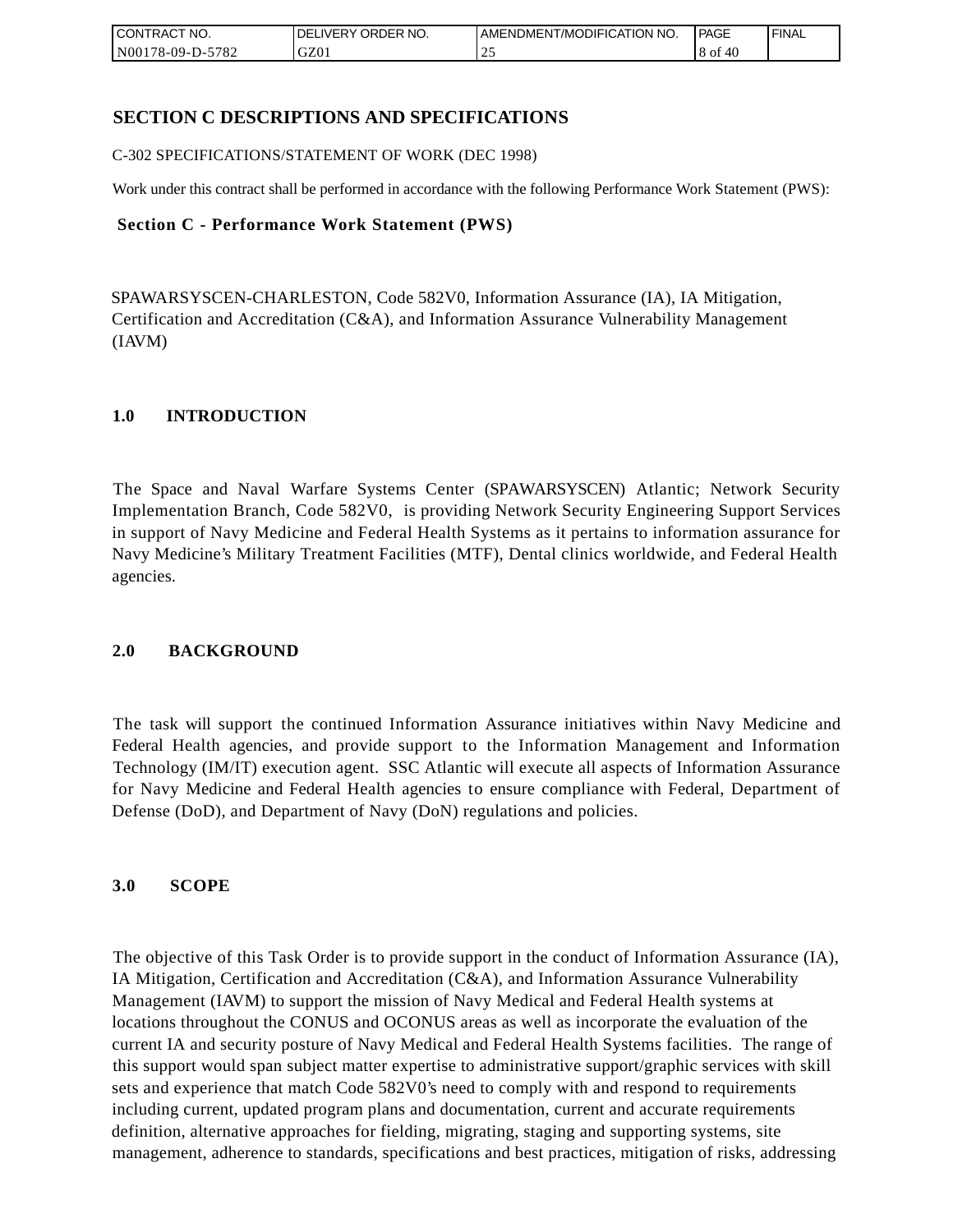| I CONTRACT NO.        | ORDER NO.<br><b>IVERY</b><br>DEI | I AMENDMENT/MODIFICATION NO. | PAGE       | <b>FINAL</b> |
|-----------------------|----------------------------------|------------------------------|------------|--------------|
| N001<br>178-09-D-5782 | GZ01                             | سد                           | f 40<br>0t |              |

issues and performing all Program and Project functions necessary to achieve the strategic goalds and objectives of SPAWAR's customers.

## **4.0 PLACE OF PERFORMANCE**

Work shall be performed at the SPAWARSYSCEN, Atlantic and in each of the following location(s):

- a. Contractor's Facility
- b. Bethesda, MD
- c. San Diego, CA
- d. New Orleans, LA
- e. NH Camp Pendleton, Ocean Side, CA
- f. NH Oak Harbor, WA
- g. NH Corpus Christi, TX
- h. NH Rota, Spain
- i. NH Guam
- j. NH Guantanamo Bay (Cuba)
- k. NH Cherry Point, NC
- l. NH Bremeerton, (Washington)
- m. NH Lemoore, CA
- n. NH Sigonella, Italy
- o. NH Napes, Italy
- p. NH Okinawa, Japan
- q. NH Pensacola, FL
- r. NH 29 Palms, CA
- s. NNMC Bethesda, Maryland
- t. NH Yokosuka, Japan
- u. NAMRU Jakarta (Indonesia)
- v. NAMR:U Cairo (Egypt)
- w. NH Pearl Harbor (Honolulu)
- x. NAMRU Lima (Peru)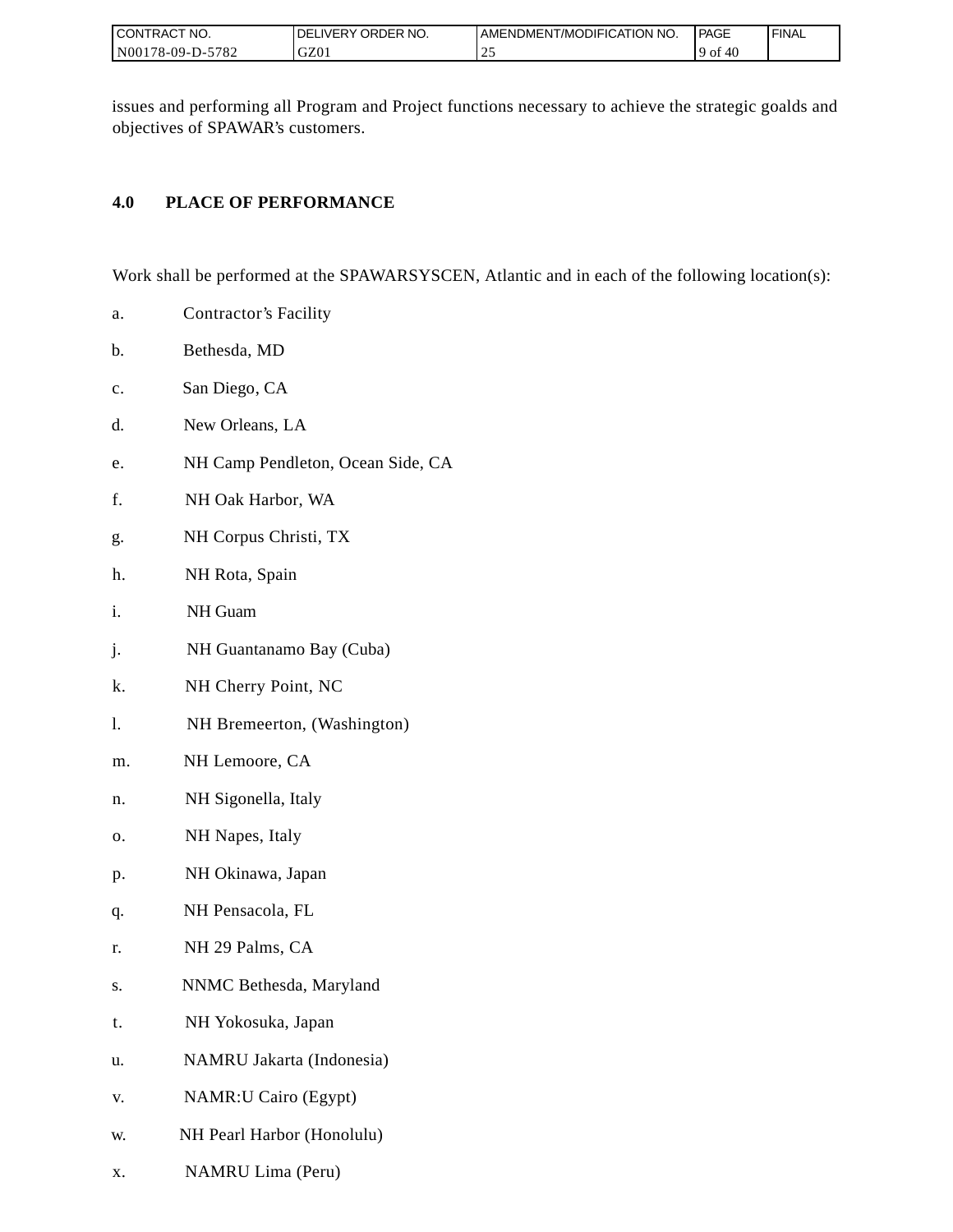| I CONTRACT NO.   | <b>IDELIVERY ORDER NO.</b> | AMENDMENT/MODIFICATION NO. | PAGE                   | ' FINAL |
|------------------|----------------------------|----------------------------|------------------------|---------|
| N00178-09-D-5782 | GZ01                       |                            | 40<br>10 <sub>of</sub> |         |

## **5.0 APPLICABLE DIRECTIVES / REFERENCES**

The Contractor shall adhere to the following documents in accordance with paragraph 8.0, Performance Requirements.

| <b>Document Type</b> | No./Version | <b>Title</b>                  | Date           |
|----------------------|-------------|-------------------------------|----------------|
| DoD Directive        |             | <b>Information Assurance</b>  | $10-24-2002$   |
| 8500.1               |             | (IA)                          |                |
| DoD Instruction      |             | <b>Information Assurance</b>  | $2 - 6 - 2003$ |
| 8500.2               |             | (IA) Implementation for       |                |
|                      |             | Automated                     |                |
|                      |             | Information<br><b>Systems</b> |                |
| DoD Regulation       |             | DoD Personnel Security        | 1-1987         |
| 5200.2-R             |             | Program                       |                |
| <b>SECNAVINST</b>    |             | Department of the Navy        | 3/10/1999      |
| 5510.30A             |             | <b>Personnel Security</b>     |                |
|                      |             | Program                       |                |
| <b>SECNAVINST</b>    |             | Department of the Navy        | 3/17/1999      |
| 5510.36              |             | <b>Information Security</b>   |                |
|                      |             | Program (ISP)                 |                |

## **6.0 SECURITY and TRAINING SUPPORT**

SSC-A contractor personnel will have the appropriate clearances required for access to classified data as required. Prior to starting work on the task, SSC-A contractor personnel will have a minimum of an interim Secret Security Clearance granted by the Defense Industrial Security Clearance Office (DISCO) and will comply with IT access authorization requirements. In addition, SSC-A contractor personnel will possess the appropriate IT level of access for the required task and position assignment. SSC-A contractor personnel shall handle and safeguard any unclassified but sensitive and classified information in accordance with appropriate Department of Defense security regulations.

The Project Engineer shall determine if the appropriate IT Position Category has been assigned to the respective contractor personnel and inform the contractor of that determination based on the following criteria:

IT-1 Position - Positions in which the incumbent is responsible for the planning, direction, and implementation of a computer security program; major responsibility for the direction, planning and design of a computer system, including the hardware and software; or, can access a system during the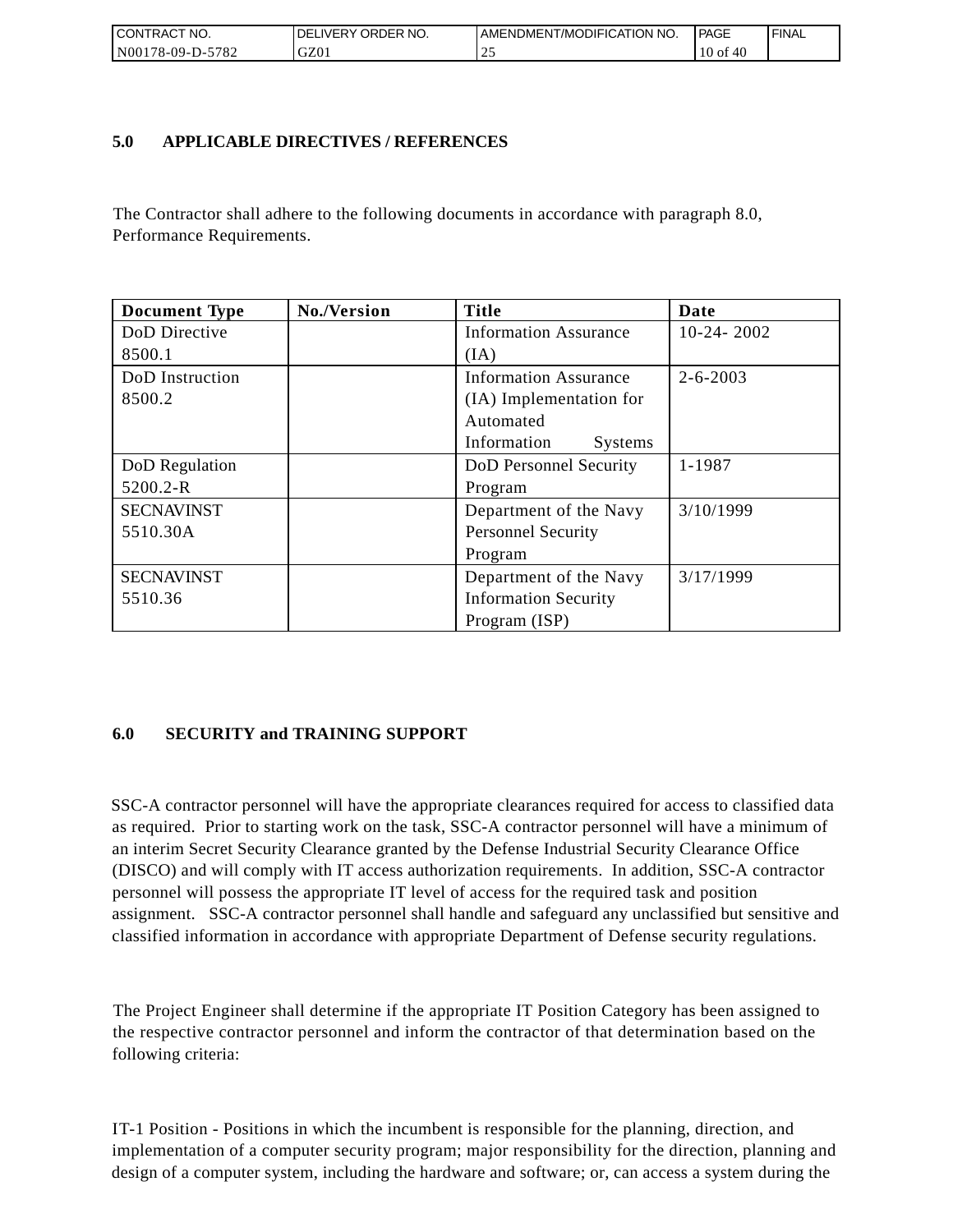| CONTRACT<br>CT NO.                       | NO.<br>' ORDER<br><b>DELIVERY</b> | AMENDMENT/MODIFICATION NO. | l PAGE       | <b>FINAL</b> |
|------------------------------------------|-----------------------------------|----------------------------|--------------|--------------|
| $-5782$<br>N <sub>001</sub><br>78-09-D-J | GZ01                              | <u>_</u>                   | . I of<br>40 |              |

operation or maintenance in such a way, and with a relatively high risk for causing grave damage, or realize a significant personal gain. Personnel whose duties meet the criteria for IT-1 Position designation require a favorably adjudicated Single Scope Background Investigation (SSBI) or SSBI Periodic Reinvestigation (SSBI-PR). The SSBI or SSBI-PR shall be updated a minimum of every 5 years.

IT-II Position - Positions in which the incumbent is responsible for the direction, planning, design, operation, or maintenance of a computer system, and whose work is technically reviewed by a higher authority at the IT-II Position level to insure the integrity of the system. Personnel whose duties meet the criteria for an IT-II Position require a favorably adjudicated National Agency Check (NAC).

IT-III Position - All other positions involved in computer activities. Incumbent in this position has non-privileged access to one or more DoD information systems/applications or database to which they are authorized access. Personnel whose duties meet the criteria for an IT-III Position designation require a favorably adjudicated NAC.

Contractor's request for visit authorization shall be submitted in the appropriate format and coordinated with the SSC-C Project Office.

# **6.1 Personnel Common Access Card (CAC) and PKI Requirements**

SSC-A contractor personnel are required to obtain a Common Access Card (CAC) with PKI for access to Department of Defense facilities (CONUS and OCONUS) and websites. In addition, a hardware solution to securely read the card via a personal computer, and approved software for reading the CAC (ex. ActiveGold) is required.

## **6.2 Personnel Supporting Information Assurance (IA) functions**

In accordance with clause 252.239-7001, Contractor personnel supporting Information Assurance (IA) functions shall be appropriately trained and certified prior to being engaged in IA related work. IA Personnel shall be in full compliance with DoD 8570.01-M, Information Assurance Workforce Improvement Program (PWS ref 2.1.\$) and DoDD 8570.1, IA Training, Certification, and Workforce Management (PWS ref 2.1.\$). This includes personnel training being certified/accredited at the appropriate levels of IAT I-III and IAM I-III. This will be verified by the contracting officer who will ensure that contractor personnel are entered in to the Defense Eligibility Enrollment System (DEERS) or other appropriate database. The contractor shall also provide the requested mix of labor categories pertaining to IA applicable tasks as directed by the PCO or Task Order in support of IA training requirements. Contractor personnel not certified within 6 months of assignment of IA duties or who fails to maintain their certified status will not be permitted to carry out the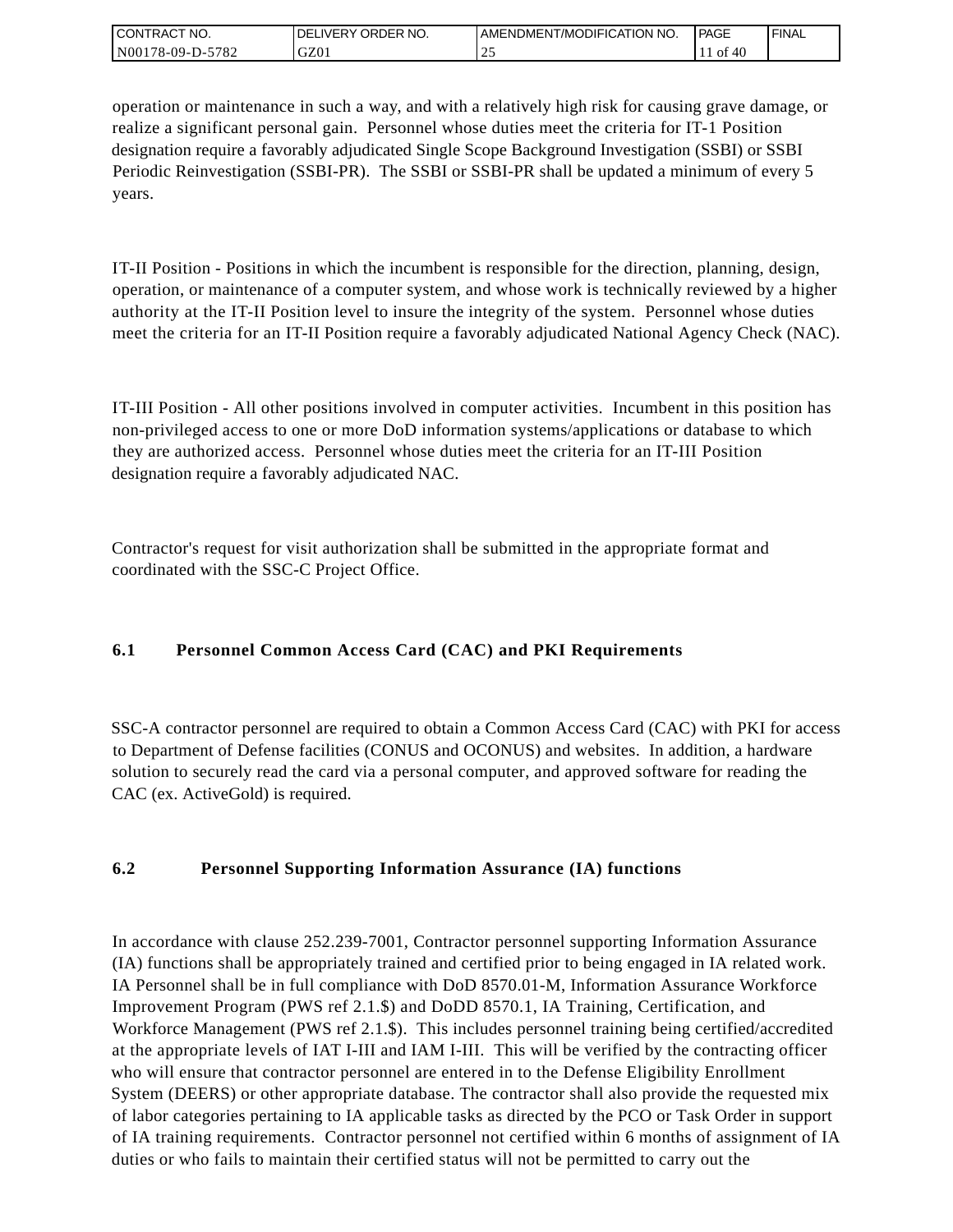| CONTRACT<br>°CT NO.      | NO.<br>' ORDER<br><b>DELIVERY</b> | AMENDMENT/MODIFICATION NO. | <b>PAGE</b> | ' FINAL |
|--------------------------|-----------------------------------|----------------------------|-------------|---------|
| $-5782$<br>N00178-09-D-5 | GZ01                              | <u>_</u>                   | 12 of<br>40 |         |

responsibilities of the position, and shall be replaced with personnel that meet the minimum certification requirements as mandated above.

# **7.0 CONTRACTING OFFICER'S REPRESENTATIVE (COR)**

The COR for this task order is Philip A. Middleton, Code 58210, [philip.a.middleton@navy.mil](mailto:cphilip.a.middleton@navy.mil), (843) 218-3331.

# **8.0 PERFORMANCE REQUIREMENTS**

The contractor shall provide support to SPAWARSYSCEN Atlantic in conducting Information Assurance (IA), IA Mitigation, Certification and Accreditation (C&A), and Information Assurance Vulnerability Management (IAVM) to support the mission of Navy Medical and Federal Health agencies at locations throughout the CONUS and OCONUS areas as well as incorporate the evaluation of the current IA and security posture of Navy Medical and Federal Health facilities in accordance with DoD 8500.1 and 8500.2. The contractor shall provide support to SPAWAR Atlantic in the conduct of Certification and Accreditation (C&A) efforts to support the mission of Navy Medical and Federal Health systems. The contractor shall also assist in prioritizing short and long term initiatives considering strategic planning alignment, budget, and available funding.

In the performance of this work, the contractor will be required to utilize a government provided XenClient computing platform image [\(http://www.citrix.com/products/xenclient/how-it-works/specifications.html\)](http://www.citrix.com/products/xenclient/how-it-works/specifications.html).

# **8.1 Sub-Task 1. Project Management Support**

8.1.1 The contractor shall provide support to SPAWAR Atlantic in the conduct of Information Assurance (IA), IA Mitigation, Certification and Accreditation (C&A), Navy Medicine Network Operations Center (NOC) and Information Assurance Vulnerability Management (IAVM).

8.1.2 The contractor shall appoint a program manager specifically charted with the responsibility of interfacing with the Government on all matters pertaining to this Performance Work Statement. The Program Manager shall direct the contractor's effort through the company's internal management system that shall provide project progress visibility to assure on-time completion of contract requirements. The contractor shall also use best industry practices including ISO/IEC 15288 for System life cycle processes and ISO/IEC 12207 for Software life cycle processes. This shall include providing technical program and project management support that will mitigate the risks to successful program and compliance with SSC Atlantic's Capability Maturity Model Integration (CMMI) Engineering Process Office (EPO) program. The contractor as part of a team will support projects at SPAWAR Atlantic at CMMI Level III. The contractor will be required to utilize the processes and procedures already established for the project and the CMMI program, and deliver products that are compliant with the aforementioned processes and procedures. These tasks require the contractor to research and analyze technical and management information and data, costs, performance trends, and project progress based on earned value management (EVM). The contractor shall participate in design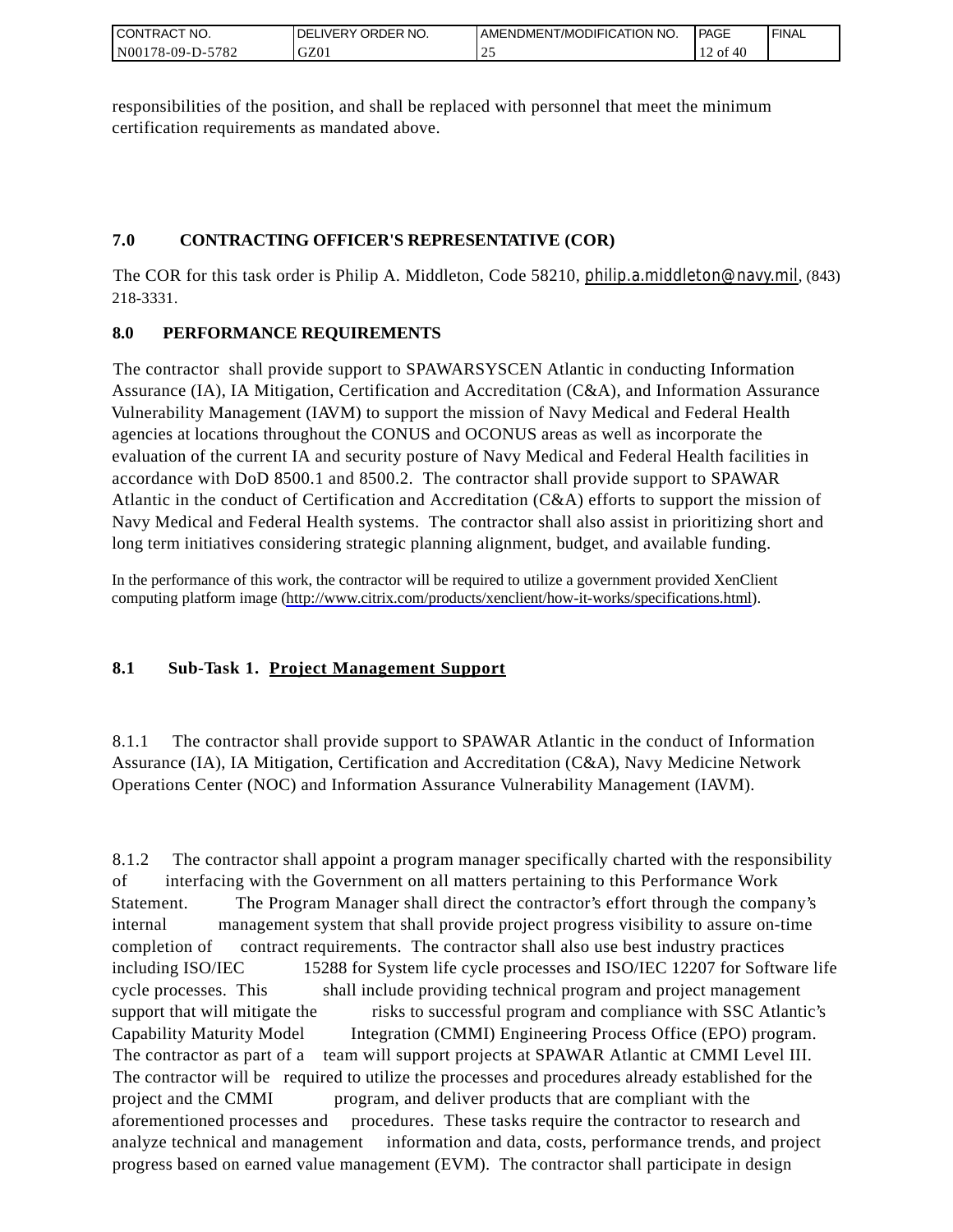| <b>I CONTRACT NO.</b> | ' ORDER NO.<br><b>DELIVERY</b> | I AMENDMENT/MODIFICATION NO. | PAGE | <b>FINAL</b> |
|-----------------------|--------------------------------|------------------------------|------|--------------|
| N00178-09-D-5782      | GZ0.                           | <u>_</u>                     | - OI |              |

reviews, technical reviews, audits and discussions, and shall provide SPAWAR Atlantic with management status reports that will be updated and delivered on a weekly/monthly basis, or as required.

# **8.2 Sub-Task 2. Facilitation**

8.2.1 The contractor shall assist in planning, coordinating, and facilitating meetings with the principals, develop material to support the meetings, and ensure all action items are tracked through completion. Meetings shall be held weekly unless otherwise directed.

# **8.3 Sub-Task 3. SCTS Deployment Support**

8.3.1 The contractor shall conduct the installation of the JTF/GNO mandated SCTS system to support the IAVM program at locations throughout the CONUS and OCONUS areas.

# **8.4 Sub-Task 4. Network Device Hardening Analysis**

8.4.1 The contractor shall provide assistance in the management of the network perimeter improvement by ensuring that approved policies are implemented and controlled at the Outside Security Screening Router (OSSR) ACL, Firewall ruleset, and IPSs. This will ensure that only approved Ports, Protocols, Services (PPS) necessary to do business are opened.

## **8.5 Sub-Task 5. Site Network IA Assessment Support**

8.5.1 The contractor shall provide support to SPAWAR Atlantic in the conduct of IA Tiger Team efforts at locations throughout the CONUS and OCONUS areas. These Tiger Team efforts would incorporate the evaluation of the current IA and security posture of these facilities. Final reports would be generated and delivered to SPAWAR Atlantic to support mitigation efforts and the development of an overall IA strategy.

## **8.6 Sub-Task 6. Site Network Remediation and Mitigation support**

8.6.1 The contractor shall conduct the mitigation efforts at locations throughout the CONUS and OCONUS areas. These efforts will incorporate the evaluation of the current IA and security posture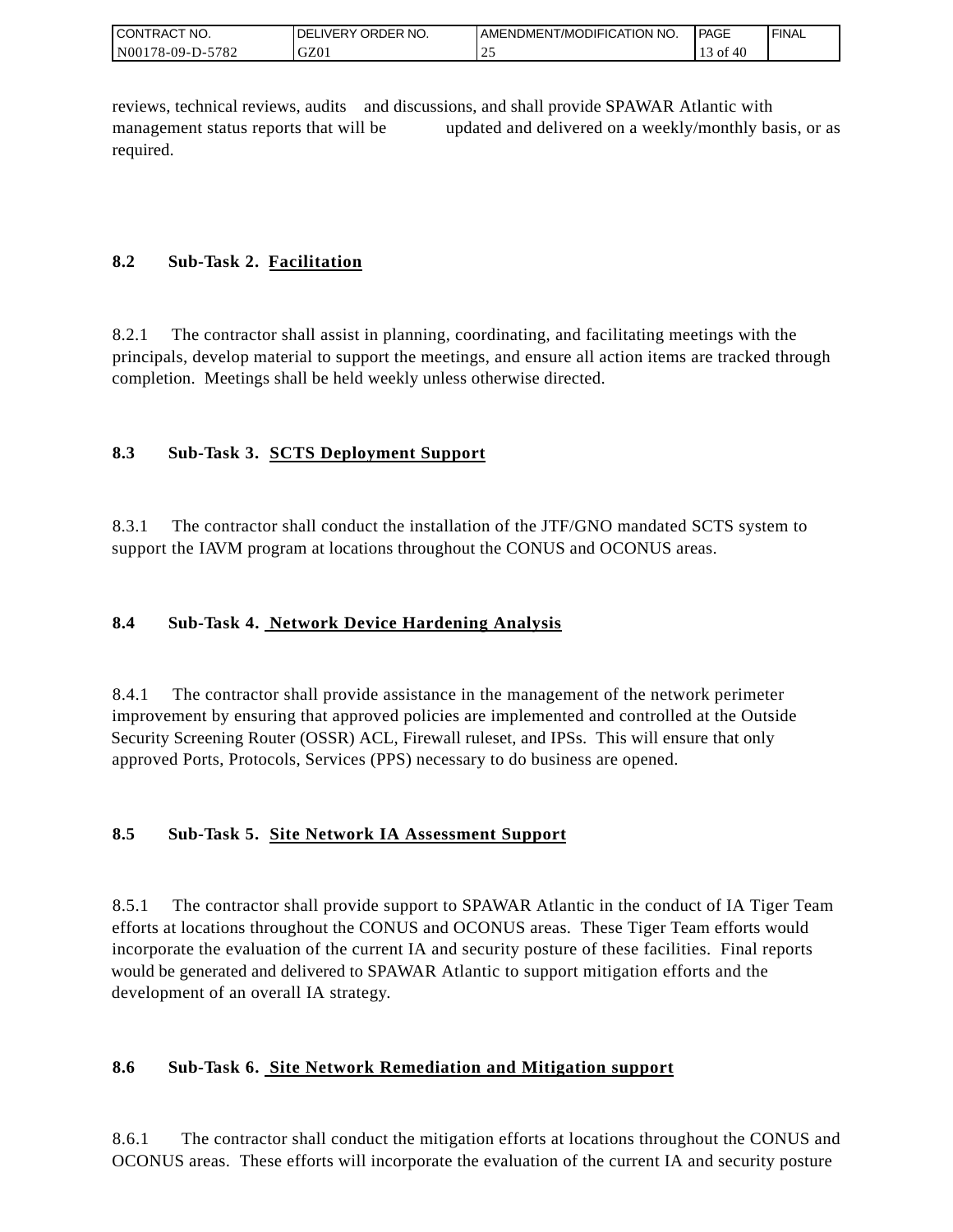| I CONTRACT NO.   | DELIVERY ORDER NO. | AMENDMENT/MODIFICATION NO. | <b>IPAGE</b> | ' FINAL |
|------------------|--------------------|----------------------------|--------------|---------|
| N00178-09-D-5782 | GZ01               |                            | 40<br>14 of  |         |

of these facilities in accordance with 8500.1 and 8500.2. Also provide final reports to SPAWAR Atlantic that can assist in the development of an overall Enterprise mitigation strategy.

## **8.7 Sub-Task 7. Program of Record and Site Certification and Accreditation Packages**

8.7.1 The contractor shall provide support to SPAWAR Atlantic in the conduct of Certification and Accreditation (C&A) efforts. These efforts would be in accordance with Navy Medical and Federal Health systems IA documentation at various locations throughout the CONUS and OCONUS areas, as required.

## **8.8 Sub-Task 8. Navy Medicine Network Operations Center Support**

8.8.1 The contractor shall provide support to SPAWAR Atlantic in the 24 x 7 x 365 operations of the Navy Medicine Operations Center. These efforts will incorporate IA, router analysis, firewall analysis, and IAVA compliance.

## **9.0 GOVERNMENT FURNISHED INFORMATION**

The government will furnish a XenClient software image for contractor use when working on government networks

## **10.0 GOVERNMENT FURNISHED MATERIAL**

Not Applicable

## **11.0 GOVERNMENT FURNISHED EQUIPMENT**

Not Applicable

## **12.0 CONTRACTOR FURNISHED MATERIAL**

Miscellaneous Other Direct Costs (ODCs) such as FedEx shipping.

## **13.0 CONTRACTOR FURNISHED EQUIPMENT**

Not Applicable

## **14.0 TRAVEL REQUIREMENTS**

CONTRACT NO.<br>
NO0178-09-D-5<br>
CONTRACT NO.<br>
NO0178-09-D-5<br>
Of these facili<br>
Atlantic that of<br>
8.7 Sub-1<br>
8.7 Sub-1<br>
8.7 Sub-1<br>
8.8 Sub-1<br>
8.8 Sub-1<br>
8.8 Sub-1<br>
8.8.1 The of the Navy M<br>
8.8.1 The of the Navy M<br>
analysis, and When it becomes necessary for the contractor to travel, the contractor shall submit a request, via email, to the SPAWARSYSCEN Atlantic Task Order Manager seeking approval to travel before initiating any travel plans. All travel claims shall make reference to the e-mail, letter or phone call that granted approval. Failure to gain prior approval may result in disallowance of invoiced travel claims. Emergent travel as directed by the Project Engineer for upgrade support and engineering solutions provided efforts are fair and reasonable and in accordance with the Joint Travel Regulations.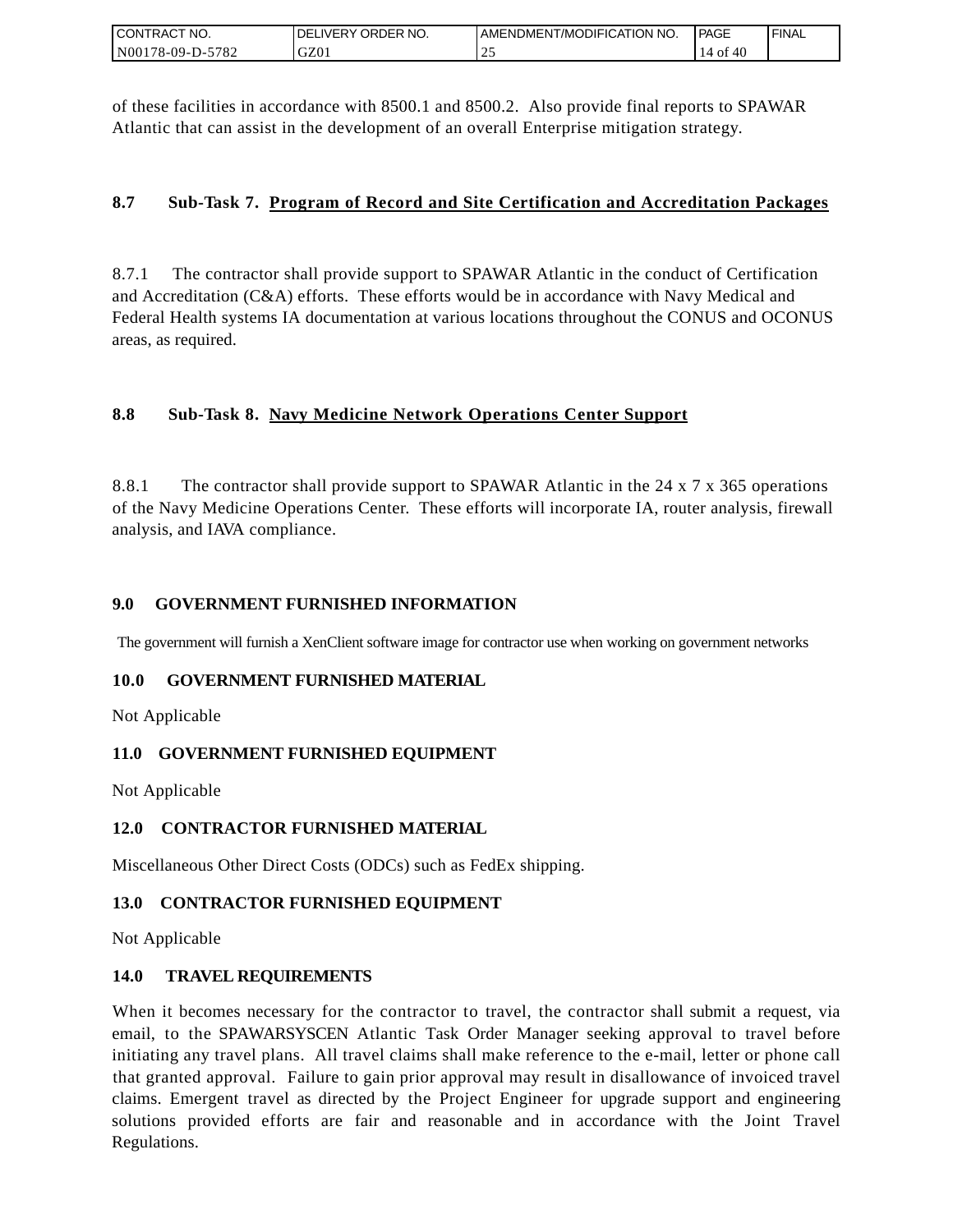| <b>I CONTRACT NO.</b>   | DELIVERY ORDER NO. | AMENDMENT/MODIFICATION NO. | <b>PAGE</b>       | ' FINAL |
|-------------------------|--------------------|----------------------------|-------------------|---------|
| N00178-09-D-57<br>-5782 | GZ01               | <u>_</u>                   | -40<br>- OI<br>⊥J |         |

Estimated travel locations are as follows. The following trips are per annum.

| <b>To</b>                    | # of Trips     | # of people    |
|------------------------------|----------------|----------------|
| San Diego, CA                | $\overline{2}$ | 2              |
| Ocean Side, CA               | $\overline{2}$ | $\overline{2}$ |
| New Orleans, LA              | $\overline{2}$ | $\overline{2}$ |
| Oak Harbor, WA               | $\overline{2}$ | $\overline{2}$ |
| Corpus Christi,<br><b>TX</b> | $\overline{2}$ | $\overline{2}$ |
| Rota Spain                   | $\overline{2}$ | $\overline{2}$ |
| Guam                         | $\overline{2}$ | $\overline{2}$ |
| Guantanamo Bay,<br>Cuba      | $\overline{2}$ | $\overline{2}$ |
| Cherry Point, NC             | $\overline{2}$ | $\overline{2}$ |
| Brenerton,<br>Washington     | 3              | $\overline{2}$ |
| LeMoore,<br>California       | $\overline{2}$ | $\overline{c}$ |
| Sigonella, Italy             | $\overline{2}$ | $\overline{2}$ |
| Naples, Italy                | $\overline{2}$ | $\overline{2}$ |
| Okinawa, Japan               | $\overline{2}$ | $\overline{2}$ |
| Pensacola, FL                | 3              | $\overline{2}$ |
| 29 Palms, CA                 | 3              | $\overline{c}$ |
| Bethesda,<br>Maryland        | 6              | $\overline{2}$ |
| Yokosuka, Japan              | $\overline{2}$ | $\overline{2}$ |
| Jakarta, Indonesia           | $\overline{2}$ | $\overline{c}$ |
| Cairo, Egypt                 | $\overline{2}$ | $\overline{2}$ |
| Pearl Harbor, HI             | $\overline{2}$ | $\overline{2}$ |
| Lima, Peru                   | $\overline{c}$ | $\overline{c}$ |

## **15.0 DELIVERABLES**

- a. Conference, Meeting Minutes and Presentation Reports as required CDRL A001
- b. Technical Reports as required CDRL A002
- c. Monthly Status Reports CDRL A003
- d. Monthly Financial Reports CDRL A004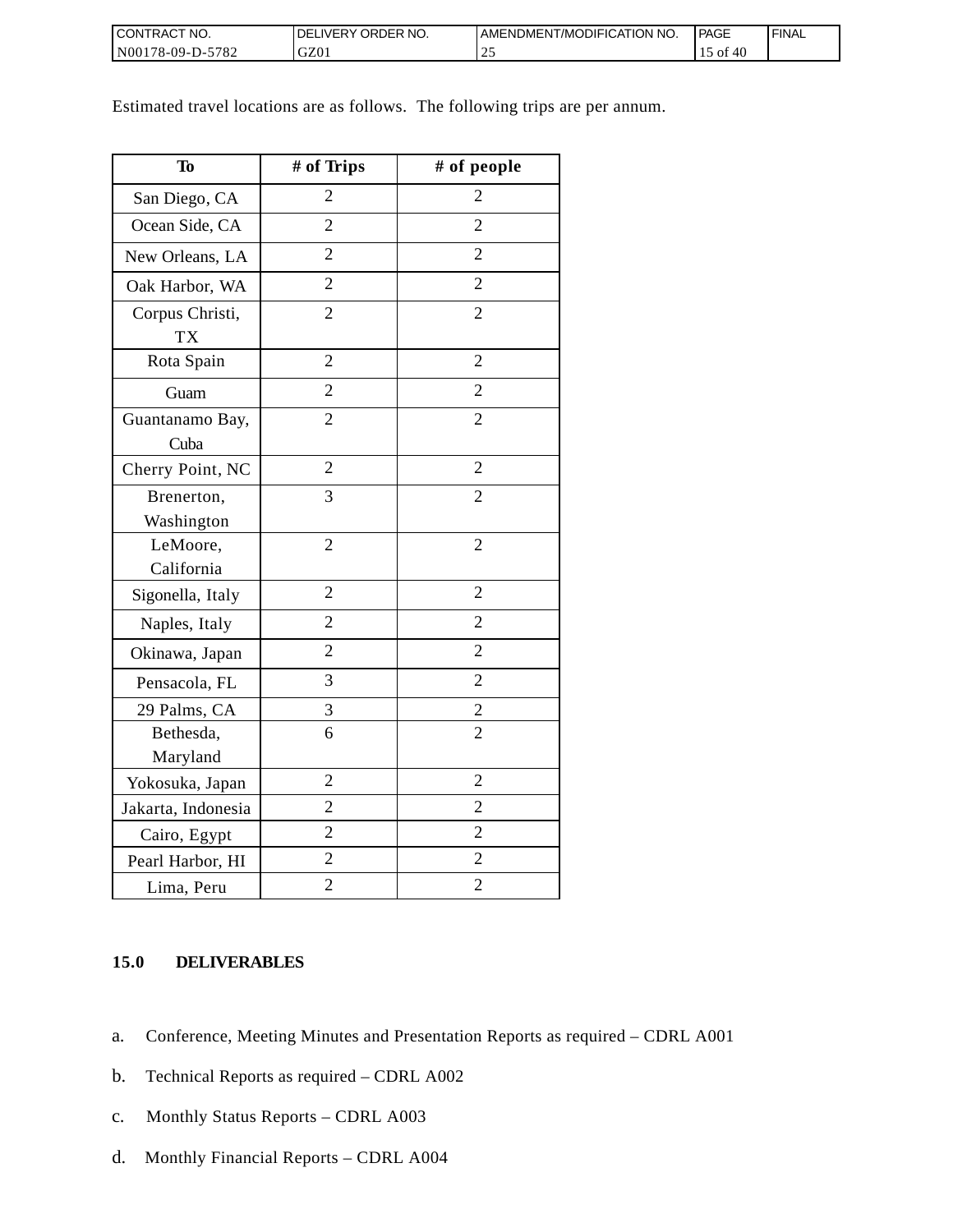| <b>CONTRACT NO.</b>                                | ' ORDER NO.<br>DELIVERY | AMENDMENT/MODIFICATION NO. | <b>PAGE</b>  | <b>FINAL</b> |
|----------------------------------------------------|-------------------------|----------------------------|--------------|--------------|
| 5782<br>N <sub>00</sub><br>78-09-D<br>$\mathbf{L}$ | GZ01                    | <u>_</u>                   | 10 OI<br>40. |              |

- e. Weekly Activity Reports (WAR) CDRL A005
- f. White Papers CDRL A006
- g. NOC Operations CDRL A007
- h. Network Architecture Analysis Design as required CDRL A008

| Type of Technical Reports $-$ A002   |  |  |
|--------------------------------------|--|--|
| <b>NOC</b> Operations                |  |  |
| Network Architecture Analysis Design |  |  |
| <b>Mitigation Reports</b>            |  |  |
| SSAA Gap Analysis                    |  |  |

## **16.0 WORKLOAD ESTIMATE**

The following workload data is provided for informational purposes only to assist you in estimating the price of this Contract.

Number of man-hours: 121,408 per year

Other Direct Costs: \$300,000 per year

C-313 SECURITY REQUIREMENTS (DEC 1999)

The work to be performed under this contract as delineated in the DD Form 254, Attachment No. 2 [Contracting officer insert attachment number] involves access to and handling of classified material up to and including Secret.

In addition to the requirements of the FAR 52.204-2 "Security Requirements" clause, the Contractor shall appoint a Security Officer, who shall (1) be responsible for all security aspects of the work performed under this contract, (2) assure compliance with the National Industry Security Program Operating Manual (DODINST 5220.22M), and (3) assure compliance with any written instructions from the Security Officer Code OA1, SPAWAR Systems Center Charleston, P.O. Box 190022, North Charleston, SC 29419-9022.

C-315 WORKWEEK (DEC 1999)

(a) All or a portion of the effort under this contract will be performed on a Government installation. The normal workweek for Government employees at SPAWAR Systems Center Charleston and its Detachments is Monday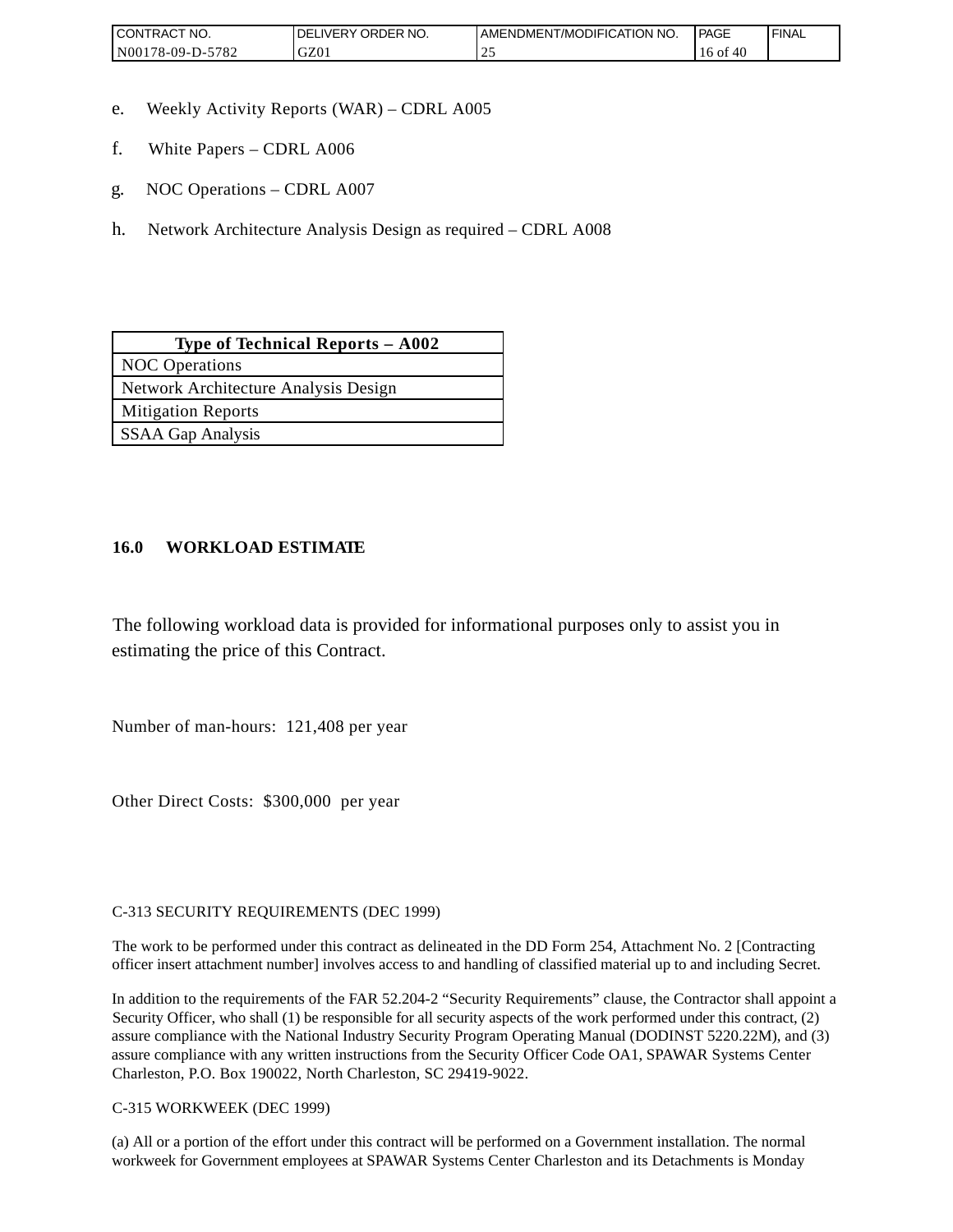| <b>I CONTRACT NO.</b> | ' ORDER NO.<br><b>DELIVERY</b> | I AMENDMENT/MODIFICATION NO. | PAGE      | <b>FINAL</b> |
|-----------------------|--------------------------------|------------------------------|-----------|--------------|
| N00178-09-D-5782      | GZ0                            | <u>_</u>                     | ОI<br>-40 |              |

through Friday 0730 to 1600. Work at this Government installation, shall be performed by the contractor within the normal workweek unless differing hours are specified on the individual task orders. Following is a list of holidays observed by the Government:

Name of Holiday Time of Observance

New Year's Day 1 January

Martin Luther King Jr. Day Third Monday in January

President's Day Third Monday in February

Memorial Day Last Monday in May

Independence Day 4 July

Labor Day First Monday in September

Columbus Day Second Monday in October

Veteran's Day 11 November

Thanksgiving Day Fourth Thursday in November

Christmas Day 25 December

(b) If any of the above holidays occur on a Saturday or a Sunday, then such holiday shall be observed by the Contractor in accordance with the practice as observed by the assigned Government employees at the using activity.

(c) If the Contractor is prevented from performance as the result of an Executive Order or an administrative leave determination applying to the using activity, such time may be charged to the contract as direct cost provided such charges are consistent with the Contractor's accounting practices.

(d) This contract does not allow for payment of overtime during the normal workweek for employees who are not exempted from the Fair Labor Standards Act unless expressly authorized by the Ordering Officer. Under Federal regulations the payment of overtime is required only when an employee works more than 40 hours in a normal week period.

#### C-317 NOTICE TO CONTRACTOR OF CERTAIN DRUG DETECTION PROCEDURES (DEC 1999)

(a) Pursuant to Navy policy applicable to both Government and contractor personnel, measures will be taken to prevent the introduction and utilization of illegal drugs and related paraphernalia into Government Work areas.

(b) In furtherance of the Navy's drug control program, unannounced periodic inspections of the following nature may be conducted by installation security authorities:

(1) Routine inspection of contractor occupied work spaces.

(2) Random inspections of vehicles on entry or exit, with drug detection dog teams as available, to eliminate them as a safe haven for storage of or trafficking in illegal drugs.

(3) Random inspections of personnel possessions on entry or exit from the installation.

(c) When there is probable cause to believe that a contractor employee on board a naval installation has been engaged in use, possession or trafficking of drugs, the installation authorities may detain said employee until the employee can be removed from the installation, or can be released to the local authorities having jurisdiction.

(d) Trafficking in illegal drug and drug paraphernalia by contract employees while on a military vessel/installation may lead to possible withdrawal or downgrading of security clearance, and/or referral for prosecution by appropriate law enforcement authorities.

(e) The contractor is responsible for the conduct of employees performing work under this contract and is, therefore,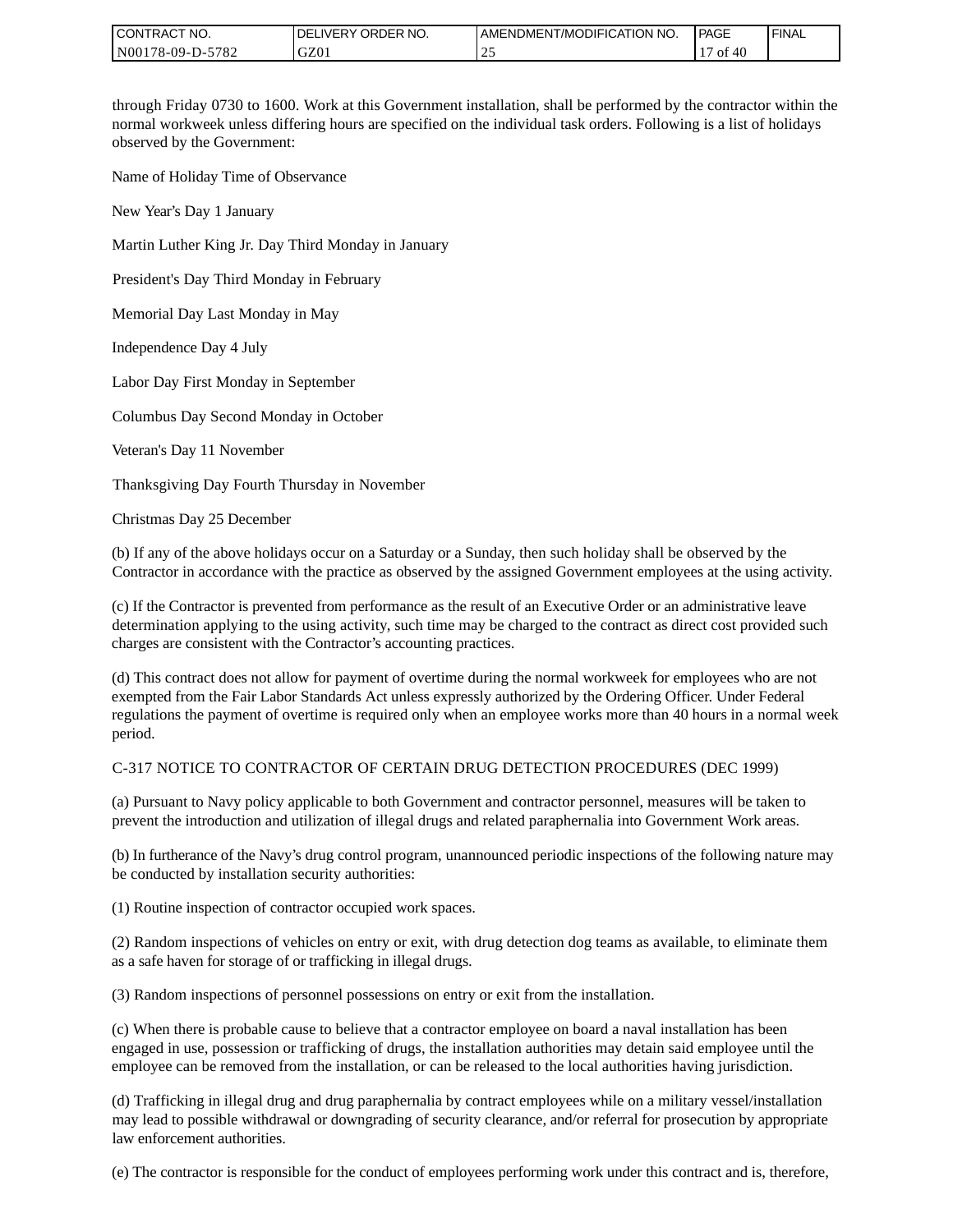| <b>CONTRACT</b><br>`CT NO. | `NO.<br><b>DELIVERY ORDER</b> | AMENDMENT/MODIFICATION NO. | <b>PAGE</b>  | ' FINAL |
|----------------------------|-------------------------------|----------------------------|--------------|---------|
| N00178-09-D-5782           | GZ01                          | <u>_</u>                   | 18 of<br>-40 |         |

responsible to assure that employees are notified of these provisions prior to assignment.

(f) The removal of contractor personnel from a Government vessel or installation as a result of the drug offenses shall not be cause for excusable delay, nor shall such action be deemed a basis for an equitable adjustment to price, delivery or other provisions of this contract.

C-718 ACCESSIBILITY OF ELECTRONIC AND INFORMATION TECHNOLOGY (JUN 2001)

(a) Each Electronic and Information Technology (EIT) supply or service provided under this contract shall comply with the EIT Accessibility Standards listed below:

[The Contracting Officer shall consult with the program office to determine which standards listed in subsection (a) apply and shall check all applicable standards prior to issuing the solicitation.]

\_\_36 C.F.R. § 1194.21 (Software Applications and operating systems

\_\_36 C.F.R. § 1194.22 (Web-based and internet information and applications)

\_\_36 C.F.R. § 1194.23 (Telecommunications products)

\_\_36 C.F.R. § 1194.24 (Video and multimedia products)

\_\_36 C.F.R. § 1194.25 (Self contained, closed products)

\_\_36 C.F.R. § 1194.26 (Desktop and portable computers)

In addition, each EIT supply or service provided under this contract shall comply with 36 C.F.R. § 1194.31 (Functional performance criteria) and 36 C.F.R. § 1194.41 (Information, documentation, and support).

(b) If the Contracting Officer determines that any supply or service delivered under this contract does not comply with the EIT Accessibility Standards, the Contracting Officer will notify the Contractor in writing accordingly. If the Contractor fails to promptly correct or replace the nonconforming products or services with conforming products or services within the delivery schedule contained in the contract, the Government will have the rights and remedies contained in the contract.

(End of specification)

#### C-719 EXEMPTION FROM ELECTRONIC AND INFORMATION TECHNOLOGY ACCESSIBILITY REQUIREMENTS (JUN 2001)

(a) The Government has determined that the following exemption(s) to the Electronic and Information Technology (EIT) Accessibility Standards (36 C.F.R. § 1194) are applicable to this procurement:

The EIT to be provided under this contract has been designated as a National Security System.

\_\_\_\_ The EIT acquired by the contractor is incidental to this contract.

\_\_\_\_ The EIT to be provided under this contract would require a fundamental alteration in the nature of the product or its components in order to comply with the EIT Accessibility Standards.

The EIT to be provided under this contract will be located in spaces frequented only by service personnel for maintenance, repair, or occasional monitoring of equipment.

\_\_\_\_ Compliance with the EIT Accessibility Standards would impose an undue burden on the agency.

\_\_\_\_ The EIT to be provided under this contract is purchased in accordance with FAR Subpart 13.2 prior to January 1, 2003.

(b) Notwithstanding that an exemption exists, the Contractor may furnish supplies or services provided under this contract that comply with the EIT Accessibility Standards (36 C.F.R. § 1194).

#### C-720 PERFORMANCE BASED REVIEW AND ACCEPTANCE PROCEDURES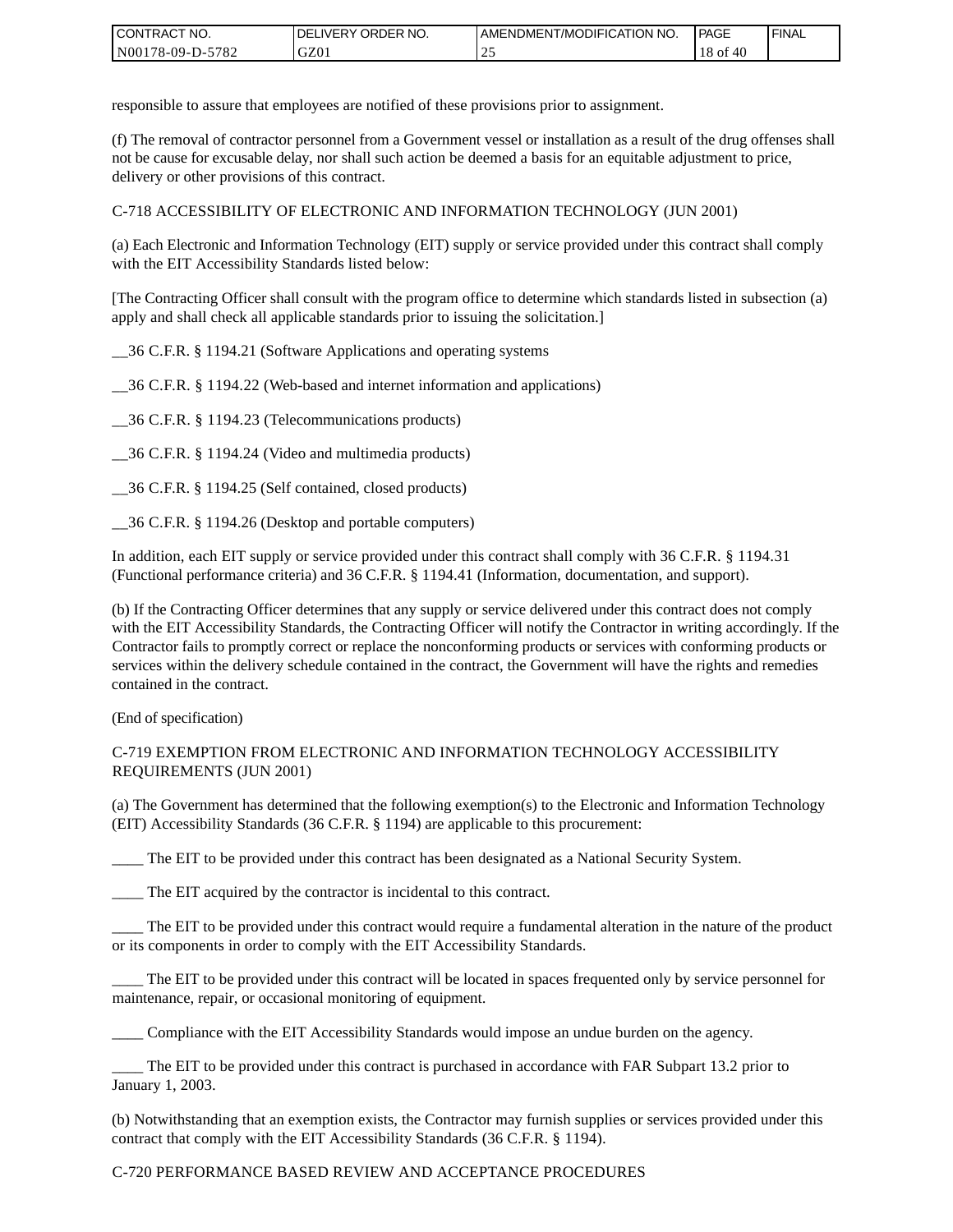| <b>CONTRACT</b><br>`CT NO. | `NO.<br><b>DELIVERY ORDER</b> | AMENDMENT/MODIFICATION NO. | <b>PAGE</b> | ' FINAL |
|----------------------------|-------------------------------|----------------------------|-------------|---------|
| N00178-09-D-5782           | GZ01                          | <u>_</u>                   | 40<br>' of  |         |

This is a performance based order, as defined in FAR Part 37.6. Contractor performance will be reviewed in accordance with the Quality Assurance Plan as follows:

#### QUALITY ASSURANCE PLAN

(1) Objective: The purpose of this plan is to provide a quality assurance plan for the services contracted under this Task Order. This plan provides a basis for the Task Order Manager (TOM) to evaluate the quality of the contractor's performance. The oversight provided for in this plan, and the remedy established, will help ensure that service levels are of high quality throughout the task order term.

(2) Performance Standards:

a. The deliverables under this task order will be consistently technically accurate.

b. The services delivered under this task order will be consistently of high quality.

c. The contractor's cost control efforts under this task order will be consistently effective (applicable to cost reimbursement task orders).

d. The contractor will be consistently responsive to Government customers in its performance of this task order.

e. For the purposes of this plan, "consistently" is defined as "generally holding true", "persistently over time", and/or "overall uniformly".

(3) Evaluation Methods: The TOM will conduct performance evaluations based on the standards in paragraph 2 above using the following technique:

a. During the performance period of the task order, the TOM will continually and proactively monitor contractor efforts and obtain input from other Government personnel with performance oversight functions to ascertain the level of compliance with the Performance Standards.

b. Every 12 months after the effective date of the task order, the TOM will prepare a Task Order Performance Evaluation (TOPE) documenting the results of the efforts performed under paragraph 3.a. above.

c. The TOM will upload the TOPE to the SeaPort Portal.

(4) Remedy

a. If the annual Performance Evaluation indicates that the contractor has not met one or more of the Performance Standards, the following negative remedy becomes effective: the TOM will submit a negative TOPE on the SeaPort Portal for the applicable Performance Standard.

b. This is a significant negative remedy as the TOPE is a key part of the Performance Monitoring process which:

i. Provides input to the annual Contractor Performance Assessment Report (CPAR); and

ii. Determines the contractor's ability to earn term extensions to its basic SeaPort-e contract in accordance with the Award Term provisions contained therein.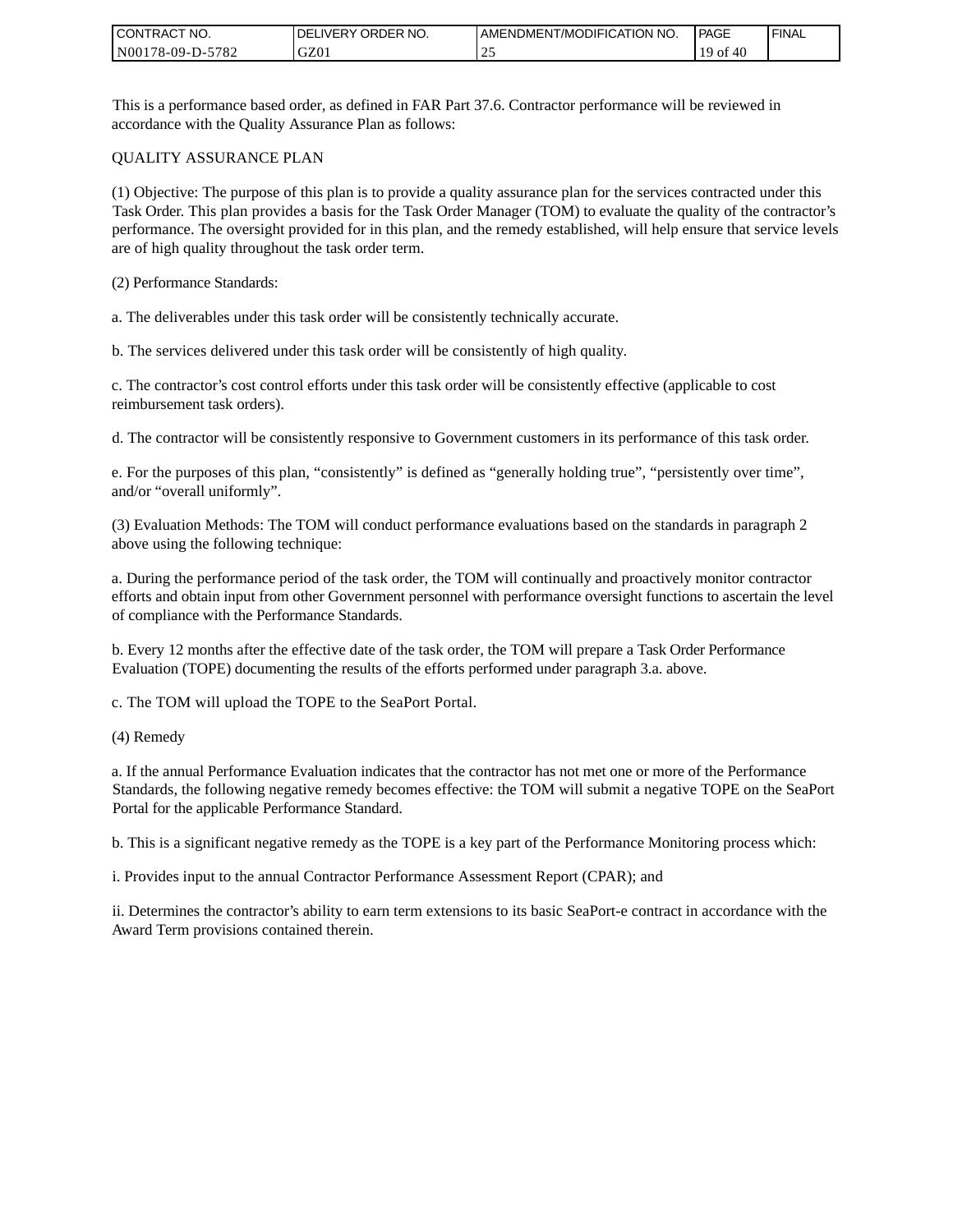| I CONTRACT NO.           | `NO.<br>ORDER<br>.IVERY<br>DELI | AMENDMENT/MODIFICATION NO. | <b>PAGE</b>           | 'FINAL |
|--------------------------|---------------------------------|----------------------------|-----------------------|--------|
| -5782<br>  N00178-09-D-5 | GZ0 <sub>1</sub>                | <u>_</u>                   | 0.10<br>$20$ of<br>40 |        |

# **SECTION D PACKAGING AND MARKING**

SHIP TO INFORMATION:

See Section G - Task Order Manager

Packaging and Marking shall be in accordance with Section D of the SeaPort-e Multiple Award IDIQ contract.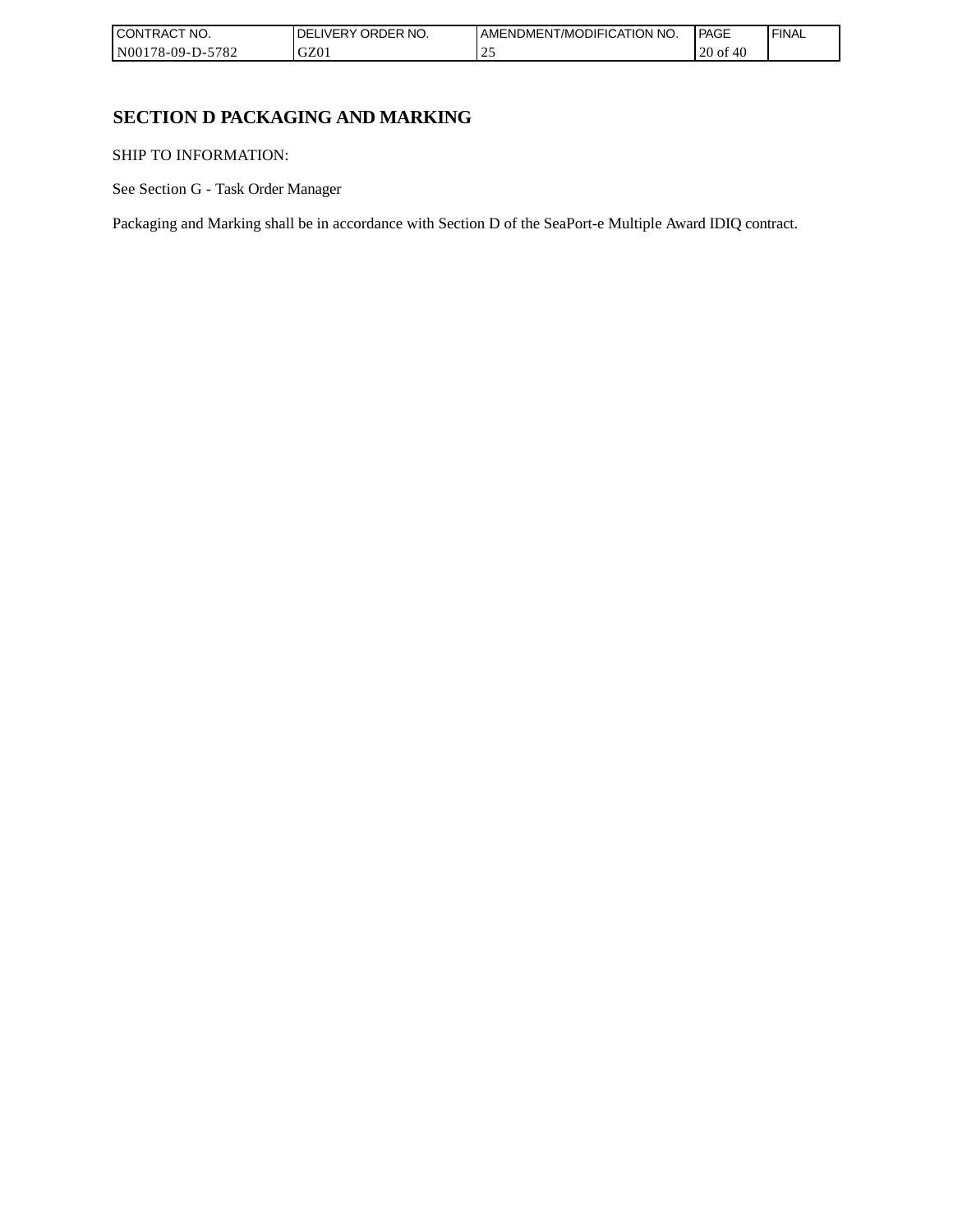| CONTRACT<br>`CT NO.      | NO.<br>' ORDER<br><b>DELIVERY</b> | I AMENDMENT/MODIFICATION NO. | l PAGE       | ' FINAL |
|--------------------------|-----------------------------------|------------------------------|--------------|---------|
| $-5782$<br>N00178-09-D-5 | GZ01                              |                              | 21 of<br>-40 |         |

# **SECTION E INSPECTION AND ACCEPTANCE**

E-303 INSPECTION AND ACCEPTANCE- - DESTINATION (JAN 2002)

Inspection and acceptance of the services to be furnished hereunder shall be made at destination by the Task Order Manager or his duly authorized representative.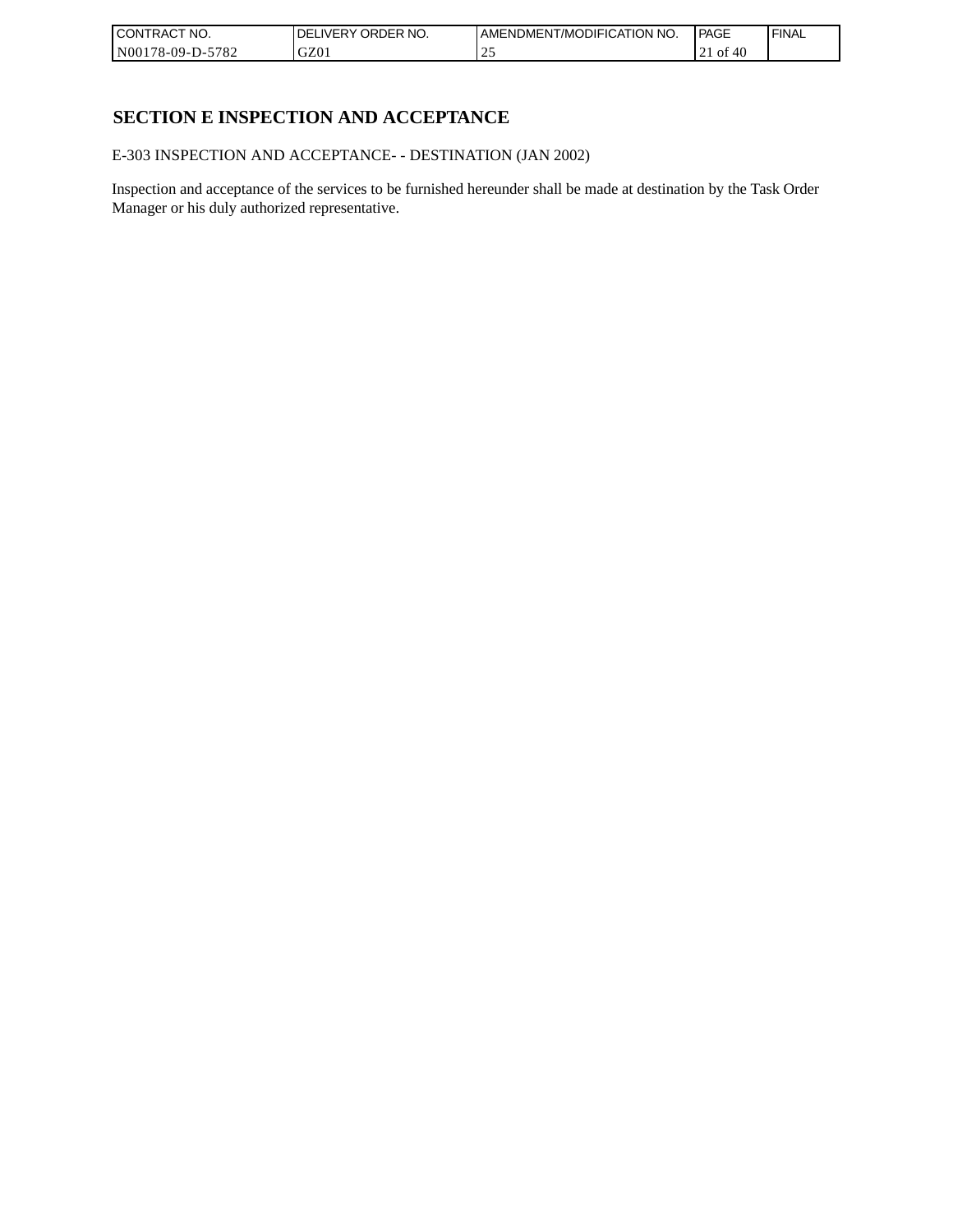| I CONTRACT NO.   | <b>IDELIVERY ORDER NO.</b> | AMENDMENT/MODIFICATION NO. | PAGE              | 'FINAL |
|------------------|----------------------------|----------------------------|-------------------|--------|
| N00178-09-D-5782 | GZ01                       | <u>_</u>                   | - of<br>-46<br>∠∠ |        |

## **SECTION F DELIVERABLES OR PERFORMANCE**

The periods of performance for the following Items are as follows:

| 4001 | $1/11/2012 - 1/10/2013$ |
|------|-------------------------|
| 4002 | $9/11/2012 - 9/10/2013$ |
| 4003 | $9/11/2013 - 9/10/2014$ |
| 4004 | $9/11/2014 - 9/10/2015$ |
| 4005 | $9/11/2015 - 9/12/2016$ |
| 6001 | $1/11/2012 - 1/10/2013$ |
| 6002 | $9/11/2012 - 9/10/2013$ |
| 6003 | $9/11/2013 - 9/10/2014$ |
| 6004 | $9/11/2014 - 9/10/2015$ |
| 6005 | $9/11/2015 - 9/10/2016$ |
|      |                         |

CLIN - DELIVERIES OR PERFORMANCE

The periods of performance for the following Items are as follows:

| 4001 | $1/11/2012 - 1/10/2013$ |
|------|-------------------------|
| 4002 | $9/11/2012 - 9/10/2013$ |
| 4003 | $9/11/2013 - 9/10/2014$ |
| 4004 | $9/11/2014 - 9/10/2015$ |
| 4005 | $9/11/2015 - 9/12/2016$ |
| 6001 | $1/11/2012 - 1/10/2013$ |
| 6002 | $9/11/2012 - 9/10/2013$ |
| 6003 | $9/11/2013 - 9/10/2014$ |
| 6004 | $9/11/2014 - 9/10/2015$ |
| 6005 | $9/11/2015 - 9/10/2016$ |
|      |                         |

Services to be performed hereunder will be provided at (insert specific address and building etc.)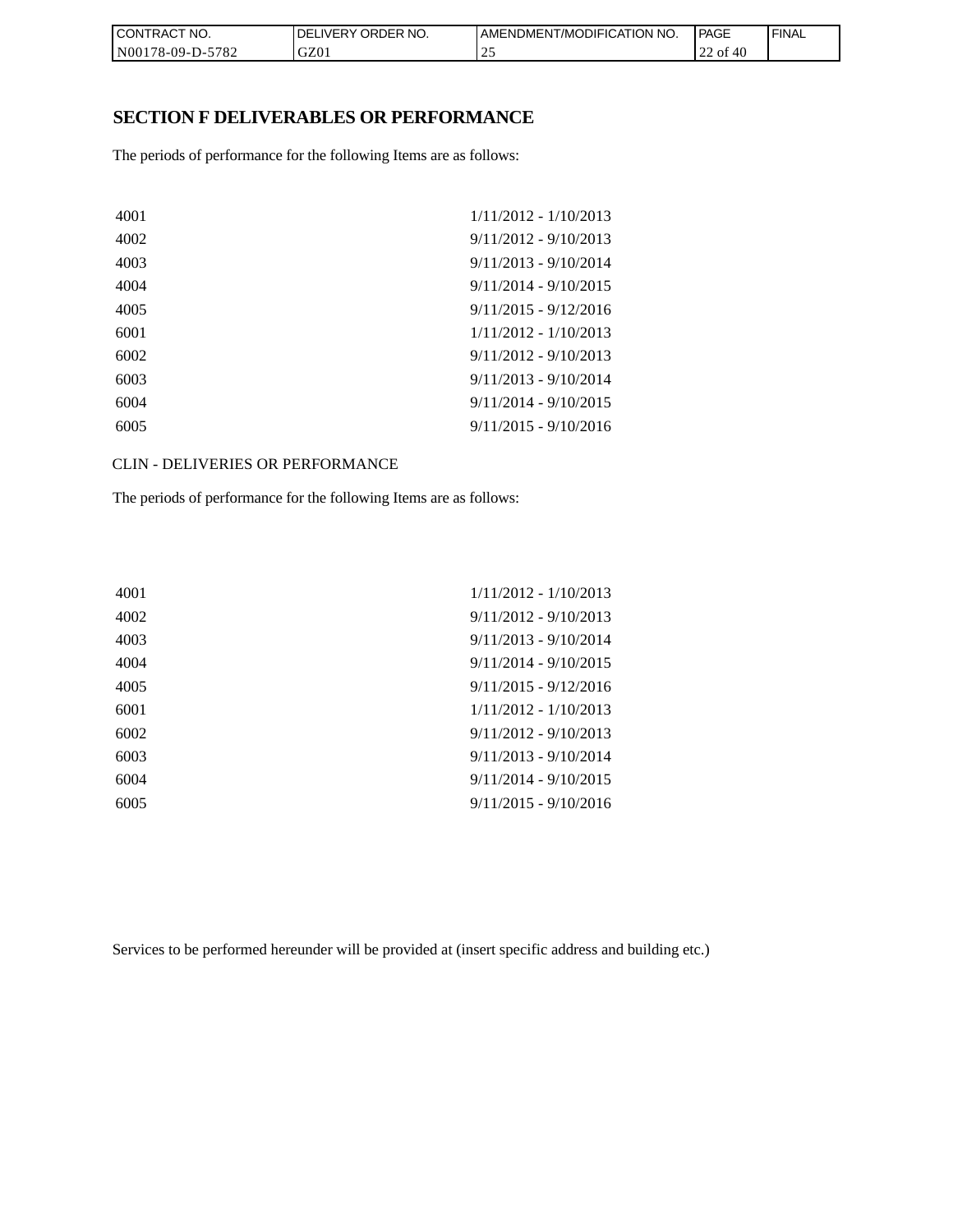| I CONTRACT NO.   | DELIVERY ORDER NO. | AMENDMENT/MODIFICATION NO. | PAGE                                                           | 'FINAL |
|------------------|--------------------|----------------------------|----------------------------------------------------------------|--------|
| N00178-09-D-5782 | GZ01               | <u>_</u>                   | $\mathcal{C}$ $\mathcal{A}$ $\mathcal{C}$<br>0t<br>-40<br>ر_ ب |        |

# **SECTION G CONTRACT ADMINISTRATION DATA**

COR

Philip A. Middleton, Code 58210, P. O. Box 19022 North Charleston, SC 29419-9022 [philip.a.middleton@navy.mil,](mailto:cphilip.a.middleton@navy.mil) 843-218-3331

G-314 TYPE OF CONTRACT (DEC 1999)

This is a CPFF task order.

# **G-317 INVOICING INSTRUCTIONS FOR SERVICES USING WIDE AREA WORK FLOW (WAWF) (JAN 2007)**

(a) Invoices for services rendered under this task order shall be submitted electronically through the Wide Area Work Flow-Receipt and Acceptance (WAWF). The contractor shall submit invoices for payment per contract terms. The Government shall process invoices for payment per contract terms.

(b) The vendor shall have their CAGE Code activated by calling 1-866-618-5988. Once activated, the vendor shall self-register at the WAWF website at [https://wawf.eb.mil.](https://wawf.eb.mil/) Vendor training is available on the internet at [https://wawftraining.eb.mil.](https://wawftraining.eb.mil/) Additional support can be accessed by calling the Navy WAWF Assistance Line at 1-800-559-9293.

(c) Back-up documentation can be included and attached to the invoice in WAWF. Attachments created with any Microsoft Office product, or Adobe (.pdf files), is attachable to the invoice in WAWF.

(d) A separate invoice will be prepared no more frequently than every two weeks. Do not combine the payment claims for services provided under this contract.

| Invoice<br><b>Type</b> | <b>Cost Vouchers</b>              |
|------------------------|-----------------------------------|
|                        |                                   |
| Issued by $N65236$     |                                   |
| Admin                  |                                   |
| by                     | S2404A DCMA MANASSAS              |
| <b>DCAA</b>            |                                   |
| Auditor                | HAA47F DCAA Fairfax Branch Office |
| Service                |                                   |
| Approver               | S2404A DCMA MANASSAS              |
| Pay by                 | HQ0338 DFAS COLUMBUS CENTER       |

(e) The following information is provided for completion of the invoice in WAWF:

Pursuant to the requirement at DFARS PGI 204.7108, Payment Instructions (d) (12) none of the standard payment instructions identified in paragraphs  $(d)(1)$  through  $(11)$  of this section are appropriate, the Payment instructions below provide a significantly better reflection of how funds will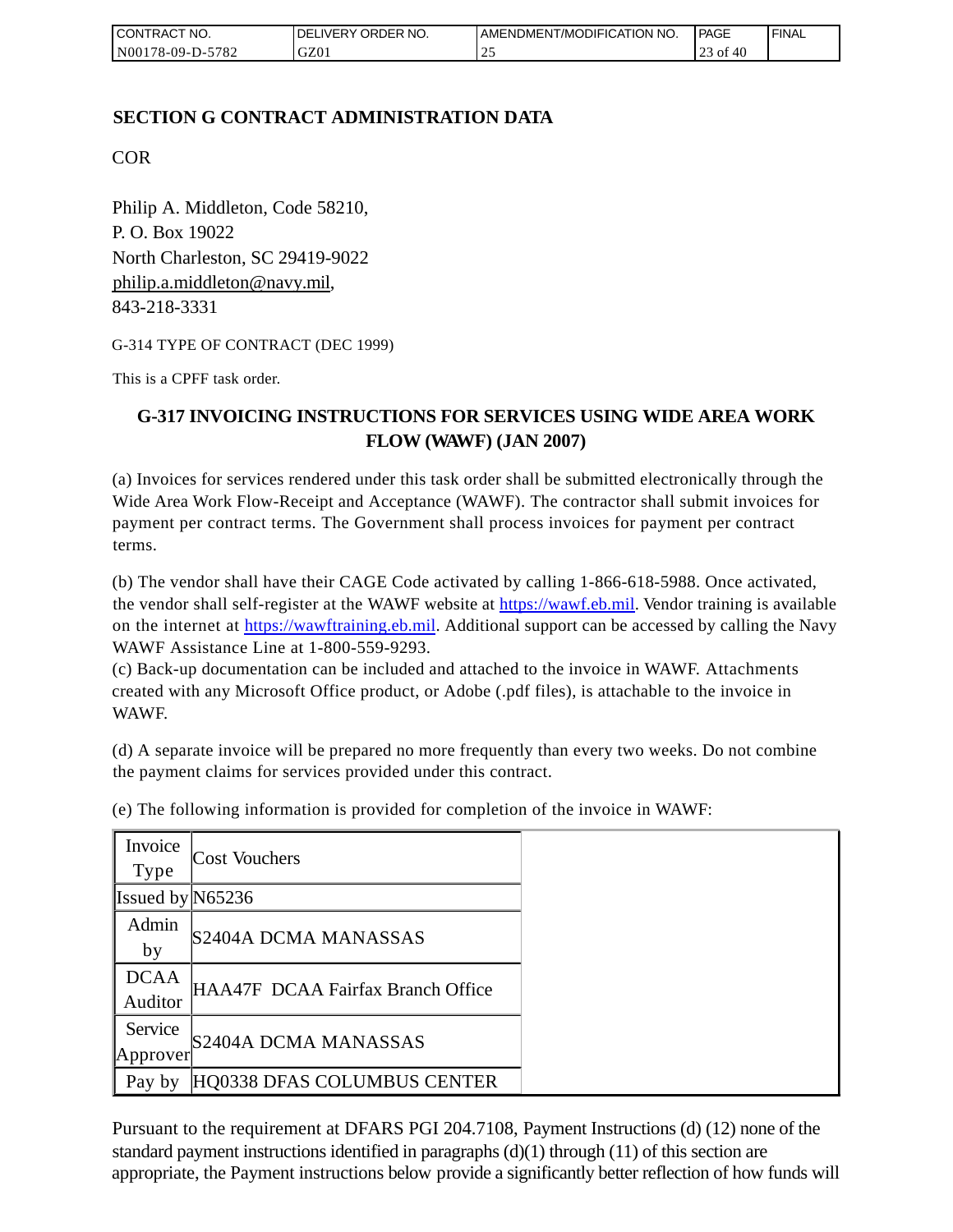| <b>I CONTRACT NO.</b> | I DELIVERY ORDER NO. | I AMENDMENT/MODIFICATION NO. | <b>PAGE</b> | 'FINAL |
|-----------------------|----------------------|------------------------------|-------------|--------|
| N00178-09-D-5782      | GZ01                 | $\sim$                       | 40<br>24 of |        |

be expended in support of contract performance.

# **INVOICING AND PAYMENT INSTRUCTIONS FOR MULTIPLE ACCOUNTING CLASSIFICATION CITATIONS**

Consistent with task order clause 5252.232-9206, Segregation of Costs, the contractor shall segregate and accumulate costs for the performance of this task order by the appropriate Accounting Classification Reference Number (ACRN). The contractor's invoice shall identify the appropriate Contract and Task Order numbers. For the work performed, invoiced costs shall be associated to the Contract Line Item Number (CLIN), the Contract Subline Item (SLIN), and the specific ACRN. Invoices submitted to the paying office that do not comply with this requirement will be returned to the contractor for resubmission. The contractor shall provide an electronic copy of each invoice to the Task Order Manager at the time of submission to DCAA/DFAS. The paying office will disburse funds in strict compliance with the amounts invoiced by CLIN/SLIN/ACRN.

## **SPAWAR ATLANTIC OMBUDSMAN**

The SPAWAR Ombudsman for this Task Order is: Steve Harnig- 843-218-4560

Address: PO Box 190022, N. Charleston, SC 29419

Accounting Data

SLINID PR Number Amount -------- -------------------------------------------------- --------------------- 400101 1300239279 25000.00  $T.T.A$  : AA 970130.1212D 2012 010 1 010400807793-1 884 257.22 DRAM 26316 044226 Standard Number: DRAM 26316/AA NWA: 100000579665 0060 ALL TASKS IN THE PWS BASE Funding 25000.00 Cumulative Funding 25000.00 MOD 01 400102 1300286595 270000.00 LLA : AB 9720130 1212 201 2 010 1 010100 80 7700-1 884 257.31 P RM 22085 Standard Number: PRM 22085/AA NWA: 100000579674 0060 ALL TASKS 600101 1300286595 10000.00  $L.L.A$  : AB 9720130 1212 201 2 010 1 010100 80 7700-1 884 257.31 P RM 22085 Standard Number: PRM 22085/AA NWA: 100000579674 0060 ODCS MOD 01 Funding 280000.00 Cumulative Funding 305000.00 MOD 02 400201 1300298860 1865000.00  $T.T.A$  : AC 9720130.18P2 252 46896 0 068688 2D JTF42 468962 1H303Q Standard Number: N4689612MPJTF42/AA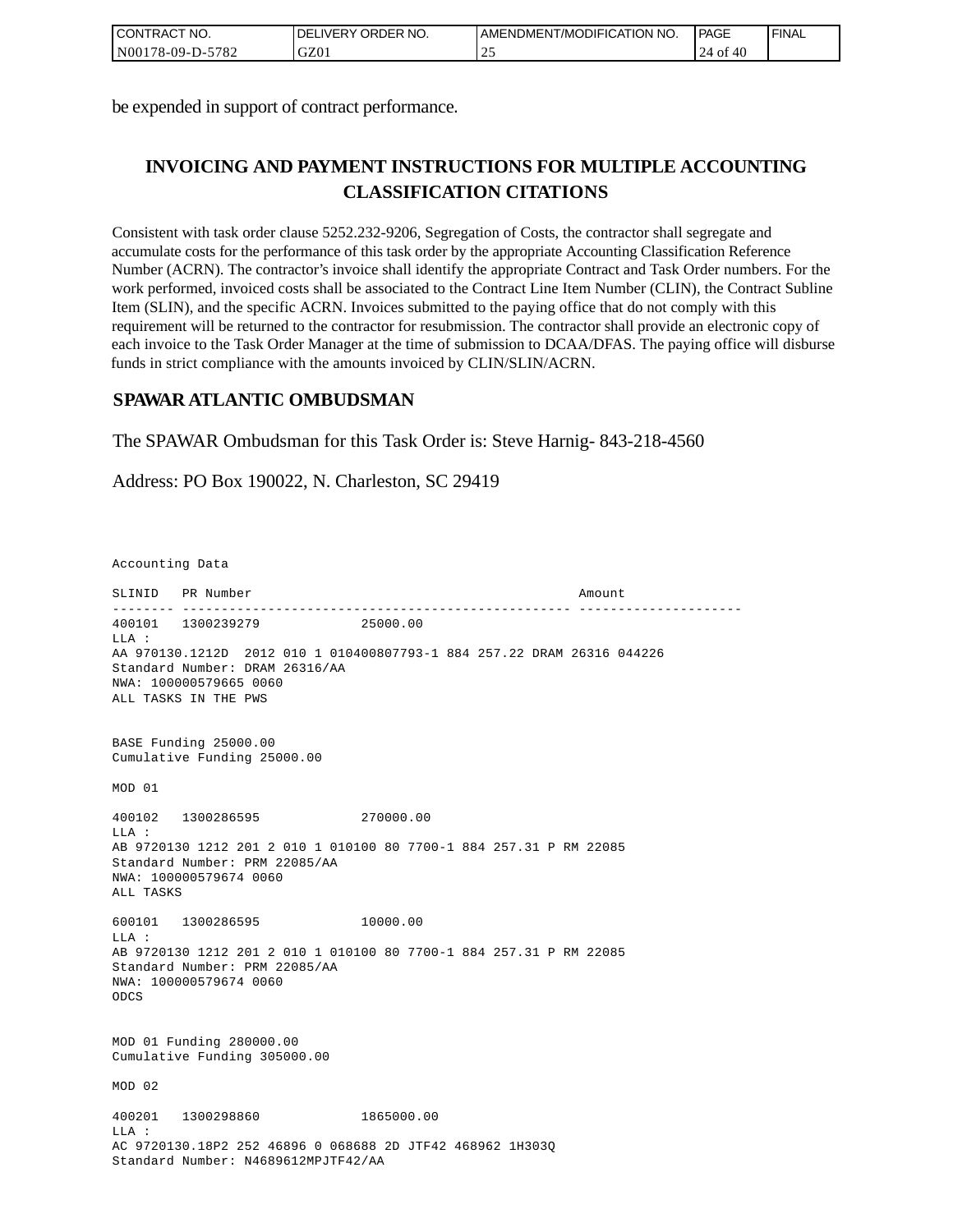NWA: 100000742221 0060 TASK MCIS CNDSP 600201 1300298860 20000.00 LLA : AC 9720130.18P2 252 46896 0 068688 2D JTF42 468962 1H303Q Standard Number: N4689612MPJTF42/AA NWA: 100000742221 0060 ODCS TASK MCIS CNDSP MOD 02 Funding 1885000.00 Cumulative Funding 2190000.00 MOD 03 400202 1300319971 272477.34 LLA : AD 970130.1313D 2013 0101010400807793-1884 257.31 PRM 3347 044226 Standard Number: PRM 33474 NWA: 100000773020 0060 MOD 03 Funding 272477.34 Cumulative Funding 2462477.34 MOD 04 400203 1300332147 185367.00  $T.T.A$  : AE 9730130 1884 201 3 010 1 010400 80 7793-1 884 257.31 P RM 34293 044226 Standard Number: PRM 34293 NWA: 100000809878 0060 TASK MCIS NETTOPS MOD 04 Funding 185367.00 Cumulative Funding 2647844.34 MOD 05 Funding 0.00 Cumulative Funding 2647844.34 MOD 06 400204 1300354996 150000.00  $L.L.A$  : AG 970130.1313D 2013 0101010400807793-1884 275.31 PRM35086 044226 Standard Number: PMR 35086 NWA:100000832927-0060 TASK MCIS NETTOPS 400205 1300354996 125000.00 LLA : AH 970130.1313D 2013 0101010400807793-1884 275.31 PRM35050 044226 Standard Number: PRM 35050 NWA: 100000832928-0060 TASK MCIS NETTOPS 600202 1300354996 5000.00 LLA : AH 970130.1313D 2013 0101010400807793-1884 275.31 PRM35050 044226 Standard Number: PRM 35050 NWA: 100000832928-0060 ODCS MCIS NETTOPS MOD 06 Funding 280000.00 Cumulative Funding 2927844.34 CONTRACT NO. N00178-09-D-5782 DELIVERY ORDER NO. GZ01 AMENDMENT/MODIFICATION NO. 25 **PAGE**  25 of 40 FINAL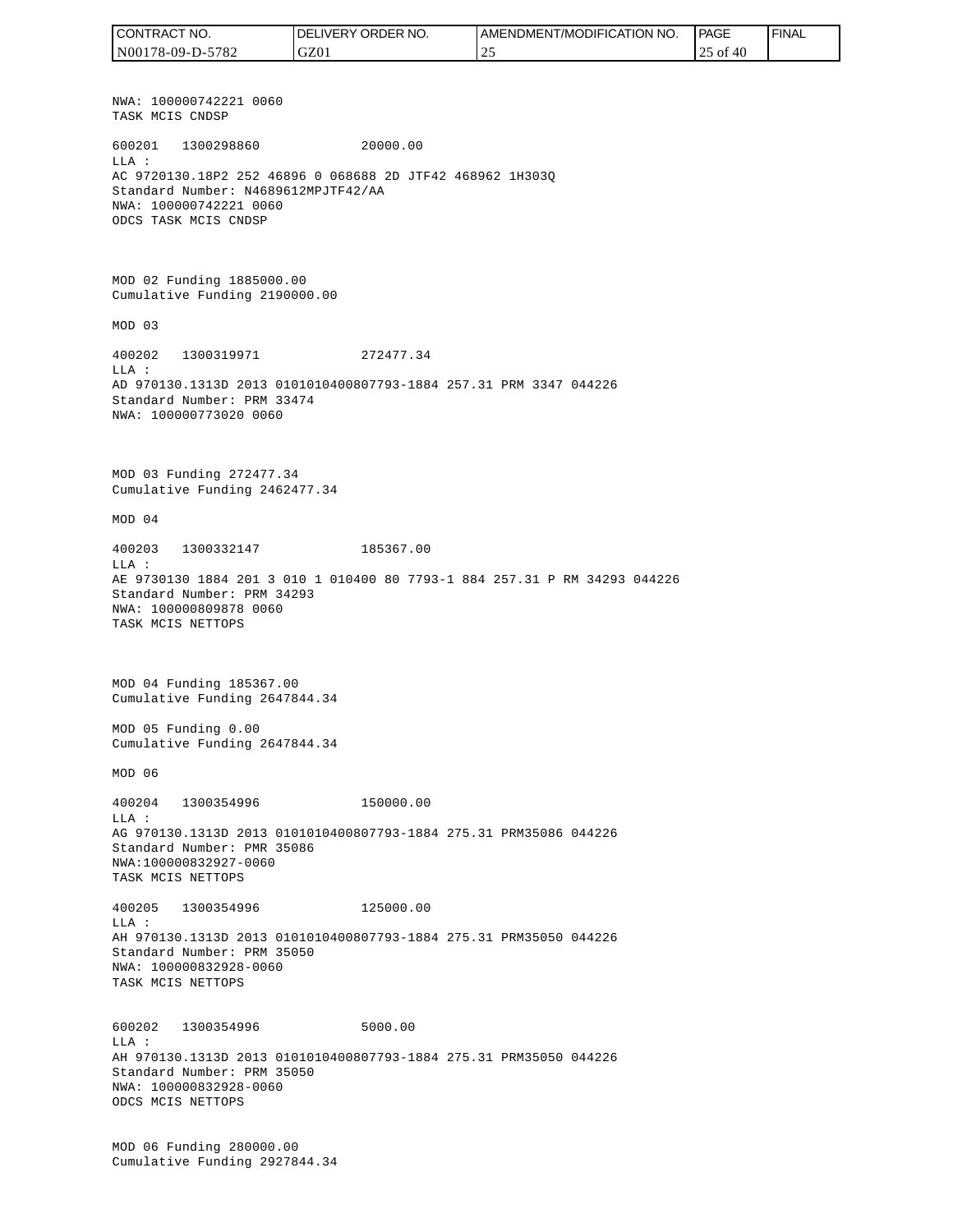| I CONTRACT NO.   | NO.<br><b>DELIVERY ORDER</b> | AMENDMENT/MODIFICATION NO. | <b>PAGE</b>  | ' FINAL |
|------------------|------------------------------|----------------------------|--------------|---------|
| N00178-09-D-5782 | GZ01                         | ∼                          | 26 of<br>-46 |         |

MOD 07 Funding 0.00 Cumulative Funding 2927844.34 MOD 08 400301 1300373150 1700000.00 LLA : AJ 9730130 18P2 253 46896 0 068688 2D PJTF38 4689631H304Q Standard Number: N4689613MPJTF38 NWA: 100000831524-0060 MCIS NETTOPS 400302 1300373150 180000.00 LLA : AK 9730130 1884 010 10104 0 080779 3 257.31 PRM36219 044226 Standard Number: PRM 36219 NWA: 100000852592-0060 MCIS NETTOPS 400303 1300373150 50000.00  $T.T.A$  : AL 9730130 1884 010 10104 0 080779 3 257.31 PRM36229 044226 Standard Number: PRM 36229 NWA: 100000852590-0060 MCIS NETTOPS 600301 1300373150 9215.99 LLA : AJ 9730130 18P2 253 46896 0 068688 2D PJTF38 4689631H304Q MOD 08 Funding 1939215.99 Cumulative Funding 4867060.33 MOD 09 Funding 0.00 Cumulative Funding 2927844.34 MOD 10 Funding 0.00 Cumulative Funding 4867060.33 MOD 11 400304 1300394554 150000.00  $T.T.A$  : AM 970130.1414D 1884 0101010400807793 257.31 PRM46252 044226 Standard Number: PRM 46252 NWA: 100000876563 0060 TASK MCIS NETTOPS MOD 11 Funding 150000.00 Cumulative Funding 5017060.33 MOD 12 Funding 0.00 Cumulative Funding 5017060.33 MOD 13 400305 1300415544 450000.00 LLA : AN 970130.1414D 1884 0101010400807793 257.31 PRM47234 044226 Standard Number: PRM47234 NWA: 100000876217 0060 MCIS NETTOPS MOD 13 Funding 450000.00 Cumulative Funding 5467060.33 CONTRACT NO.<br>NO0178-09-D-5<br>NO0178-09-D-5<br>NO0178-09-D-5<br>NOD 07 Fundin<br>Cumulative Fu<br>MOD 08<br>400301 1300<br>Standard Numk<br>NMA: 10000083<br>400302 1300<br>LLA:<br>AK 9730130 18<br>Standard Numk<br>NMA: 10000085<br>600301 1300<br>LLA: 9730130 18<br>MMA: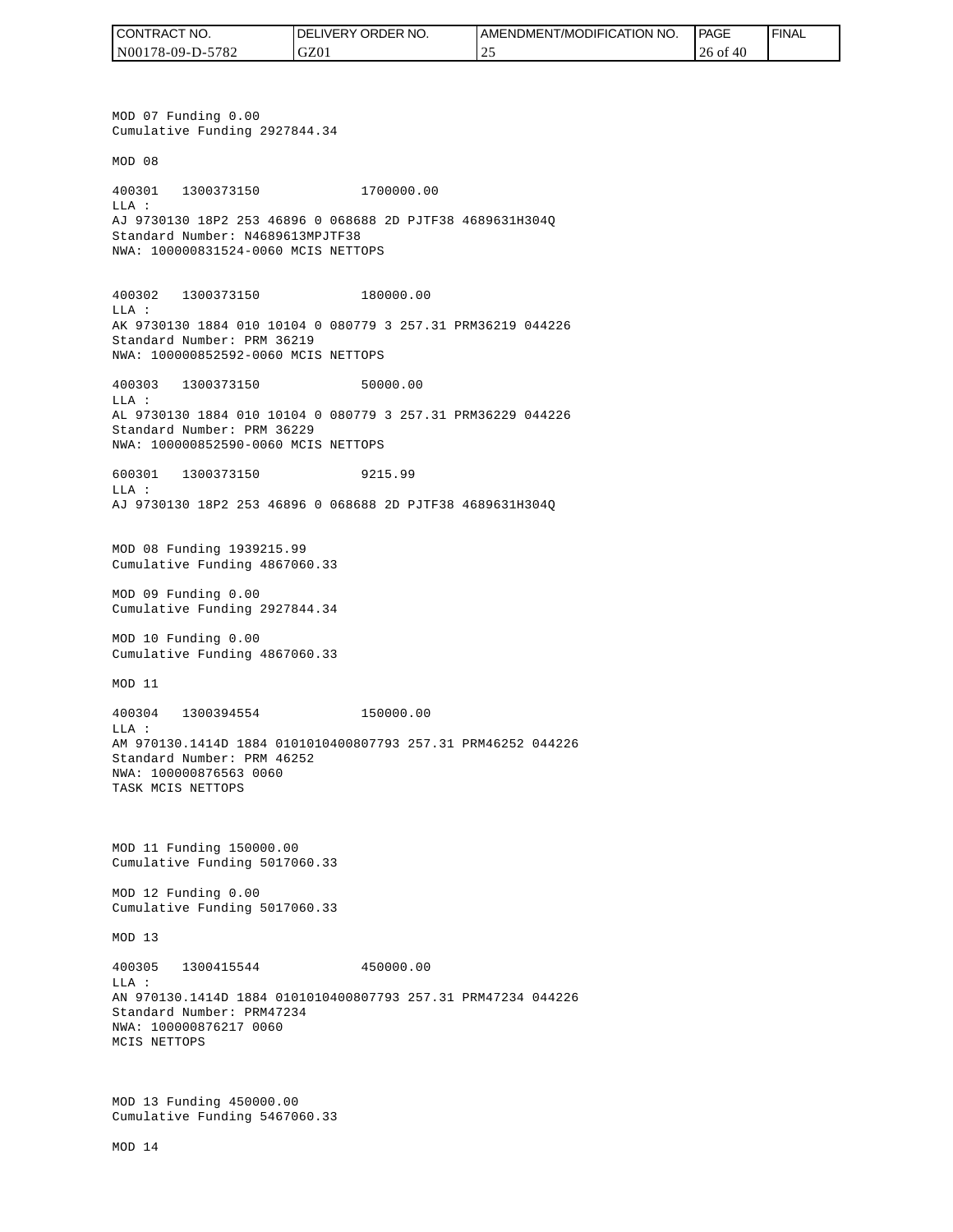| CONTRACT NO.     | DELIVERY ORDER NO. | AMENDMENT/MODIFICATION NO. | PAGE           | ' FINAL |
|------------------|--------------------|----------------------------|----------------|---------|
| N00178-09-D-5782 | GZ01               |                            | -40<br>0t<br>∼ |         |

400306 1300436371 432000.00 LLA : AP 970130 1414D 1884 010 10104 0 080779 3 257.31 PRM47625 044226 Standard Number: PRM 47625 NWA: 100000876218 0060 IA CNDSP SUPPORT

400307 1300436371 100000.00 LLA : AQ 970130 1414D 1884 010 10104 0 080779 3 257.31 PRM47236 044226 Standard Number: PRM 47236 NWA: 100000876564 0060 NETTOPS SUPPORT

600302 1300436371 1000.00 LLA : AP 970130 1414D 1884 010 10104 0 080779 3 257.31 PRM47625 044226 Standard Number: PRM 47625 NWA:100000876218 0060 ODCs IA CNDSP

MOD 14 Funding 533000.00 Cumulative Funding 6000060.33

MOD 15

400401 1300443439 146506.30 LLA : AR 970130.1414D 1884 0101010400807793 257.31 PRM47246 044226 Standard Number: PRM 47246 NWA: 100000876513 0060 HAIMS SUPPORT

400402 1300443439 326566.16 LLA : AS 970130.1414D 1884 0101010400807793 257.31 PRM47632 044226 Standard Number: PRM 47632 NWA: 100000876514 0060 HAIMS SUPPORT

400403 1300443439 170045.28 LLA : AT 970130.1414D 1884 0101010400807793 257.31 PRM47629 044226 Standard Number: PRM 47629 NWA: 100000876565 0060 NET OPS

600401 1300443439 2000.00 LLA : AS 970130.1414D 1884 0101010400807793 257.31 PRM47632 044226 Standard Number: PRM 47632 NWA: 100000876514 0060 ODC HAIMS SUPPORT

MOD 15 Funding 645117.74 Cumulative Funding 6645178.07

MOD 16

400403 1300443439 100.00 LLA : AT 970130.1414D 1884 0101010400807793 257.31 PRM47629 044226 Standard Number: PRM 47629 NWA: 100000876565 0060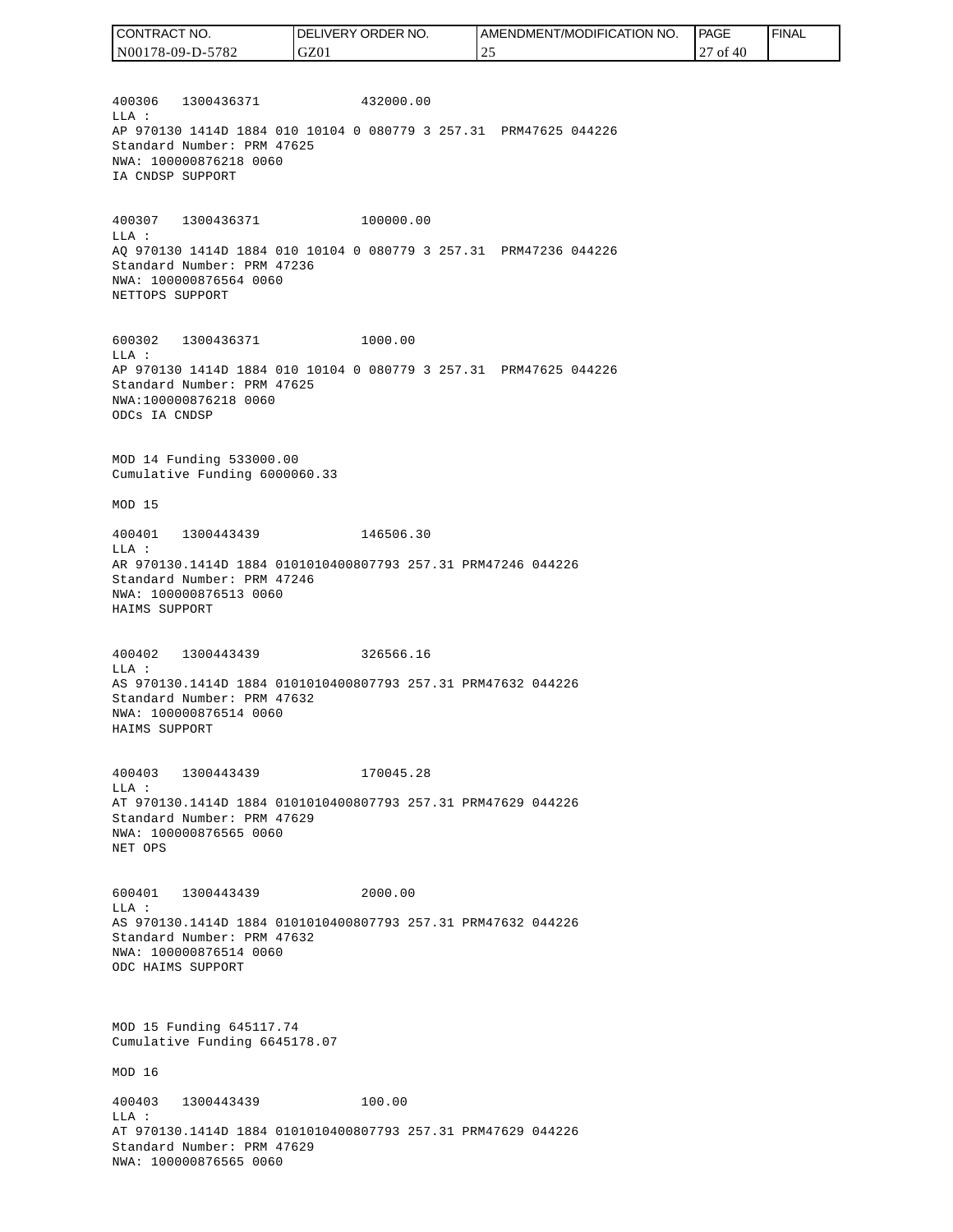| CONTRACT NO.     | NO.<br>DELIVERY ORDER | <b>AMENDMENT/MODIFICATION NO.</b> | <b>PAGE</b>        | <b>FINAL</b> |
|------------------|-----------------------|-----------------------------------|--------------------|--------------|
| N00178-09-D-5782 | GZ01                  | $\sim$<br><u>.</u>                | n o<br>40<br>28 of |              |

NET OPS MOD 16 Funding 100.00 Cumulative Funding 6645278.07 MOD 17 400404 1300447315 79883.00 LLA : AU 9740130.14140 1884 010 10104 0 080779 3 257.31 PRM47236 044226 Standard Number: PRM 47236 NWA#100000876564-0060 400405 1300447315 31866.63 LLA : AV 9740130.1414D 1884 010 10104 0 080779 3 257.31 PRM47625 044226 Standard Number: PRM 47625 NWA# 100000876218-0060 400406 1300447315 1700000.00 LLA : AW 9740130.1414D 1884 010 10104 0 080778 1 257.31 PRM48711 044226 Standard Number: PRM 48711 NWA# 100000961211-0060 600402 1300447315 5000.00  $T.T.A$  : AW 9740130.1414D 1884 010 10104 0 080778 1 257.31 PRM48711 044226 Standard Number: PRM 48711 NWA#100000961211-0060 MOD 17 Funding 1816749.63 Cumulative Funding 8462027.70 MOD 18 400407 1300481274 175000.00 LLA : AX 970130.1515D-1884 0101010400807793 257.31 044226 PRM510087 Standard Number: PRM510087 PR 1300481274 Funding Doc PRM510087 400408 1300481274 195000.00 LLA : AY 9750130 1884 010 10104 0 080779 3 257.31 PRM58800 044226 130048127400002 Standard Number: PRM58800 PR 1300481274 Funding DOC PRM58800 400409 130048127400004 90000.00 LLA : AZ 9750130 1884 010 10104 0 080779 3 257.31 PRM58810 044226 Standard Number: PRM58810 PR 1300481274 Funding DOC PRM58810 600403 130048127400003 5000.00 LLA : BA 9750130 1884 010 10104 0 080779 3 257.31 PRM58800 044226 Standard Number: PRM58800(odc) PR 1300481274 Funding Doc PRM58800(odc) MOD 18 Funding 465000.00 Cumulative Funding 8927027.70 MOD 19 400410 130049346600001 400000.00 LLA :

BB 9750130 1884 010 10104 0 080779 3 257.31 PRM510177 044226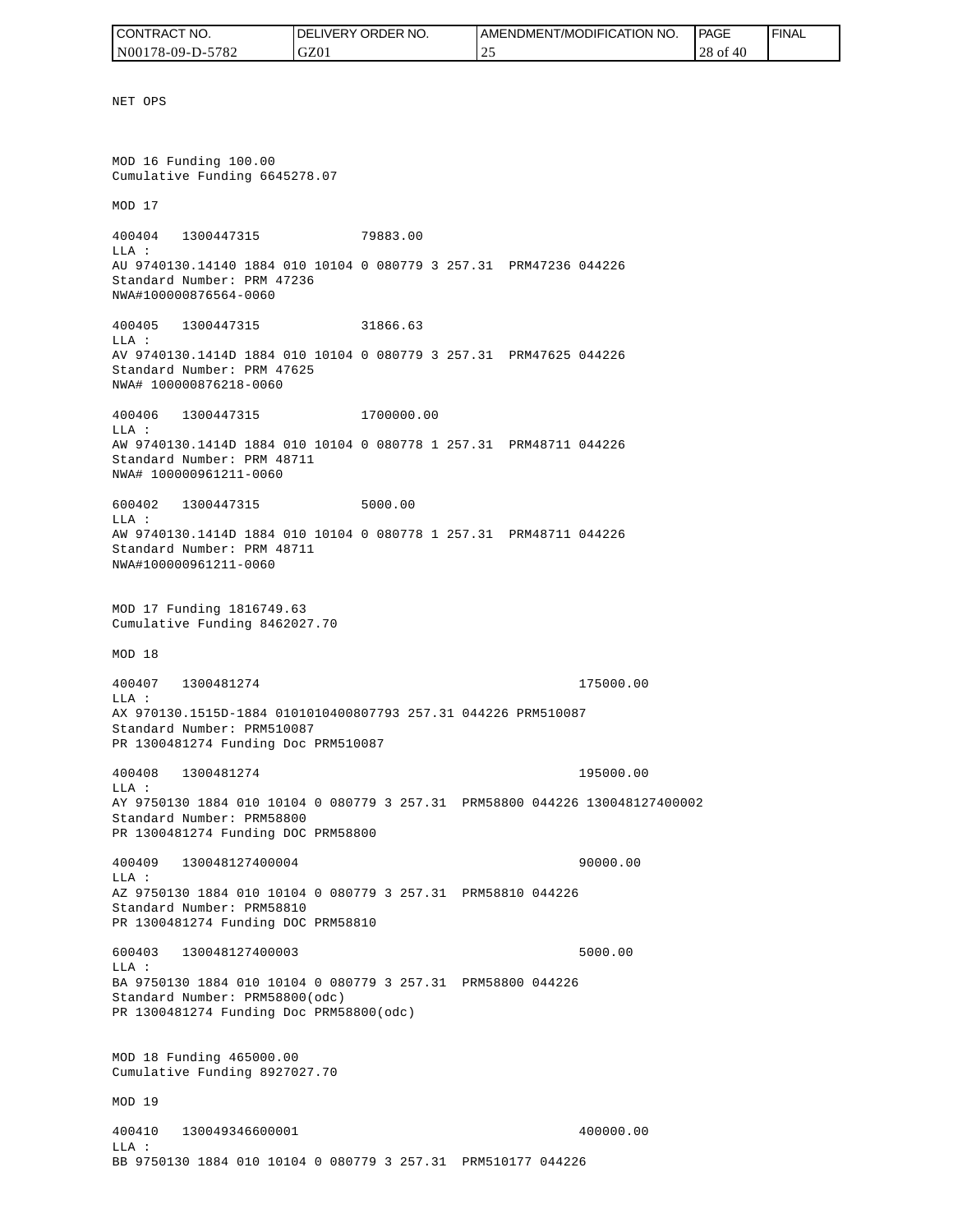Standard Number: PRM510177 ACRN BB: Labor PR 1300493466 DOC: PRM510177 NWA/BS# 100000986791 0060 400411 130049346600002 300000.00 LLA : BC 9750130 1884 010 10104 0 080779 3 257.31 044226 Standard Number: PRM510223 ACRN BC: Labor PR: 1300493466 DOC: PRM510223 NWA/BS# 100000986794 0060 400412 130049346600003 65000.00 LLA : BD 9750130 1884 010 10104 0 080779 3 257.31 PRM58810 044226 Standard Number: PRM58810 ACRN BD: Labor PR 1300493466 DOC NO. PRM58810 NWA/BS# 100000989199 0060 MOD 19 Funding 765000.00 Cumulative Funding 9692027.70 MOD 20 400413 130049476600001 492000.00 LLA : BE 9750130 1882 252 00018 0 068688 2D CV0003 6890151H334Q Standard Number: N6890115RCV0003 PR: 1300494766 COST CODE: 6890151H334Q FUNDING DOC: N6890115RCV0003 NWA: 100001020678 0401 600404 130049476600002 8000.00 LLA : BE 9750130 1882 252 00018 0 068688 2D CV0003 6890151H334Q Standard Number: N6890115RCV0003 PR: 1300494766 COST CODE: 6890151H334Q FUNDING DOC: N6890115RCV0003 NWA:100001020678 0401 MOD 20 Funding 500000.00 Cumulative Funding 10192027.70 MOD 21 400414 130050311200001 362806.38  $T.T.A$  : BF 9750130 1884 010 10104 0 080779 3 257.31 PRM510760 044226 Standard Number: PRM510760 ACRN BF PR1300503112 FUNDING DOC:PRM510760 NWA/BS: 100000986792 0060 EXPIRATION DATE: 9/30/2015 400415 130050311200002 137193.62 LLA : BG 9750130 1884 010 10104 0 080778 3 257.31 PRM510785 044226 Standard Number: PRM510785 ACRN BG PR1300503112 FUNDING DOC:PRM510785 NWA/BS: 100001054404 0060 EXPIRATION DATE: 9/30/2015 CONTRACT NO. N00178-09-D-5782 DELIVERY ORDER NO. GZ01 AMENDMENT/MODIFICATION NO. 25 **PAGE**  29 of 40 FINAL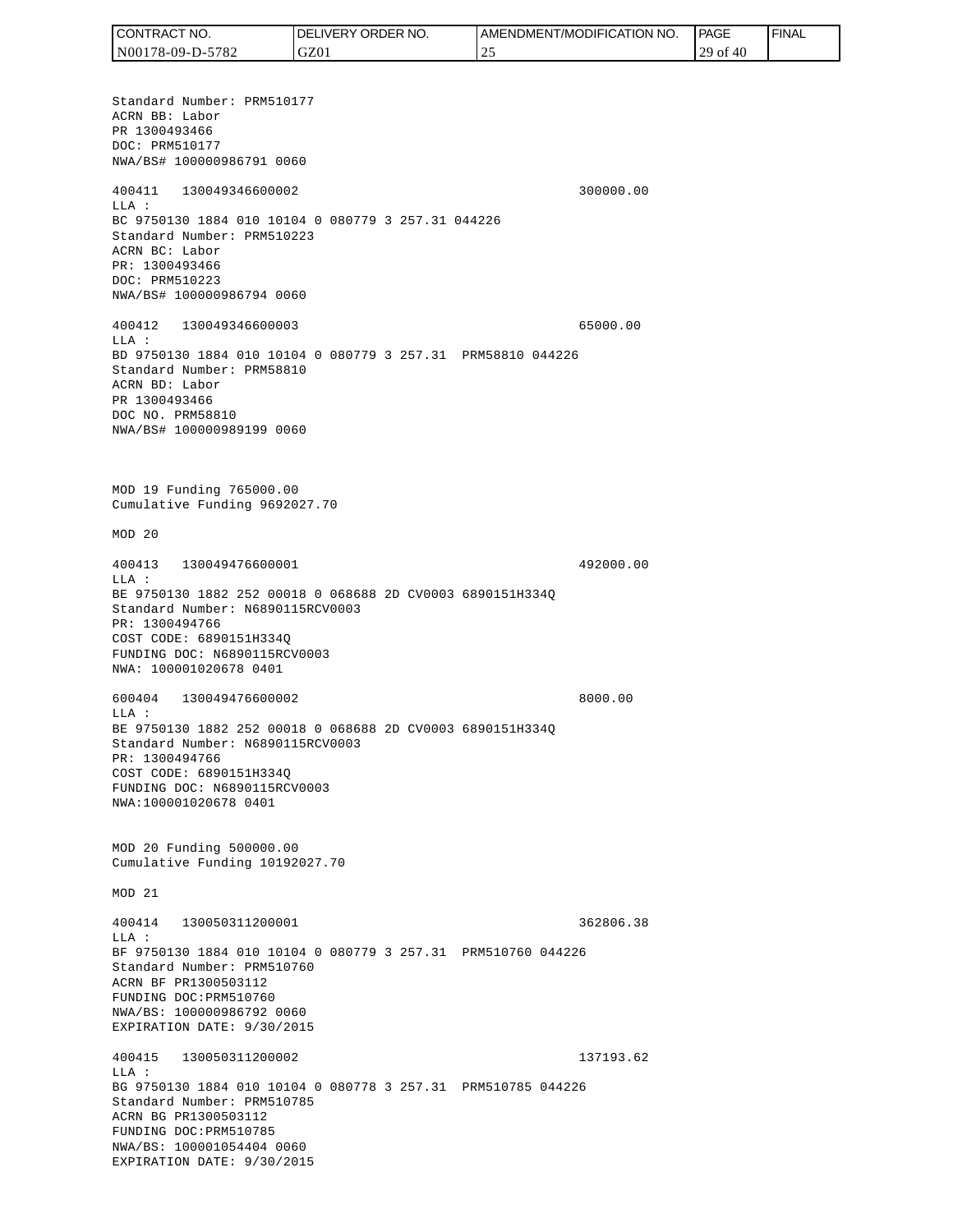| CONTRACT NO.     | <b>IDELIVERY ORDER NO.</b> | <b>I AMENDMENT/MODIFICATION NO.</b> | <b>PAGE</b>   | <b>FINAL</b> |
|------------------|----------------------------|-------------------------------------|---------------|--------------|
| N00178-09-D-5782 | GZ01                       | <u>_</u>                            | $30$ of<br>40 |              |

MOD 21 Funding 500000.00 Cumulative Funding 10692027.70 MOD 22 400408 1300481274 5000.00 LLA : AY 9750130 1884 010 10104 0 080779 3 257.31 PRM58800 044226 130048127400002 Standard Number: PRM58800 PR 1300481274 Funding DOC PRM58800 Realigned +\$5,000.00 from 600403 BA Originally on PR1300481274, this was as directed on PR1300513212 400416 130051321200001 275000.00 LLA : BH 9750130 1884 010 10104 0 080779 3 257.31 PRM510771 044226 Standard Number: PRM510771 ACRN:BH PR1300513212 FUNDING DOC: PRM510771 FUNDS EXPIRATION: 9/30/2015 NWA/BS: 100000989184 0060 400417 130051321200002 130000.00 LLA : BF 9750130 1884 010 10104 0 080779 3 257.31 PRM510760 044226 Standard Number: PRM510760 ACRN:BF PR1300513212 FUNDING DOC: PRM510760 FUNDS EXPIRATION: 9/30/2015 NWA/BS: 100000986792 0060 600403 130048127400003 (5000.00) LLA : BA 9750130 1884 010 10104 0 080779 3 257.31 PRM58800 044226 Standard Number: PRM58800(odc) PR 1300481274 Funding Doc PRM58800(odc)- Realigned to 400408 AY per PR1300513212 MOD 22 Funding 405000.00 Cumulative Funding 11097027.70 MOD 23 400501 130051857200002 20000.00 LLA : BD 9750130 1884 010 10104 0 080779 3 257.31 PRM58810 044226 Standard Number: PRM58810 ACRN: BD PR1300518572 FUNDING DOC: PRM58810 EXPIRATION OF FUNDS: 9/30/2015 NWA/BS: 100000989199 0060 400502 130051857200003 76123.00 LLA : BJ 9750130 1884 010 10104 0 080779 3 257.31 PRM510772 044226 Standard Number: PRM510772 ACRN: BJ PR1300518572 FUNDING DOC: PRM510772 EXPIRATION OF FUNDS: 9/30/2015 NWA/BS: 100000989224 0060 400503 130051857200004 94353.76 LLA : BF 9750130 1884 010 10104 0 080779 3 257.31 PRM510760 044226 Standard Number: PRM510760 ACRN: BF PR1300518572 FUNDING DOC: PRM510760 EXPIRATION OF FUNDS: 9/30/2015<br>NWA/BS: 100000986792 0060 CONTRACT NO. 5<br>
NO0178-09-D-5782<br>
NO0178-09-D-5782<br>
NOD 21 Funding 500000.00<br>
NOD 21 Funding 500000.00<br>
NOD 22<br>
200408 1300481274<br>
ELA :<br>
Standard Number: FRNS8800<br>
Realigned 455,000.00 from<br>
Realigned 455,000.00 from<br>
dir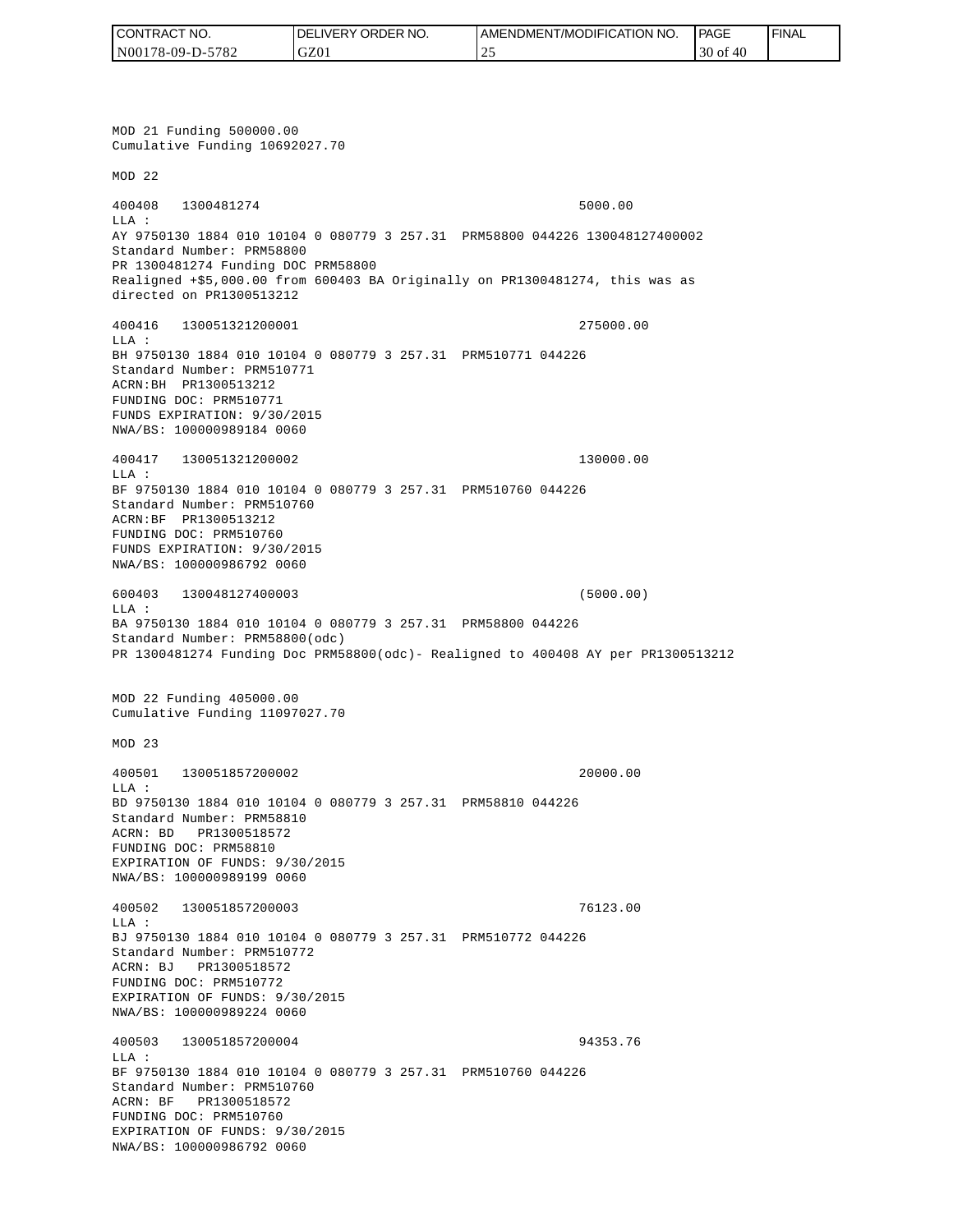400504 130051857200005 125000.00  $T.T.A$  : BK 9750130 1884 010 10104 0 080779 3 257.31 PRM510762 044226 Standard Number: PRM510762 ACRN: BK PR1300518572 FUNDING DOC: PRM510762 EXPIRATION OF FUNDS: 9/30/2015 NWA/BS: 100000986795 0060 400505 130051857200006 28156.00 LLA : BL 9750130 1884 010 10104 0 080779 3 257.31 PRM510768 044226 Standard Number: PRM510768 ACRN: BL PR1300518572 FUNDING DOC: PRM510768 EXPIRATION OF FUNDS: 9/30/2015 NWA/BS: 100001000323 0060 400506 130051857200007 632766.00 LLA : BM 9750130 1884 010 10104 0 080779 3 257.31 HT000351098 6 044226 Standard Number: HT0003510986 ACRN: BM PR1300518572 FUNDING DOC: HT0003510986 EXPIRATION OF FUNDS: 9/30/2015 NWA/BS: 100001060851 0060 MOD 23 Funding 976398.76 Cumulative Funding 12073426.46 MOD 24 400507 130051922900001 386143.95 LLA : BN 9750130 1882 252 00018 0 068688 2D CV0003 6890151H334Q ACRN BN: Labor for PWS PR: 1300519229 FUNDING DOC: N6890115RCV0003 COST CODE: 6890151H334Q NWA/BS: 100001020678 0401 400508 130051922900003 38856.05 LLA : BP 9750130 1882 254 68908 0 068688 2D C09018 6156451H303Q ACRN BP: Labor for PWS PR: 1300519229 FUNDING DOC: N6156415RC09018 COST CODE: 6156451H303Q NWA/BS: 100001072719 0400 600501 130051922900002 8000.00 LLA : BN 9750130 1882 252 00018 0 068688 2D CV0003 6890151H334Q ACRN BN: ODCs PR: 1300519229 FUNDING DOC: N6890115RCV0003 COST CODE: 6890151H334Q NWA/BS: 100001020678 0401 MOD 24 Funding 433000.00 Cumulative Funding 12506426.46 MOD 25 400509 130052791900001 1440942.18  $L.L.A$  : BN 9750130 1882 252 00018 0 068688 2D CV0003 6890151H334Q CONTRACT NO. N00178-09-D-5782 DELIVERY ORDER NO. GZ01 AMENDMENT/MODIFICATION NO. 25 **PAGE**  31 of 40 FINAL

Standard Number: N6890115RCV0003

ACRN: BN PR1300527919 FUNDING DOC: N6890115RCV0003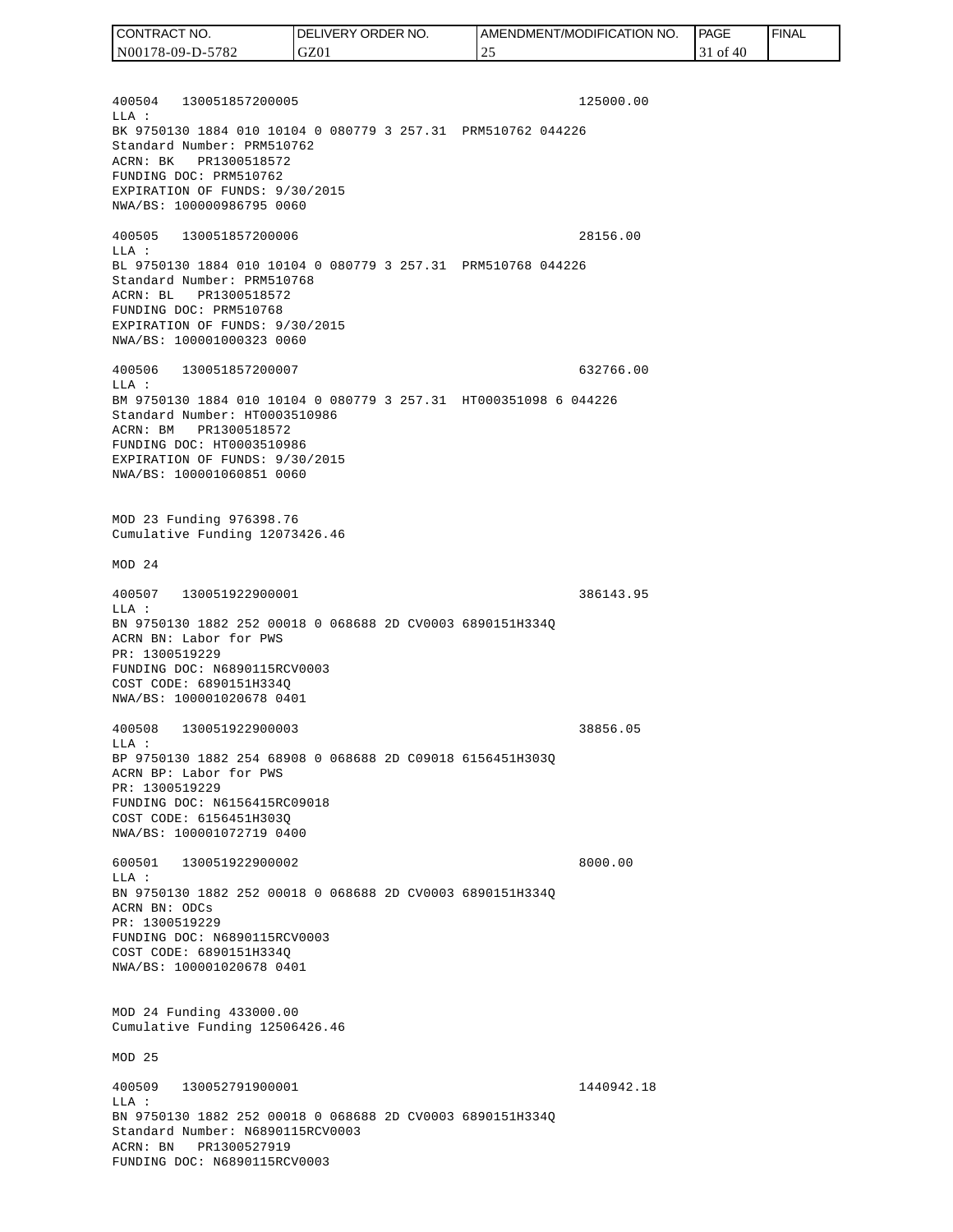| <b>CONT</b><br>TNO.<br>FRAC'   | ORDER NO.<br><b>IVERY</b><br>ΩF | ODIFICATION NO.<br>AMENDMENT<br>T/MC | <b>PAGE</b>       | <b>FINAL</b> |
|--------------------------------|---------------------------------|--------------------------------------|-------------------|--------------|
| N001<br>5782<br>$78-09-1$<br>. | GZ01                            | <u>_</u>                             | 40<br>' of<br>ے ب |              |

FUNDS EXPIRATION: 9/30/2015 COST CODE: 6890151H334Q NWA/BS: 100001020678 0401

MOD 25 Funding 1440942.18 Cumulative Funding 13947368.64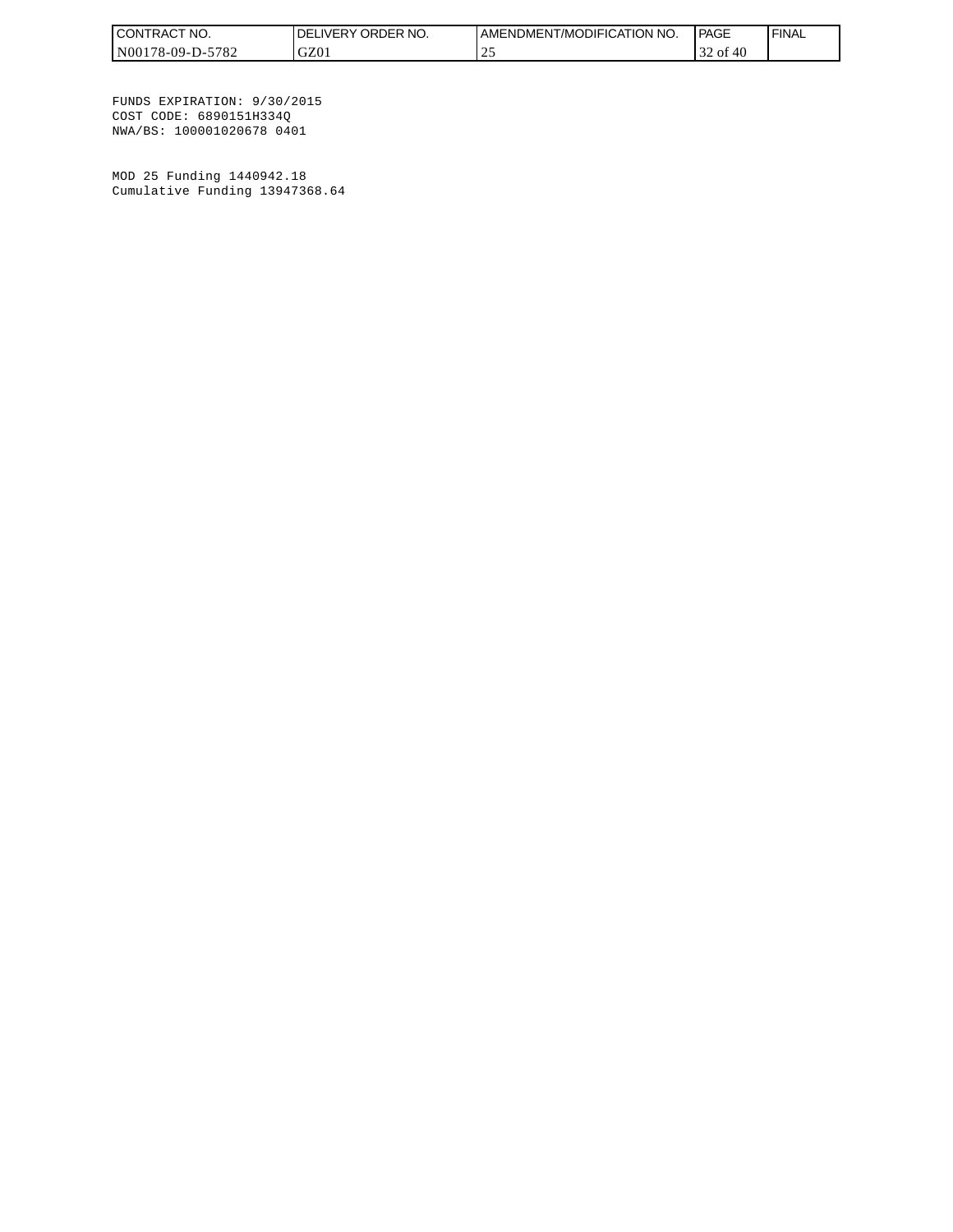| I CONTRACT NO.   | NO.<br>DELIVERY ORDER | AMENDMENT/MODIFICATION NO. | PAGE            | ' FINAL |
|------------------|-----------------------|----------------------------|-----------------|---------|
| N00178-09-D-5782 | GZ01                  | <u>_</u>                   | ΟĪ<br>40<br>ر ر |         |

## **SECTION H SPECIAL CONTRACT REQUIREMENTS**

#### 5252.232-9206 SEGREGATION OF COSTS (DEC 2003)

(a) The Contractor agrees to segregate costs incurred under this task order at the lowest level of performance, either task or subtask, rather than on a total task order basis, and to submit invoices reflecting costs incurred at that level. Invoices shall contain summaries of work charged during the period covered, as well as overall cumulative summaries by labor category for all work invoiced to date (if applicable), by line item, task or subtask.

(b) Where multiple lines of accounting are present, the ACRN preceding the accounting citation will be found in Section B and/or Section G. Payment of Contractor invoices shall be accomplished only by charging the ACRN that corresponds to the work invoiced.

(c) Except when payment requests are submitted electronically as specified in the clause at DFARS 252.232-7003, Electronic Submission of Payment Requests, one copy of each invoice or voucher will be provided, at the time of submission to DCAA, to the Task Order Manager.

#### H-350 REIMBURSEMENT OF TRAVEL COSTS (NOV 2005)

(a) Contractor Request and Government Approval of Travel

Any travel under this contract must be specifically requested in writing, by the contractor prior to incurring any travel costs. If this contract is a definite or indefinite delivery contract, then the written Government authorization will be by task/delivery orders issued by the Ordering Officer or by a modification to an issued task/delivery order. If this contract is not a definite or indefinite delivery contract, then the written Government authorization will be by written notice of approval from the Contracting Officer's Representative (COR). The request shall include as a minimum, the following:

- (1) Contract number
- (2) Date, time, and place of proposed travel
- (3) Purpose of travel and how it relates to the contract
- (4) Contractor's estimated cost of travel
- (5) Name(s) of individual(s) traveling and;
- (6) A breakdown of estimated travel and per diem charges.
- (b) General

(1) The costs for travel, subsistence, and lodging shall be reimbursed to the contractor only to the extent that it is necessary and authorized for performance of the work under this contract. The costs for travel, subsistence, and lodging shall be reimbursed to the contractor in accordance with the Federal Acquisition Regulation (FAR) 31.205-46, which is incorporated by reference into this contract. As specified in FAR 31.205-46(a) (2), reimbursement for the costs incurred for lodging, meals and incidental expenses (as defined in the travel regulations cited subparagraphs  $(b)(1)(i)$  through  $(b)(1)(iii)$  below) shall be considered to be reasonable and allowable only to the extent that they do not exceed on a daily basis the maximum per diem rates in effect at the time of travel as set forth in the following:

(i) Federal Travel Regulation prescribed by the General Services Administration for travel in the contiguous 48 United States;

(ii) Joint Travel Regulation, Volume 2, DoD Civilian Personnel, Appendix A, prescribed by the Department of Defense for travel in Alaska, Hawaii, The Commonwealth of Puerto Rico, and the territories and possessions of the United States; or

(iii) Standardized Regulations, (Government Civilians, Foreign Areas), Section 925, "Maximum Travel Per Diem Allowances in Foreign Areas" prescribed by the Department of State, for travel in areas not covered in the travel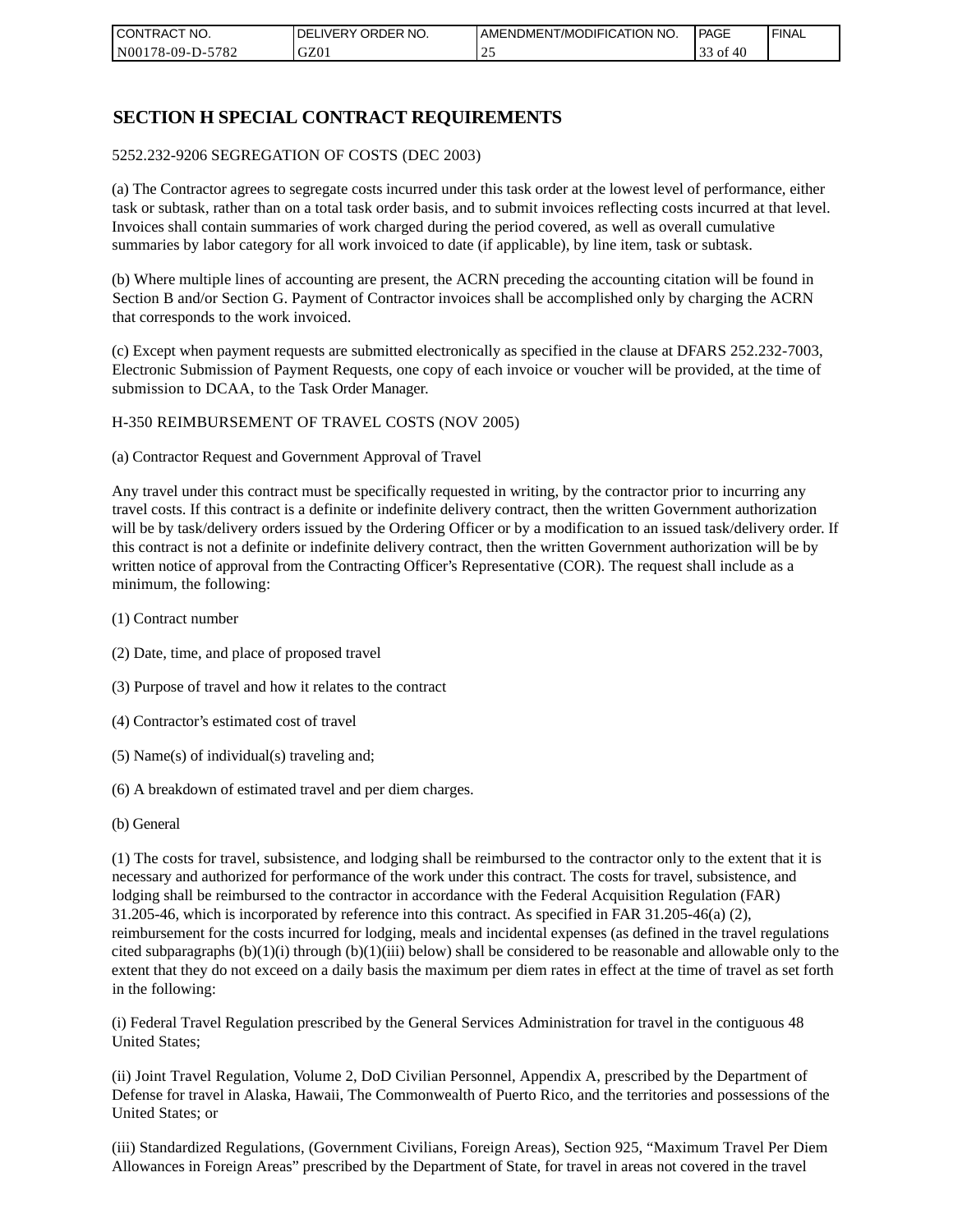| I CONTRACT NO.   | ' ORDER NO.<br><b>DELIVERY</b> | I AMENDMENT/MODIFICATION NO. | <b>PAGE</b>     | l FINAL |
|------------------|--------------------------------|------------------------------|-----------------|---------|
| N00178-09-D-5782 | GZ0.                           | <u>_</u>                     | 40<br>0Ī<br>.54 |         |

regulations cited in subparagraphs  $(b)(1)(i)$  and  $(b)(1)(ii)$  above.

(2) Personnel in travel status from and to the contractor's place of business and designated work site or vice versa, shall be considered to be performing work under the contract, and contractor shall bill such travel time at the straight (regular) time rate; however, such billing shall not exceed eight hours per person for any one person while in travel status during one calendar day.

(c) Per Diem

(1) The contractor shall not be paid per diem for contractor personnel who reside in the metropolitan area in which the tasks are being performed. Per diem shall not be paid on services performed at contractor's home facility and at any facility required by the contract, or at any location within a radius of 50 miles from the contractor's home facility and any facility required by this contract.

(2) Costs for subsistence and lodging shall be paid to the contractor only to the extent that overnight stay is necessary and authorized in writing by the Government for performance of the work under this contract per paragraph (a). When authorized, per diem shall be paid by the contractor to its employees at a rate not to exceed the rate specified in the travel regulations cited in FAR 31.205-46(a)(2) and authorized in writing by the Government. The authorized per diem rate shall be the same as the prevailing locality per diem rate.

(3) Reimbursement to the contractor for per diem shall be limited to payments to employees not to exceed the authorized per diem and as authorized in writing by the Government per paragraph (a). Fractional parts of a day shall be payable on a prorated basis for purposes of billing for per diem charges attributed to subsistence on days of travel. The departure day from the Permanent Duty Station (PDS) and return day to the PDS shall be 75% of the applicable per diem rate. The contractor shall retain supporting documentation for per diem paid to employees as evidence of actual payments, as required by the FAR 52.216-7 "Allowable Cost and Payment" clause of the contract.

### (d) Transportation

(1) The contractor shall be paid on the basis of actual amounts paid to the extent that such transportation is necessary for the performance of work under the contract and is authorized in writing by the Government per paragraph (a).

(2) The contractor agrees, in the performance of necessary travel, to use the lowest cost mode commensurate with the requirements of the mission and in accordance with good traffic management principles. When it is necessary to use air or rail travel, the contractor agrees to use coach, tourist class or similar accommodations to the extent consistent with the successful and economical accomplishment of the mission for which the travel is being performed. Documentation must be provided to substantiate non-availability of coach or tourist if business or first class is proposed to accomplish travel requirements.

(3) When transportation by privately owned conveyance (POC) is authorized, the contractor shall be paid on a mileage basis not to exceed the applicable Government transportation rate specified in the travel regulations cited in FAR 31.205-46(a)(2) and is authorized in writing by the Government per paragraph (a).

(4) When transportation by privately owned (motor) vehicle (POV) is authorized, required travel of contractor personnel, that is not commuting travel, may be paid to the extent that it exceeds the normal commuting mileage of such employee. When an employee's POV is used for travel between an employee's residence or the Permanent Duty Station and one or more alternate work sites within the local area, the employee shall be paid mileage for the distance that exceeds the employee's commuting distance.

(5) When transportation by a rental automobile, other special conveyance or public conveyance is authorized, the contractor shall be paid the rental and/or hiring charge and operating expenses incurred on official business (if not included in the rental or hiring charge). When the operating expenses are included in the rental or hiring charge, there should be a record of those expenses available to submit with the receipt. Examples of such operating expenses include: hiring charge (bus, streetcar or subway fares), gasoline and oil, parking, and tunnel tolls.

#### (6) Definitions:

(i) "Permanent Duty Station" (PDS) is the location of the employee's permanent work assignment (i.e., the building or other place where the employee regularly reports for work.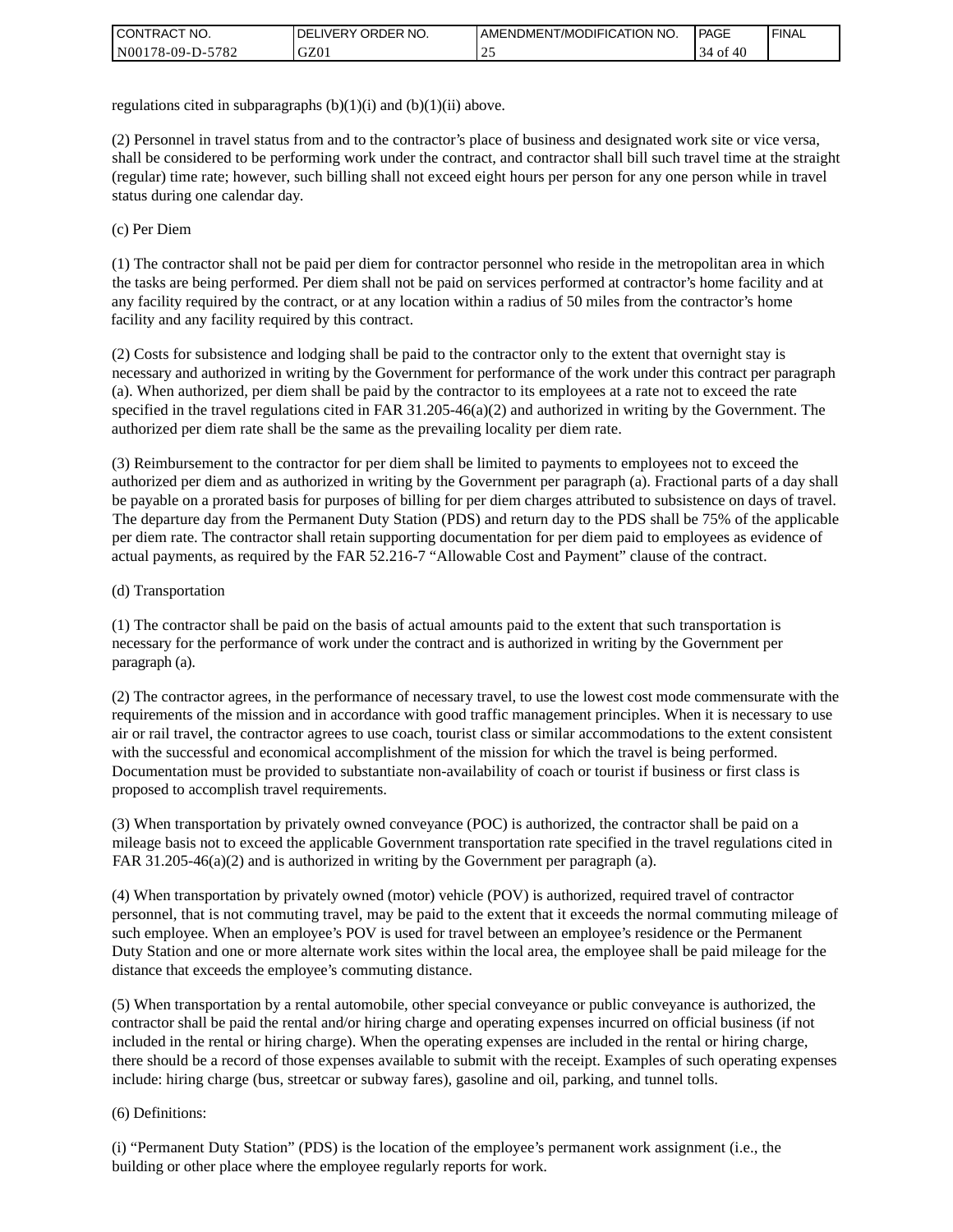| CONTRACT<br>CT NO.       | NO.<br>' ORDER<br><b>DELIVERY</b> | AMENDMENT/MODIFICATION NO. | <b>PAGE</b>    | ' FINAL |
|--------------------------|-----------------------------------|----------------------------|----------------|---------|
| $-5782$<br>N00178-09-D-5 | GZ01                              | سد                         | ОI<br>40<br>JЈ |         |

(ii) "Privately Owned Conveyance" (POC) is any transportation mode used for the movement of persons from place to place, other than a Government conveyance or common carrier, including a conveyance loaned for a charge to, or rented at personal expense by, an employee for transportation while on travel when such rental conveyance has not been authorized/approved as a Special Conveyance.

(iii) "Privately Owned (Motor) Vehicle (POV)" is any motor vehicle (including an automobile, light truck, van or pickup truck) owned by, or on a long-term lease (12 or more months) to, an employee or that employee's dependent for the primary purpose of providing personal transportation, that:

(a) is self-propelled and licensed to travel on the public highways;

(b) is designed to carry passengers or goods; and

(c) has four or more wheels or is a motorcycle or moped.

(iv) "Special Conveyance" is commercially rented or hired vehicles other than a POC and other than those owned or under contract to an agency.

(v) "Public Conveyance" is local public transportation (e.g., bus, streetcar, subway, etc) or taxicab.

(iv) "Residence" is the fixed or permanent domicile of a person that can be reasonably justified as a bona fide residence.

EXAMPLE 1: Employee's one way commuting distance to regular place of work is 7 miles. Employee drives from residence to an alternate work site, a distance of 18 miles. Upon completion of work, employee returns to residence, a distance of 18 miles.

In this case, the employee is entitled to be reimbursed for the distance that exceeds the normal round trip commuting distance (14 miles). The employee is reimbursed for 22 miles (18 + 18 - 14 = 22).

EXAMPLE 2: Employee's one way commuting distance to regular place of work is 15 miles. Employee drives from residence to an alternate work site, a distance of 5 miles. Upon completion of work, employee returns to residence, a distance of 5 miles.

In this case, the employee is not entitled to be reimbursed for the travel performed (10 miles), since the distance traveled is less than the commuting distance (30 miles) to the regular place of work.

EXAMPLE 3: Employee's one way commuting distance to regular place of work is 15 miles. Employee drives to regular place of work. Employee is required to travel to an alternate work site, a distance of 30 miles. Upon completion of work, employee returns to residence, a distance of 15 miles.

In this case, the employee is entitled to be reimbursed for the distance that exceeds the normal round trip commuting distance (30 miles). The employee is reimbursed for 30 miles  $(15 + 30 + 15 - 30 = 30)$ .

EXAMPLE 4: Employee's one way commuting distance to regular place of work is 12 miles. In the morning the employee drives to an alternate work site (45 miles). In the afternoon the employee returns to the regular place of work (67 miles). After completion of work, employee returns to residence, a distance of 12 miles.

In this case, the employee is entitled to be reimbursed for the distance that exceeds the normal round trip commuting distance (24 miles). The employee is reimbursed for 100 miles  $(45 + 67 + 12 - 24 = 100)$ .

EXAMPLE 5: Employee's one way commuting distance to regular place of work is 35 miles. Employee drives to the regular place of work (35 miles). Later, the employee drives to alternate work site #1 (50 miles) and then to alternate work site #2 (25 miles). Employee then drives to residence (10 miles).

In this case, the employee is entitled to be reimbursed for the distance that exceeds the normal commuting distance (70 miles). The employee is reimbursed for 50 miles  $(35 + 50 + 25 + 10 - 70 = 50)$ .

EXAMPLE 6: Employee's one way commuting distance to regular place of work is 20 miles. Employee drives to the regular place of work (20 miles). Later, the employee drives to alternate work site #1 (10 miles) and then to alternate work site #2 (5 miles). Employee then drives to residence (2 miles).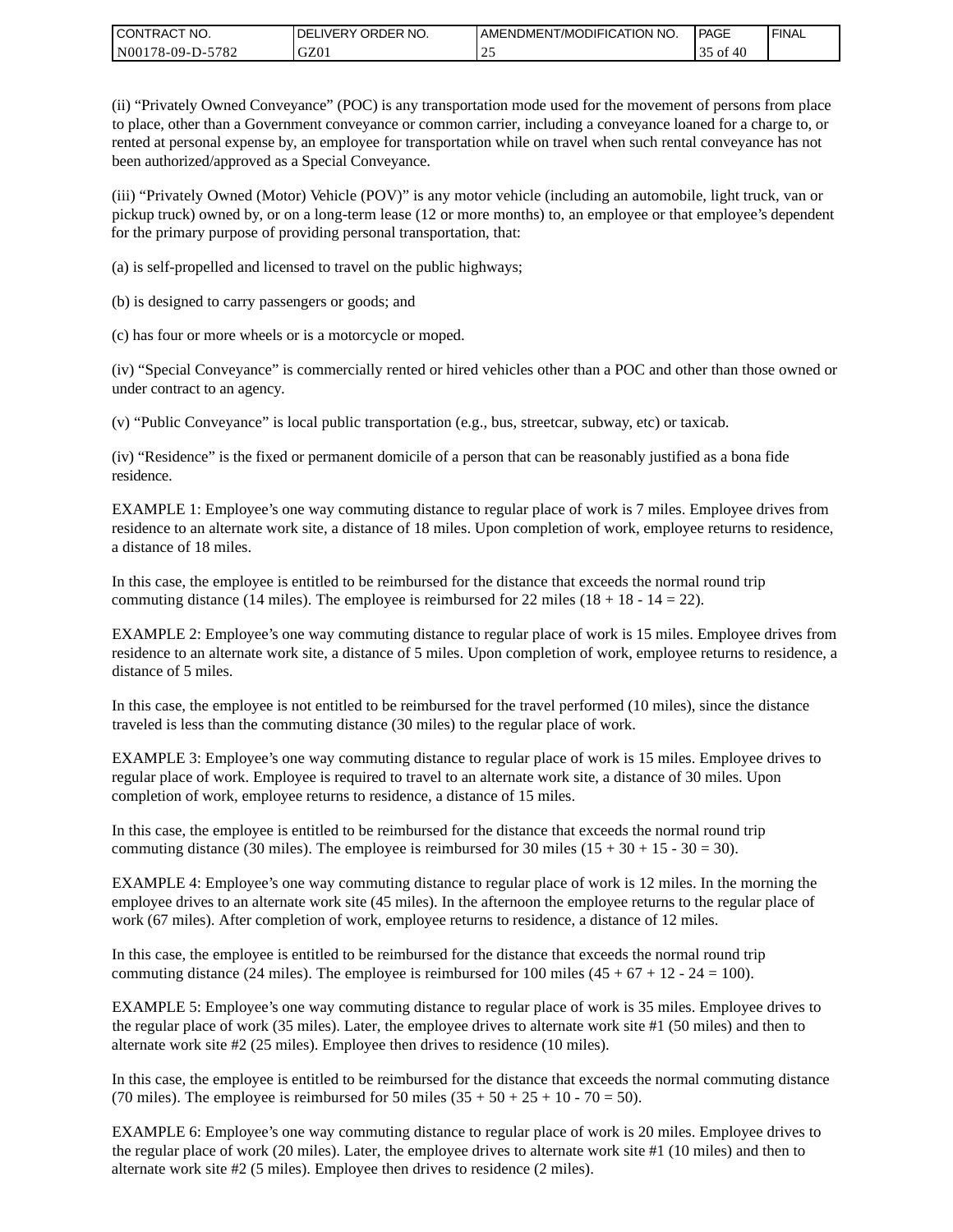| <b>I CONTRACT NO.</b>               | NO.<br>DELIVERY ORDER | AMENDMENT/MODIFICATION NO. | PAGE        | <b>I FINAL</b> |
|-------------------------------------|-----------------------|----------------------------|-------------|----------------|
| 5782<br>N001<br>78-09-E<br>$D^{-r}$ | GZ01                  | <u>_</u>                   | 30 OI<br>40 |                |

In this case, the employee is not entitled to be reimbursed for the travel performed (37 miles), since the distance traveled is less than the commuting distance (40 miles) to the regular place of work.

#### H-355 CONTRACTOR IDENTIFICATION (DEC 1999)

(a) Contractor employees must be clearly identifiable while on Government property by wearing appropriate badges.

(b) Contractor employees are required to clearly identify themselves and the company they work for whenever making contact with Government personnel by telephone or other electronic means.

H-359 LIMITED RELEASE OF CONTRACTOR CONFIDENTIAL BUSINESS INFORMATION (CBI) (NOV 2003)

#### (a) Definition.

"Confidential business information," as used in this clause, is defined as all forms and types of financial, business, scientific, technical, economic, or engineering information, including patterns, plans, compilations, program devices, formulas, designs, prototypes, methods, techniques, processes, procedures, programs, or codes, whether tangible or intangible, and whether or how stored, compiled, or memorialized physically, electronically, graphically, photographically, or in writing if -- (1) the owner thereof has taken reasonable measures to keep such information secret, and (2) the information derives independent economic value, actual or potential from not being generally known to, and not being readily ascertainable through proper means by, the public. Confidential business information may include technical data as that term is defined in DFARS  $\S$ § 252.227-7013(a)(14),  $252.227-7015(a)(4)$ , and  $252.227-7018(a)(19)$ . It may also include computer software as that term is defined in DFARS §§ 252.227-7014(a)(4) and 252.227-7018(a)(4).

(b) The Space and Naval Warfare Systems Command (SPAWAR) may release to individuals employed by SPAWAR support contractors and their subcontractors confidential business information submitted by the contractor or its subcontractors pursuant to the provisions of this contract. Business information that would ordinarily be entitled to confidential treatment may be included in the information released to these individuals. Accordingly, by submission of a proposal or execution of this contract, the offeror or contractor and its subcontractors consent to a limited release of its confidential business information.

(c) Circumstances where SPAWAR may release the contractor's or subcontractors' confidential business information include the following:

(1) To other SPAWAR contractors and subcontractors, and their employees tasked with assisting SPAWAR in handling and processing information and documents in the administration of SPAWAR contracts, such as file room management and contract closeout.

(2) To SPAWAR contractors and subcontractors, and their employees tasked with assisting SPAWAR in accounting support services, including access to cost-reimbursement vouchers.

(3) To SPAWAR contractors and subcontractors, and their employees tasked with assisting SPAWAR in crafting performance work statements, assisting with the evaluation of task order cost/technical proposals and assembling performance metrics information.

(d) SPAWAR recognizes its obligation to protect the contractor and its subcontractors from competitive harm that could result from the release of such information. SPAWAR will permit the limited release of confidential business information under paragraphs  $(c)(1)$ ,  $(c)(2)$  and  $(c)(3)$  only under the following conditions:

(1) SPAWAR determines that access is required by other SPAWAR contractors and their subcontractors to perform the tasks described in paragraphs  $(c)(1)$ ,  $(c)(2)$  and  $(c)(3)$ ,

(2) Access to confidential business information is restricted to individuals with a bona fide need to possess,

(3) Contractors, their subcontractors, and their employees who are granted access to confidential business information have signed an appropriate non-disclosure agreement requiring them to provide the same level of protection to confidential business information that would be provided by SPAWAR employees,

(4) Contractors and their subcontractors having access to confidential business information have agreed under their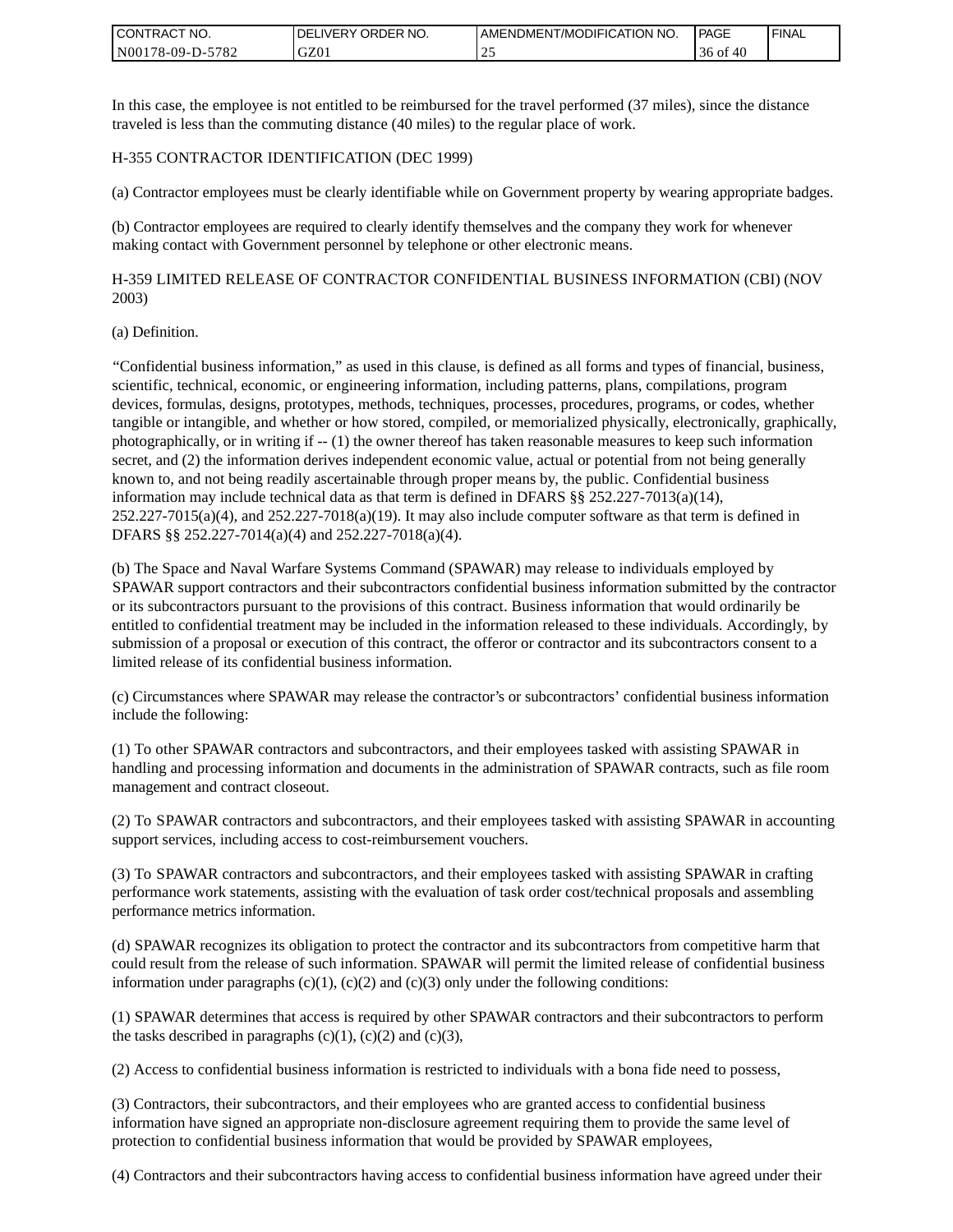| I CONTRACT NO.   | DELIVERY ORDER NO. | AMENDMENT/MODIFICATION NO. | PAGE      | ' FINAL |
|------------------|--------------------|----------------------------|-----------|---------|
| N00178-09-D-5782 | GZ01               |                            | -40<br>0t |         |

contract or a separate corporate non-disclosure agreement to provide the same level of protection to confidential business information that would be provided by SPAWAR employees, and

(5) SPAWAR contractors and their subcontractors performing the tasks described in paragraphs  $(c)(1)$ ,  $(c)(2)$  or  $(c)(3)$ have agreed under their contract or a separate non-disclosure agreement to not use confidential business information for any purpose other than performing the tasks described in paragraphs  $(c)(1)$ ,  $(c)(2)$  and  $(c)(3)$ .

(e) SPAWAR's responsibilities under the Freedom of Information Act are not affected by this clause.

(f) If SPAWAR satisfies the conditions listed in paragraph (d), the contractor and its subcontractors agree to indemnify and hold harmless the Government, its agents, and employees from every claim or liability, including attorneys fees, court costs, and expenses, arising out of, or in any way related to, the misuse or unauthorized modification, reproduction, release, display, or disclosure of confidential business information provided by the contractor to the Government.

(g) The contractor agrees to include, and require inclusion of, this clause in all subcontracts at any tier that requires the furnishing of confidential business information.

#### ORGANIZATIONAL CONFLICT OF INTEREST (NAVSEA) (JUL 2000) (RESTATED FROM BASIC CONTRACT)

(a) "Organizational Conflict of Interest" means that because of other activities or relationships with other persons, a person is unable or potentially unable to render impartial assistance or advice to the Government, or the person's objectivity in performing the contract work is or might be otherwise impaired, or a person has an unfair competitive advantage. "Person" as used herein includes Corporations, Partnerships, Joint Ventures, and other business enterprises.

(b) The Contractor warrants that to the best of its knowledge and belief, and except as otherwise set forth in the contract, the Contractor does not have any organizational conflict of interest(s) as defined in paragraph (a).

(c) It is recognized that the effort to be performed by the Contractor under this contract may create a potential organizational conflict of interest on the instant contract or on a future acquisition. In order to avoid this potential conflict of interest, and at the same time to avoid prejudicing the best interest of the Government, the right of the Contractor to participate in future procurement of equipment and/or services that are the subject of any work under this contract shall be limited as described below in accordance with the requirements of FAR 9.5.

(d) (1) The Contractor agrees that it shall not release, disclose, or use in any way that would permit or result in disclosure to any party outside the Government any information provided to the Contractor by the Government during or as a result of performance of this contract. Such information includes, but is not limited to, information submitted to the Government on a confidential basis by other persons. Further, the prohibition against release of Government provided information extends to cover such information whether or not in its original form, e.g., where the information has been included in Contractor generated work or where it is discernible from materials incorporating or based upon such information. This prohibition shall not expire after a given period of time.

(2) The Contractor agrees that it shall not release, disclose, or use in any way that would permit or result in disclosure to any party outside the Government any information generated or derived during or as a result of performance of this contract. This prohibition shall expire after a period of three years after completion of performance of this contract.

(3) The prohibitions contained in subparagraphs  $(d)(1)$  and  $(d)(2)$  shall apply with equal force to any affiliate of the Contractor, any subcontractor, consultant, or employee of the Contractor, any joint venture involving the Contractor, any entity into or with which it may merge or affiliate, or any successor or assign of the Contractor. The terms of paragraph (f) of this Special Contract Requirement relating to notification shall apply to any release of information in contravention of this paragraph (d).

(e) The Contractor further agrees that, during the performance of this contract and for a period of three years after completion of performance of this contract, the Contractor, any affiliate of the Contractor, any subcontractor, consultant, or employee of the Contractor, any joint venture involving the Contractor, any entity into or with which it may subsequently merge or affiliate, or any other successor or assign of the Contractor, shall not furnish to the United States Government, either as a prime contractor or as a subcontractor, or as a consultant to a prime contractor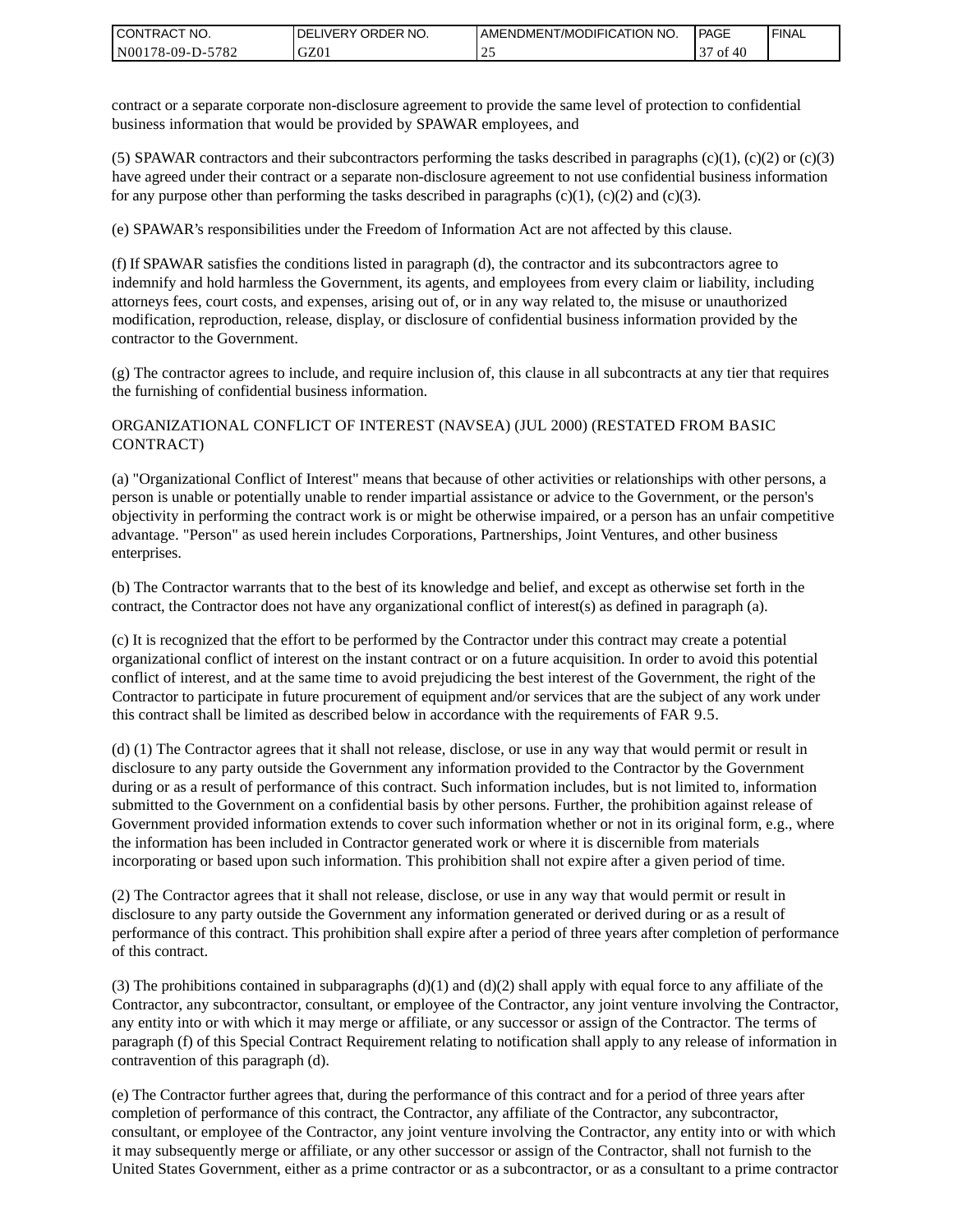| I CONTRACT NO.   | <b>IDELIVERY ORDER NO.</b> | AMENDMENT/MODIFICATION NO. | PAGE          | ' FINAL |
|------------------|----------------------------|----------------------------|---------------|---------|
| N00178-09-D-5782 | GZ01                       |                            | $38$ of<br>40 |         |

or subcontractor, any system, component or services which is the subject of the work to be performed under this contract. This exclusion does not apply to any recompetition for those systems, components or services furnished pursuant to this contract. As provided in FAR 9.505-2, if the Government procures the system, component, or services on the basis of work statements growing out of the effort performed under this contract, from a source other than the contractor, subcontractor, affiliate, or assign of either, during the course of performance of this contract or before the three year period following completion of this contract has lapsed, the Contractor may, with the authorization of the SeaPort/Task Order Contracting Officer, participate in a subsequent procurement for the same system, component, or service. In other words, the Contractor may be authorized to compete for procurement(s) for systems, components or services subsequent to an intervening procurement.

(f) The Contractor agrees that, if after award, it discovers an actual or potential organizational conflict of interest, it shall make immediate and full disclosure in writing to the SeaPort/Task Order Contracting Officer. The notification shall include a description of the actual or potential organizational conflict of interest, a description of the action which the Contractor has taken or proposes to take to avoid, mitigate, or neutralize the conflict, and any other relevant information that would assist the SeaPort/Task Order Contracting Officer in making a determination on this matter. Notwithstanding this notification, the Government may terminate the contract/Task Orders for the convenience of the Government if determined to be in the best interest of the Government.

(g) Notwithstanding paragraph (f) above, if the Contractor was aware, or should have been aware, of an organizational conflict of interest prior to the award of this contract or becomes, or should become, aware of an organizational conflict of interest after award of this contract and does not make an immediate and full disclosure in writing to the SeaPort/Task Order Contracting Officer, the Government may terminate this contract/task orders for default.

(h) If the Contractor takes any action prohibited by this requirement or fails to take action required by this requirement, the Government may terminate this contract for default.

(i) The SeaPort/Task Order's Contracting Officer's decision as to the existence or nonexistence of an actual or potential organizational conflict of interest shall be final.

(j) Nothing in this requirement is intended to prohibit or preclude the Contractor from marketing or selling to the United States Government its product lines in existence on the effective date of this contract; nor, shall this requirement preclude the Contractor from participating in any research and development or delivering any design development model or prototype of any such equipment. Additionally, sale of catalog or standard commercial items are exempt from this requirement.

(k) The Contractor shall promptly notify the Contracting Officer, in writing, if it has been tasked to evaluate or advise the Government concerning its own products or activities or those of a competitor in order to ensure proper safeguards exist to guarantee objectivity and to protect the Government's interest.

(l) The Contractor shall include this requirement in subcontracts of any tier which involve access to information or situations/conditions covered by the preceding paragraphs, substituting "subcontractor" for "contractor" where appropriate.

(m) The rights and remedies described herein shall not be exclusive and are in addition to other rights and remedies provided by law or elsewhere included in the basic contract or this task order.

(n) Compliance with this requirement is a material requirement of the basic contract and this task order.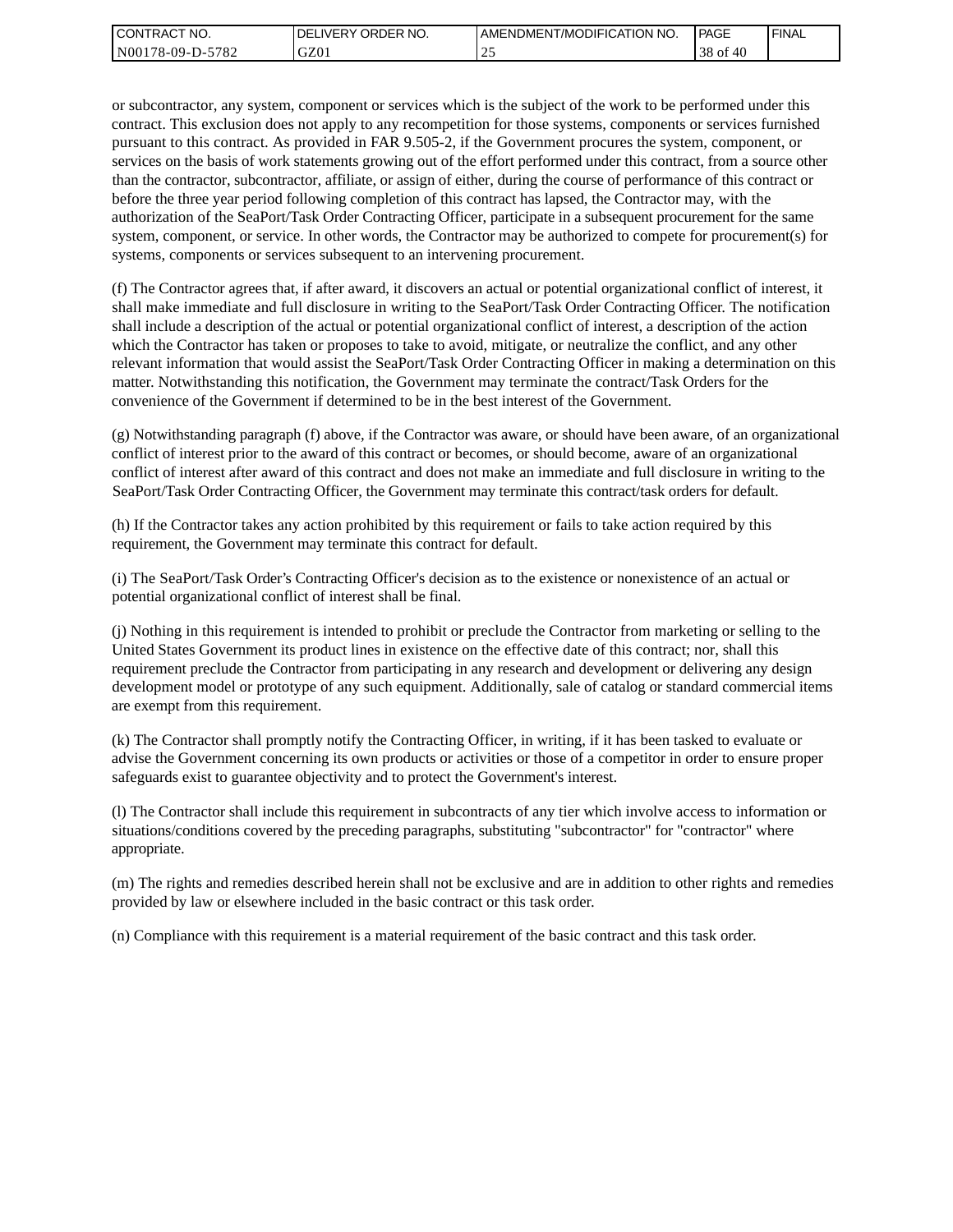| CONTRACT NO.     | <b>IDELIVERY ORDER NO.</b> | AMENDMENT/MODIFICATION NO. | <b>PAGE</b>                               | ' FINAL |
|------------------|----------------------------|----------------------------|-------------------------------------------|---------|
| N00178-09-D-5782 | GZ0 <sub>1</sub>           |                            | 39 <sub>of</sub><br>$\overline{ }$<br>∶4t |         |

# **SECTION I CONTRACT CLAUSES**

52.217-9 OPTION TO EXTEND THE TERM OF THE CONTRACT (MAR 2000)

(a) The Government may extend the term of this task order by written notice to the Contractor on or before the expiration of the task order; provided, that the Government gives the Contractor a preliminary written notice of its intent to extend at least 60 days before the task order expires. The preliminary notice does not commit the Government to an extension.

(b) If the Government exercises this option, the extended task order shall be considered to include this option clause.

(c) The total duration of this task order, including the exercise of any options under this clause, shall not exceed five years.

#### 52.219-14 LIMITATIONS OF SUBCONTRACTING (DEC 1996)

Authorized subcontractors:

Nortel Government Solutions, Inc

Mandex, Inc.

Planned Systems International, Inc.

Dependable global Solutions, Inc

Cyber Squared, Inc.